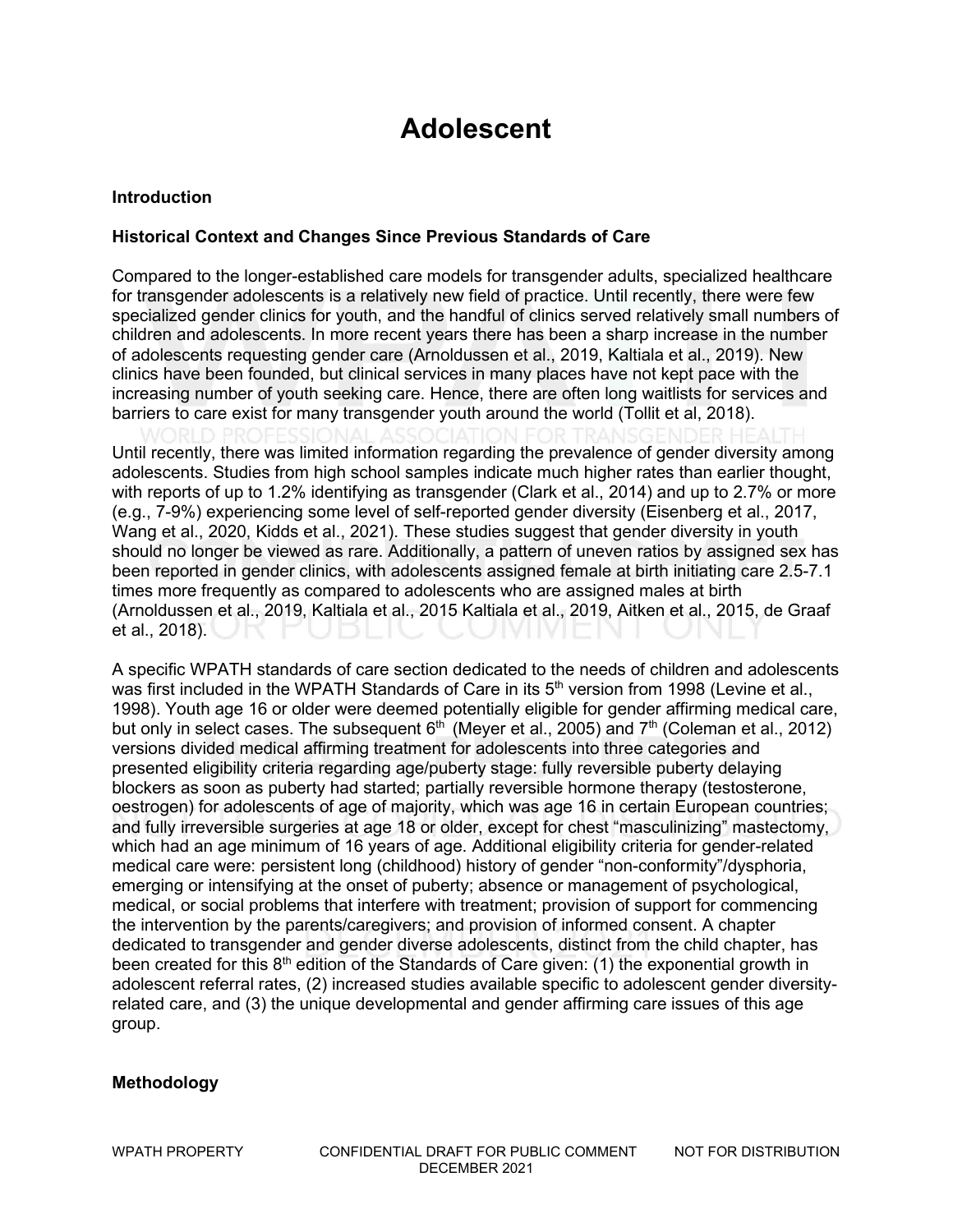For the current 8th revision of the SOC, our multidisciplinary workgroup started by reviewing the recommendations in the former SOC editions. As there are now separate chapters for childhood and adolescence, to ensure consistency between both chapters, some authors were part of both chapters. For a similar reason, when applicable, the workgroup collaborated with other chapter workgroups on topics shared between the chapters (i.e., Assessment of Children, Assessment of Adults, Hormone Therapy, Surgery and Reproductive Health).

Draft statements began as refinements of earlier versions of the SOC and were also drawn from the more recent Endocrine Society Clinical Practice Guideline (Hembree et al., 2017). Statements were rephrased or adapted and several new statements added, based on more recent research literature. The resulting twelve statements were subjected to the Delphi consensus process. In two rounds, all 12 statements reached consensus endorsement from the larger SOC revision committee.

#### **Adolescence Overview**

Adolescence is a developmental period characterized by relatively rapid physical and psychological maturation, bridging between childhood and adulthood (Sanders, 2013). Multiple developmental processes occur simultaneously, including pubertal-signalled changes. Cognitive, emotional, and social systems mature, and physical changes associated with puberty progress. These processes do not all begin and end at the same time for a given individual, nor do they occur at the same age for all persons. Therefore, the lower and upper borders of adolescence are imprecise and cannot be defined exclusively by age. For example, physical pubertal changes may begin in late childhood and executive control neural systems continue to develop well into the mid-20's (Ferguson, Brunsdon, & Bradford, 2021). There is a lack of uniformity in how countries and governments define the age of majority (i.e., legal decisionmaking status; Dick et al., 2014). While many specify the age of majority as 18 years of age, in some countries it is as young as 15 years (e.g., Indonesia and Myanmar), and others as high as 21 years (e.g., the U.S. State of Mississippi and Singapore).

Cognitive development in adolescence is often characterized by gains in abstract thinking, complex reasoning, and metacognition (i.e., a young person's ability to think about their own feelings in relation to how others perceive them; Sanders, 2013). The ability to reason hypothetical situations enables a young person to conceptualize implications regarding a particular decision. However, adolescence is also often associated with increased risk-taking behaviors. Along with these notable changes, adolescence is often characterized by individuation from parents and the development of increased personal autonomy. There is often a heightened focus on peer relationships, which can be both positive and detrimental (Gardner & Steinberg, 2005). Adolescents often experience a sense of urgency that stems from hypersensivity to reward, and their sense of timing has been shown to be different from that of older individuals (Van Leijenhorst et al., 2010). Social-emotional development typically advances during adolescence, though there is a great variability among young people in terms of level of maturity for inter- and intra-personal communication and insight (Grootens-Wiegers et al., 2017). For transgender and gender diverse adolescents making decisions about gender affirming treatments—decisions that may have lifelong consequences—it is critical to understand how all of these aspects of development may impact the decision-making for a given young person within their specific cultural context.

#### **Gender Identity Development in Adolescence**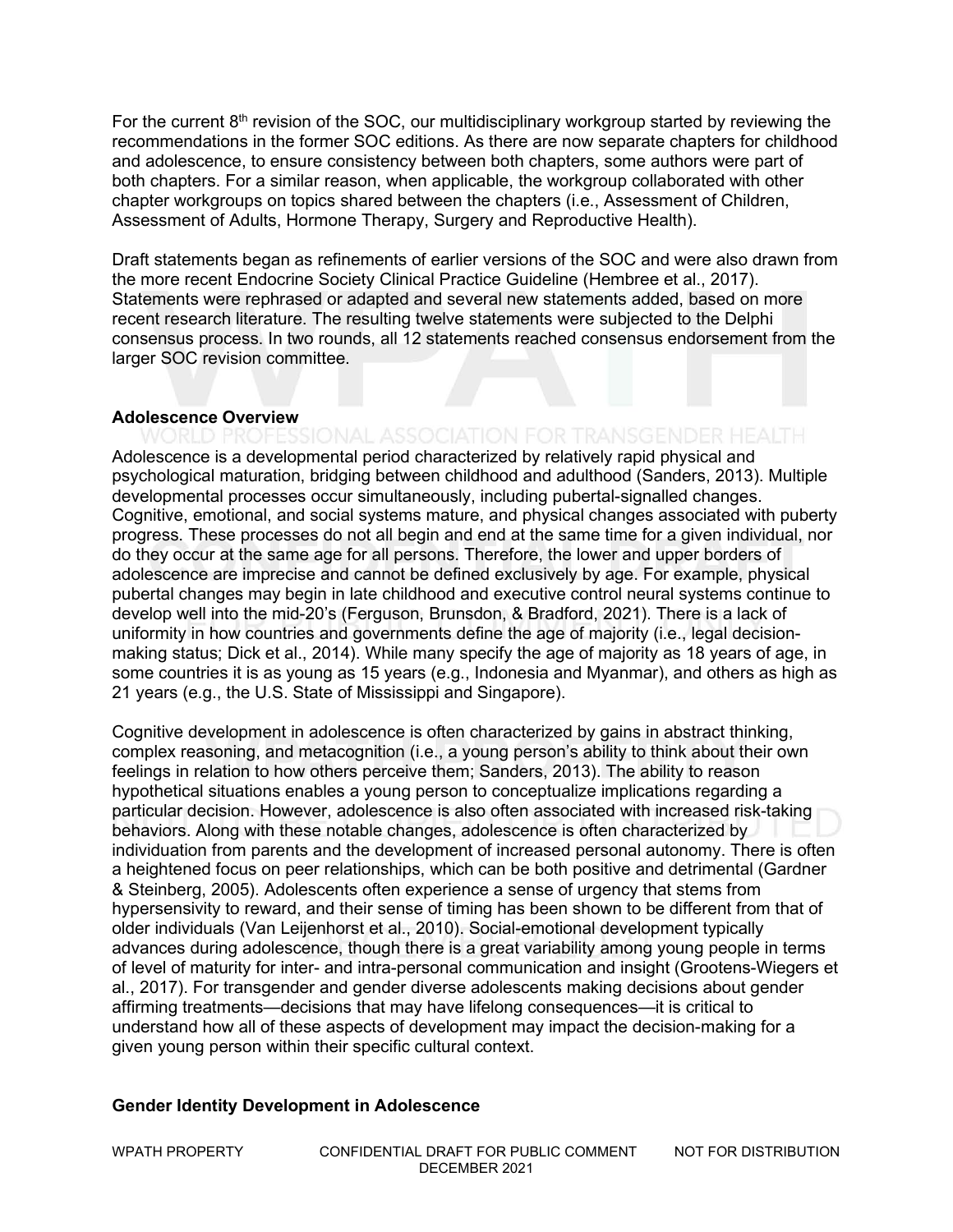Understanding of gender identity development in adolescence is evolving. It is important to know what is and is not known about gender identity development during development when providing clinical care to gender diverse and/or exploring young people and their families (Berenbaum, 2018). When considering treatments, families may have questions regarding the development of their adolescent's gender identity and whether their adolescent's declared gender will remain the same over time. For some adolescents, a declared gender identity that differs from the assigned sex at birth comes as no surprise to their parents/caregivers, as their history of gender diverse expression dates back to childhood (Leibowitz & de Vries, 2016). For others, the declaration does not happen until the emergence of pubertal changes, or even well into adolescence (McCallion et al., 2021, Sorbara et al., 2020).

Historically, social learning and cognitive developmental research on *gender development* was conducted primarily with youth who were not gender diverse in identity or expression, under the assumption that sex correlated with a specific gender; therefore little attention was given to *gender identity development.* In addition to biological factors influencing gender development, such research demonstrated that there is a role for psychological and social factors as well (Perry & Pauletti, 2011). While there has been less focus on *gender identity development* in transgender and gender diverse youth, there is ample reason to suppose that apart from biological factors, psychosocial factors are also involved (Steensma et al., 2013). For some youth, gender identity development appears fixed, often expressed from a young age, while for others there may be a developmental process that contributes to gender identity development over time. Neuroimaging studies, genetic studies, and other hormone studies on individuals with differences of sex development (DSD) demonstrate a biological contribution to the development of gender identity for some individuals whose gender identity does not match their assigned sex at birth (Steensma et al., 2013). Families often have questions about this very issue and so it is important to note that it is not possible to distinguish between those where gender identity may seem fixed from birth from those where gender identity development appears to be a developmental process. However, probing the contribution of the environment on gender identity development is difficult and clinically irrelevant. Future research would shed more light on gender identity development if conducted over long periods of time with diverse cohort groups. Conceptualization of gender identity, shifting from dichotomous (e.g. binary) categorization of male and female to a dimensional gender spectrum along a continuum (APA, 2013), would also be necessary.

Adolescence may be a critical period for the development of gender identity development for gender diverse young people (Steensma, Kreukels, de Vries, & Cohen-Kettenis, 2013). Dutch longitudinal clinical follow-up studies on adolescents with childhood gender dysphoria who received puberty suppression and/or gender affirming hormones after *comprehensive* assessment, demonstrated that no youth refrained from pursuing gender affirming surgery years later; these findings suggest that many adolescents who were assessed and determined emotionally mature enough to make irreversible treatment decisions, presented with stability of gender identity over time when the studies were conducted (Cohen-Kettenis & van Goozen, 1997; de Vries et al., 2014; van Goozen, Kuiper, & Cohen-Kettenis, 2005a, Brik et al., 2020).

When extrapolating findings from the longer-term longitudinal Dutch cohort studies to presentday gender diverse adolescents seeking care, it is critical to consider the societal changes that have occurred over time in relation to transgender people. Given the increase in visibility of transgender and gender diverse identities, it is important to understand how increased awareness may impact gender development in different ways (Kornienko et al., 2016). One trend is that more young people are presenting to gender clinics with nonbinary identities (Twist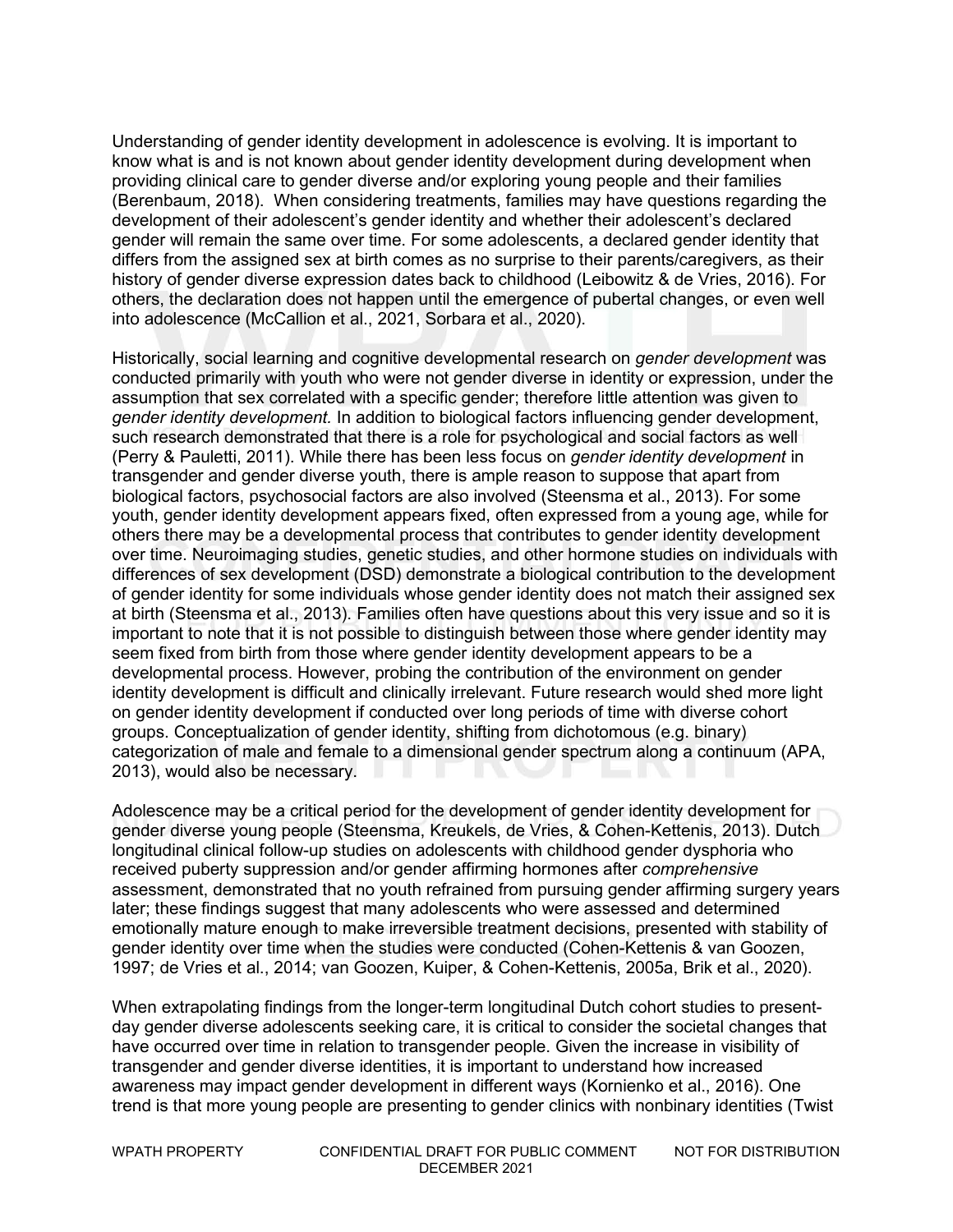& de Graaf, 2019). Another phenomenon is adolescents seeking care who have not apparently experienced and/or expressed gender diversity during their childhood years. One researcher attempted to study and describe a specific form of later-presenting gender diversity experience (Littman, 2018); however, the study contained significant methodological challenges which must be considered as context for the findings: 1) the study surveyed parents and not youth perspectives, and 2) recruitment included parents from community settings in which treatments for gender dysphoria are often characterized as pathological or undesired. The phenomenon of social influence on gender is salient, however, as some who have changed their thoughts about their own gender identity have described how social influence was relevant in their experience of their gender during adolescence (Vandenbussche, 2021). For a select subgroup of young people, in the context of exploration, social influence on gender may be a relevant issue and an important differential. This phenomenon is neither new nor surprising for health professionals working with adolescents; however, caution must be taken to avoid assuming these phenomena prematurely in an individual adolescent, as well as from datasets that may have been ascertained with potential sampling bias (WPATH, 2018).

Given the emerging nature of knowledge regarding adolescent gender identity development, an individualized approach to clinical care is considered both ethical and necessary. As is the case in all areas of medicine, each study has methodological limitations and conclusions drawn from research cannot *and should not* be universally applied to all adolescents. This is true also when grappling with common parental questions regarding the stability versus instability of a particular young person's gender identity development. Future research will help advance scientific understanding of gender identity development, however there may always be some gaps, and given the ethics of self-determination in care, these gaps should not leave the TGD adolescent without important and necessary care.

#### **Research evidence of gender affirming medical treatment for transgender adolescents**

A key challenge in adolescent transgender care is the quality of evidence for effectiveness of gender affirming medical treatments. Given the lifelong implications of medical treatment and the young age at which treatments may be started, adolescents, their parents, and care providers should be informed about the nature of the evidence base. It seems reasonable that decisions to move forward with medical treatments should be made carefully. Despite the slowly growing body of evidence on effectiveness of early medical intervention, the number of studies is still low, with few outcome studies following youth into adulthood. Therefore, a systematic review regarding outcomes of treatment in adolescents is not possible and a short narrative review is instead provided.

At the time of this chapter's writing, there were several longer-term longitudinal cohort follow-up studies reporting positive results of early (i.e., adolescent) medical treatment; for a significant period of time, many of these studies had been conducted through one Dutch clinic. The findings demonstrate improved psychological functioning and body image satisfaction associated with the resolution of gender dysphoria. Most of these studies followed a pre-post methodological design and compared baseline psychological functioning to outcomes following the provision of medical gender-affirming treatments. Different studies evaluated individual aspects or combinations of treatment interventions: 1) gender-affirming hormones and surgeries (Cohen-Kettenis & van Goozen, 1997; Smith et al., 2001; Smith et al., 2005), 2) puberty suppression (de Vries et al., 2011) and 3) puberty suppression, affirming hormones and surgeries (de Vries et al., 2014). The 2014 long term follow-up study is the only study that followed youth from early adolescence (pre-treatment mean age of 13.6) through young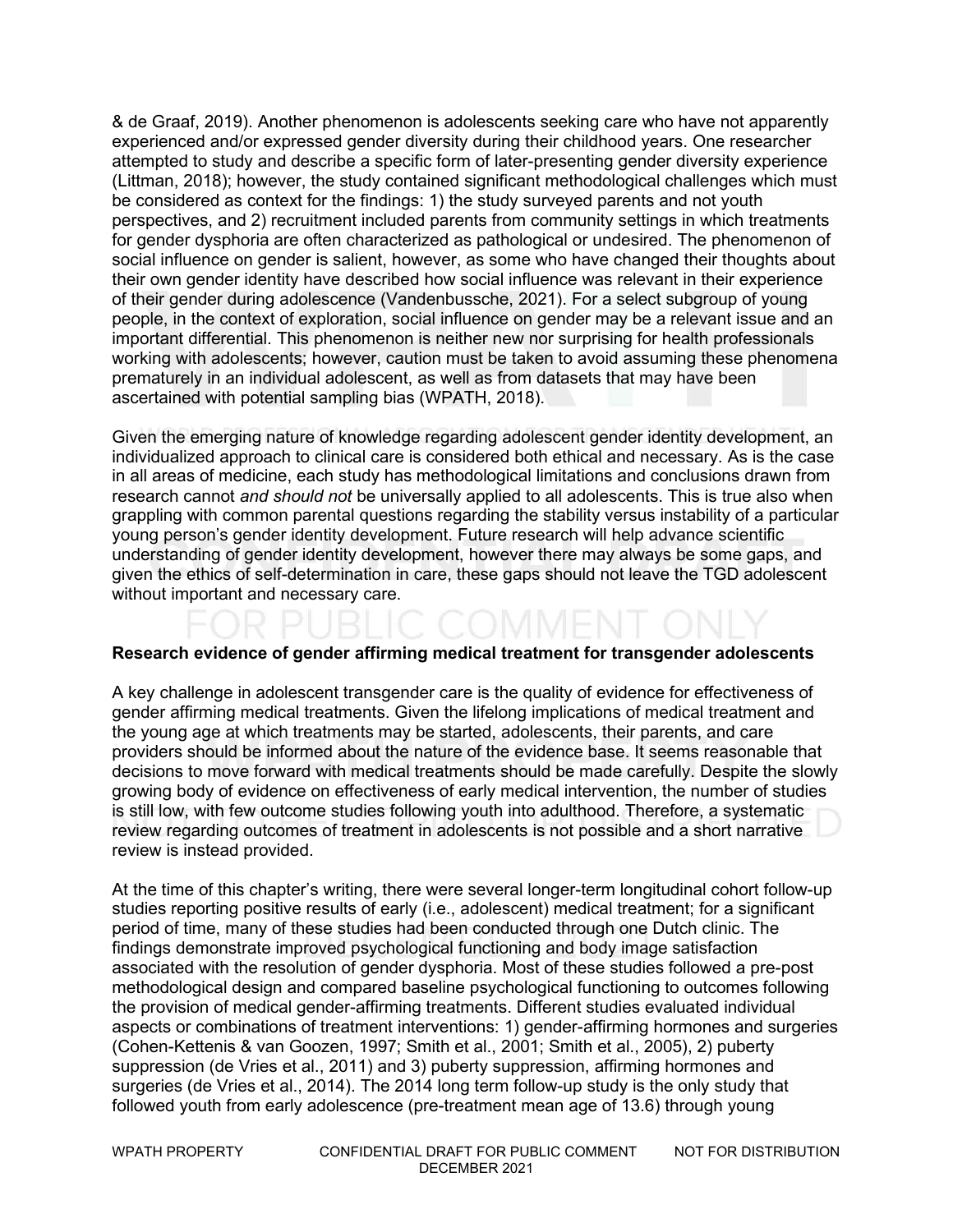adulthood (post treatment mean age of 20.7); this was the first study to show that genderaffirming treatment enabled transgender adolescents to make age-appropriate developmental transitions while living as their affirmed gender, and with satisfactory objective and subjective outcomes in adulthood (de Vries et al., 2014). These were convincing results. However, the question of generalizability remains, as the study employed a small (n=55), select, and sociallysupported sample; further, all participants had experienced gender nonconformity during childhood. Of note also, the participants were part of a clinic employing a multidisciplinary approach, including provision of comprehensive, ongoing assessment and support of gender dysphoria and emotional well-being.

Several more recently published longitudinal studies followed and evaluated participants at different stages of their gender affirming treatments. In these studies, some participants may not have started gender-affirming medical treatments; others had been treated with puberty suppression, while others started gender affirming hormones or even had their gender affirming surgeries (Costa et al., 2015, Becker-Hebly et al., 2020, Kuper et al., 2020, Achille et al., 2020, Carmichael et al., 2021). Given the heterogeneity of treatments, this type of design makes interpreting outcomes more challenging. Even so, the data consistently demonstrate improved or stable psychological functioning, body image, and/or treatment satisfaction after up to two years following baseline.

Cross-sectional studies provide another design to evaluate affirming treatments. One such study compared psychological functioning in transgender adolescents at baseline and while on puberty suppression to that of cisgender high school peers at two different time points. At baseline the transgender youth demonstrated lower psychological functioning compared to cisgender peers, whereas when on puberty suppression they demonstrated better functioning than their peers (van der Miesen et al., 2020). Grannis et al., (2021) demonstrated that transgender males who started testosterone had lower internalizing mental health symptoms (depression and anxiety) compared to those who had not started testosterone treatment.

Two additional studies followed a different outcome design. In a retrospective chart study Kaltiala and colleagues (2020) reported that transgender adolescents with few or no mental health challenges prior to commencing gender affirming hormones, generally did well during the treatment. However, adolescents with more mental health challenges at baseline continued to experience the manifestations of those mental health challenges over the course of gender affirming medical treatment. Nieder and colleagues (2021) studied *satisfaction with care* as an outcome measure, which demonstrated that transgender adolescents were more satisfied as they progressed further with the treatments they initially desired.

Providers may consider the possibility of an adolescent regretting gender affirming decisions made during adolescence and/or that the young person will detransition in the future. There are two Dutch studies that report low rates of adolescents (1.9% and 3.5%) choosing to stop puberty suppression (Wiepjes et al., 2018, Brik et al., 2019). Again, these studies were conducted in clinics that follow a protocol that includes comprehensive assessment before the gender affirming medical treatment is started. At present, no clinical cohort studies have reported on profiles of adolescents who regret or detransition after *ir*reversible affirming treatment. Case study reports indicate there are adolescents who detransition but do not regret initiating treatment as they experience the start of treatment as a part of their gender exploration and consolidation (Turban, 2018). However, this may not be the predominant perspective of people who detransition (Vandenbussche, 2021). Some adolescents may regret the steps they have taken (Dyer, 2020). Therefore, it is important to present the full range of possible outcomes when assisting transgender adolescents. Providers may discuss this topic in a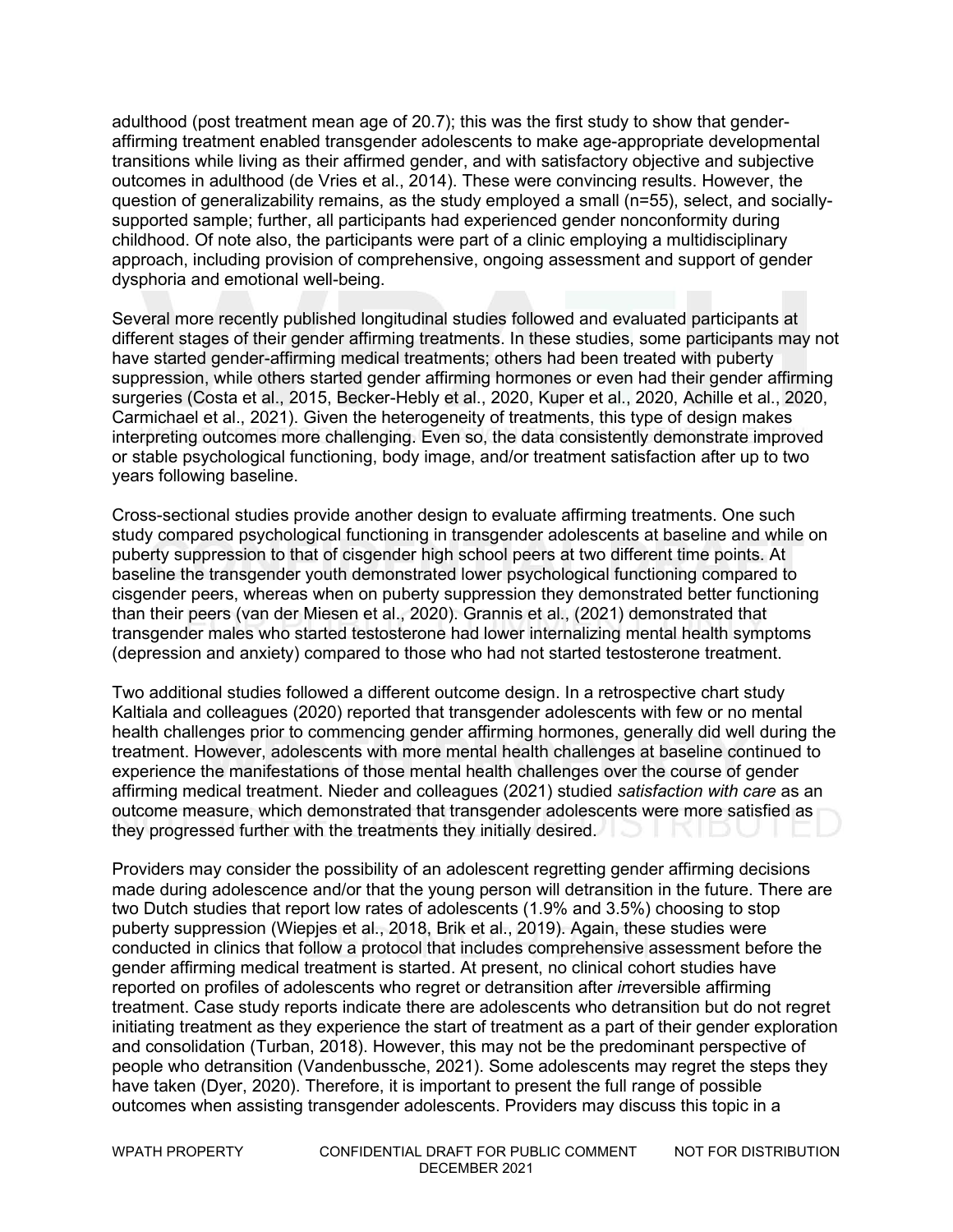collaborative and trusting manner (i.e., as a "potential future experience and consideration") with the adolescent and their parents/caregivers *before* gender affirming medical treatments are started. Also, providers should be prepared to support adolescents who detransition. In an internet convenience sample survey of 237 self-identified detransitioners, 25% had medically transitioned before age 18. Many of them expressed difficulties finding help during their detransition process and reported that their detransition was an isolating experience, during which they did not receive sufficient and/or appropriate support (Vandenbussche, 2021).

To conclude, although the existing samples reported on relatively small groups of youth (e.g., n  $= 22-101$  per study) and the time to follow-up has been varied across studies (6-months  $-7$ ) years), this emerging evidence base indicates general improvement in the lives of transgender adolescents who, following careful assessment, receive requested gender affirming medical treatment. Further, rates of reported regret during the study monitoring periods are low. Taken as a whole, the data show that early medical intervention—as part of broader combined assessment and treatment approaches focused on gender dysphoria and general well-being can be effective and helpful for many transgender adolescents seeking these interventions.

#### **Ethical and human rights perspectives**

A medical ethics and human rights perspective was also considered while formulating the adolescent SOC statements. For example, allowing irreversible puberty to progress in adolescents who experience gender incongruence is *not* a neutral act given that it may have immediate and lifelong harmful effects for the transgender young person (Giordano, 2009; Giordano & Holm, 2020; Kreukels & Cohen-Kettenis, 2011). From a human rights perspective, considering gender diversity as a normal and expected variation within the broader human diversity, it is an adolescent's right to participate in their own decision-making process about their health and lives, including access to gender health services (Amnesty International, https://www.amnesty.org.uk/press-releases/amnesty-international-uk-and-liberty-jointstatement-puberty-blockers).

#### **Short Summary of Statements and Unique Issues in Adolescence**

These guidelines are designed to account for what is known and what is not known about gender identity development in adolescence, the evidence for gender affirming care in adolescence, and the unique aspects that distinguish adolescence from other developmental stages.

**Identity Exploration:** A defining feature of adolescence is the solidifying of aspects of identity, including gender identity. Statement 2 addresses identity exploration in the context of gender identity development. Statement 12B accounts for the length of time that a young person experiences and/or expresses a gender diverse identity in order to make a meaningful decision regarding gender affirming care.

**Consent and Decision-Making:** In adolescence, consent and decision-making require assessment of the individual's emotional, cognitive, and psychosocial development. Statement 12C directly addresses emotional and cognitive maturity and describes the necessary components to assessing decision-making capacity.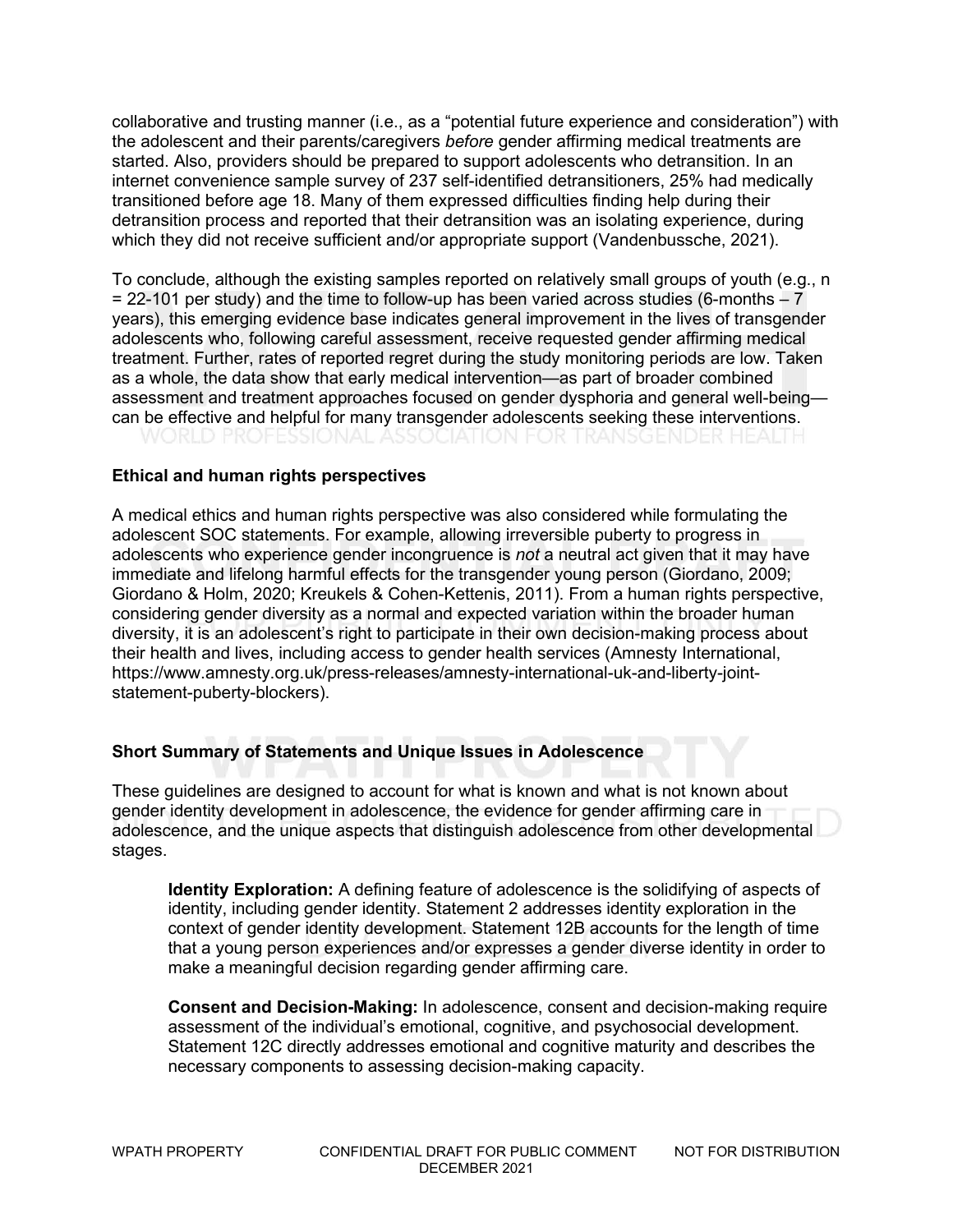**Caregivers/Parent involvement:** Adolescents are typically dependent on their caregivers/parents in numerous ways, including treatment decisions and consent. Statement 11 addresses the importance of involving caregivers/parents and the role they play in assessment and treatment. No set of guidelines can account for every set of individual circumstances on a global scale.

This chapter should be used in coordination with other relevant chapters throughout the Standards of Care. These guidelines are meant to provide a gold standard based on the available evidence at this moment in time. While the available evidence for the assessment and treatment of gender diverse and transgender adolescents is relatively new (compared to adults), when factoring in the collective clinical experience of those working with this population as well as the perspectives and priorities of transgender adolescents, themselves, we believe that these statements represent the most up-to-date ethical guidelines available to assist families in collaborative decision-making.

#### **Summary of Recommendations**

Statement 1: We recommend that health professionals working with gender diverse adolescents:

A. Must be licensed by their statutory body, and hold a Postgraduate degree or its

WORLD PROFESSIONAL ASSOCIATION FOR TRANSGENDER HEALTH

- equivalent in a relevant clinical field to this role granted by a nationally accredited statutory institution.
- B. should receive theoretical and evidenced-based training and develop expertise in general child, adolescent, and family mental health across the developmental spectrum.
- C. should receive training and have expertise in gender identity development, gender diversity in children and adolescents, the ability to assess capacity to assent/consent, and general knowledge of gender diversity across the life span.
- D. should receive training and develop expertise in autism spectrum disorders and other neurodiversity or collaborate with a developmental disability expert when working with autistic/neuro-diverse, gender diverse adolescents.
- E. should continue professional development on gender diverse children, adolescents and families

Statement 2: We recommend that health professionals working with gender diverse adolescents facilitate the exploration and expression of gender openly and respectfully such that no one particular identity is favored.

Statement 3: We recommend that health professionals working with gender diverse adolescents undertake a comprehensive biopsychosocial assessment for adolescents presenting with gender identity related concerns seeking medical/surgical transition-related care in a collaborative and supportive manner.

Statement 4: We recommend that health professionals work with families, schools, and other relevant settings in order to promote acceptance of gender diverse expressions of behavior and identities of the adolescents.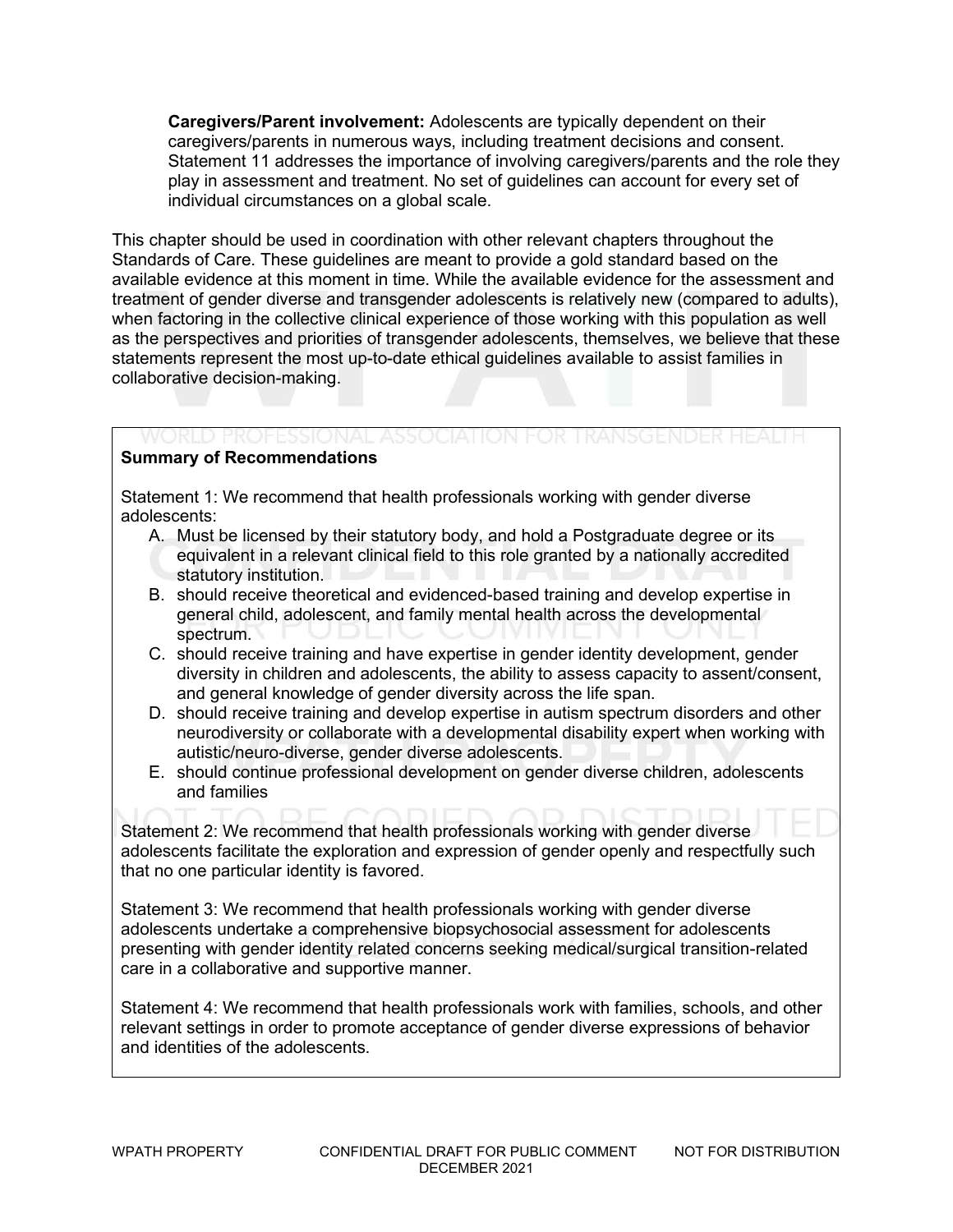Statement 5: We recommend against efforts aimed at trying to change an adolescent's gender identity and lived gender expression to become more congruent with sex assigned at birth, also referred to as reparative and conversion therapy.

Statement 6: We suggest that health professionals should inform the gender diverse and transgender adolescents about the health implications and safety aspects of chest binding or genital tucking interventions.

Statement 7: We recommend that providers should consider prescribing menstrual suppression agents for adolescents experiencing gender incongruence who may not be ready or desire to pursue other medical affirming treatments, as well as those who wish to have testosterone.

Statement 8: We recommend that health professionals should maintain an ongoing relationship with the gender diverse and transgender adolescent and any relevant caregivers in order to support the adolescent in their decision-making throughout the duration of puberty suppression treatment, hormonal treatment, and gender related surgery until transition to adult care.

Statement 9: We recommend that health professionals should involve relevant disciplines, including mental health and medical professionals, in order to reach a decision as to whether puberty suppression, hormone initiation and/or gender related surgery for gender diverse and transgender adolescents is appropriate, and remains indicated throughout the course of treatment until transition to adult care.

Statement 10: We recommend that health professionals working with trans and gender diverse adolescents requesting gender affirming medical or surgical treatments inform of the reproductive effects that includes the potential loss of fertility and options to preserve fertility in the context of the youth's stage of pubertal development prior to the initiation of treatment

Statement 11: We recommend that when gender affirming medical or surgical treatments are indicated for adolescents' health professionals working with trans and gender diverse adolescents involve parent(s)/guardian(s) in the assessment and treatment process, unless their involvement is determined to be harmful or unnecessary to the adolescent.

*The following recommendations are made regarding the requirements for gender affirming medical and surgical treatment:*

Statement 12: We recommend that health professionals assessing trans and gender diverse adolescents should only recommend gender affirming medical or surgical treatments requested by the patient when:

- A. The adolescent meets the diagnostic criteria of gender incongruence as per the ICD-11 where a diagnosis is necessary to access health care. In countries which have not implemented the latest ICD other taxonomies may be used but efforts should be undertaken to utilize the latest ICD as soon as is practicably possible.
- B. There is well-documented (according to local context) evidence of persistent gender incongruence or gender nonconformity / diversity of several years.
- C. The adolescent demonstrates the emotional and cognitive maturity required to provide informed consent/assent for the treatment.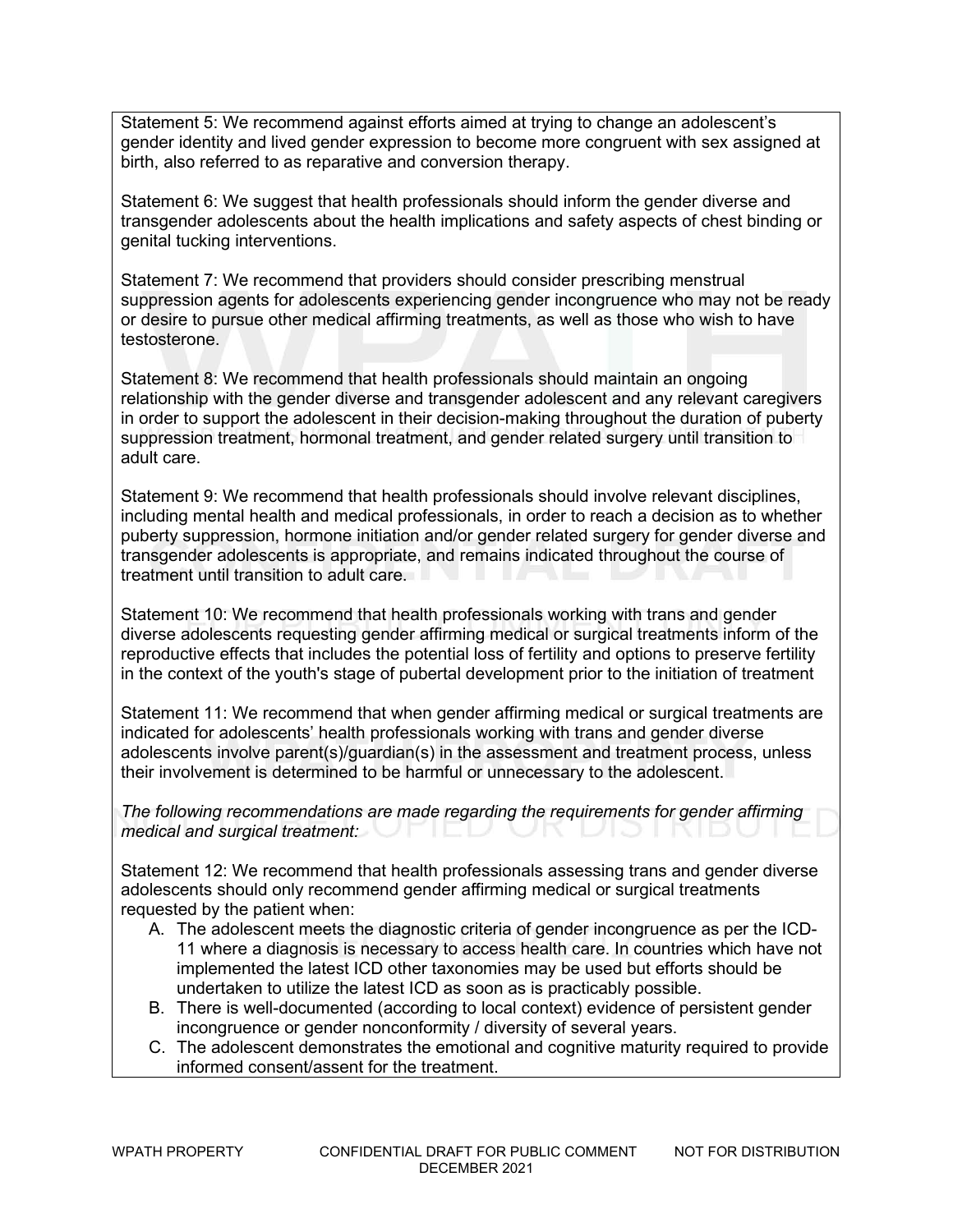- D. The adolescent's mental health concerns (if any) that may interfere diagnostic clarity, capacity to consent and/or gender affirmative medical treatment have been addressed.
- E. The adolescent has been informed of the reproductive effects that includes the potential loss of fertility and options to preserve fertility have been discussed in the context of the adolescent's stage of pubertal development.
- F. The adolescent has reached Tanner 2 stage of puberty for pubertal suppression.
- G. The adolescent is the following age for each treatment:
	- 14 years and above for hormone treatment (estrogens or androgens), unless there are significant, compelling reasons to take an individualized approach, considering the factors unique to the adolescent treatment frame.
	- 15 years and above for chest masculinization; unless there are significant, compelling reasons to take an individualized approach, considering the factors unique to the adolescent treatment frame.
	- 16 years and above for breast augmentation, facial surgery (including rhinoplasty, tracheal shave, and genioplasty) as part of gender affirming
	- treatment; unless there are significant, compelling reasons to take an individualized approach, considering the factors unique to the adolescent treatment frame.
		- 17 and above for metoidioplasty, orchidectomy, vaginoplasty, and hysterectomy and fronto-orbital remodeling as part of gender affirming treatment unless there are significant, compelling reasons to take an individualized approach, considering the factors unique to the adolescent treatment frame.
		- 18 years or above for phalloplasty, unless there are significant, compelling reasons to take an individualized approach, considering the factors unique to the adolescent treatment frame.
- H. The adolescent had at least 12 months of gender affirming hormone therapy, or longer if required to achieve the desired surgical result for gender-affirming procedures including, Breast augmentation, Orchiectomy, Vaginoplasty, Hysterectomy, Phalloplasty metoidioplasty and facial surgery as part of gender affirming treatment unless hormone therapy is either not desired or is medically contraindicated.

#### Statement 1:

**We recommend that health professionals working with gender diverse adolescents:**

- **A. Must be licensed by their statutory body, and hold a Postgraduate degree or its equivalent in a relevant clinical field to this role granted by a nationally accredited statutory institution.**
- **B. should receive theoretical and evidenced-based training and develop expertise in general child, adolescent, and family mental health across the developmental spectrum.**
- **C. should receive training and have expertise in gender identity development, gender diversity in children and adolescents, the ability to assess capacity to assent/consent, and general knowledge of gender diversity across the life span.**
- **D. should receive training and develop expertise in autism spectrum disorders and other neurodiversity conditions or collaborate with a developmental disability expert when working with autistic/neuro-diverse, gender diverse adolescents.**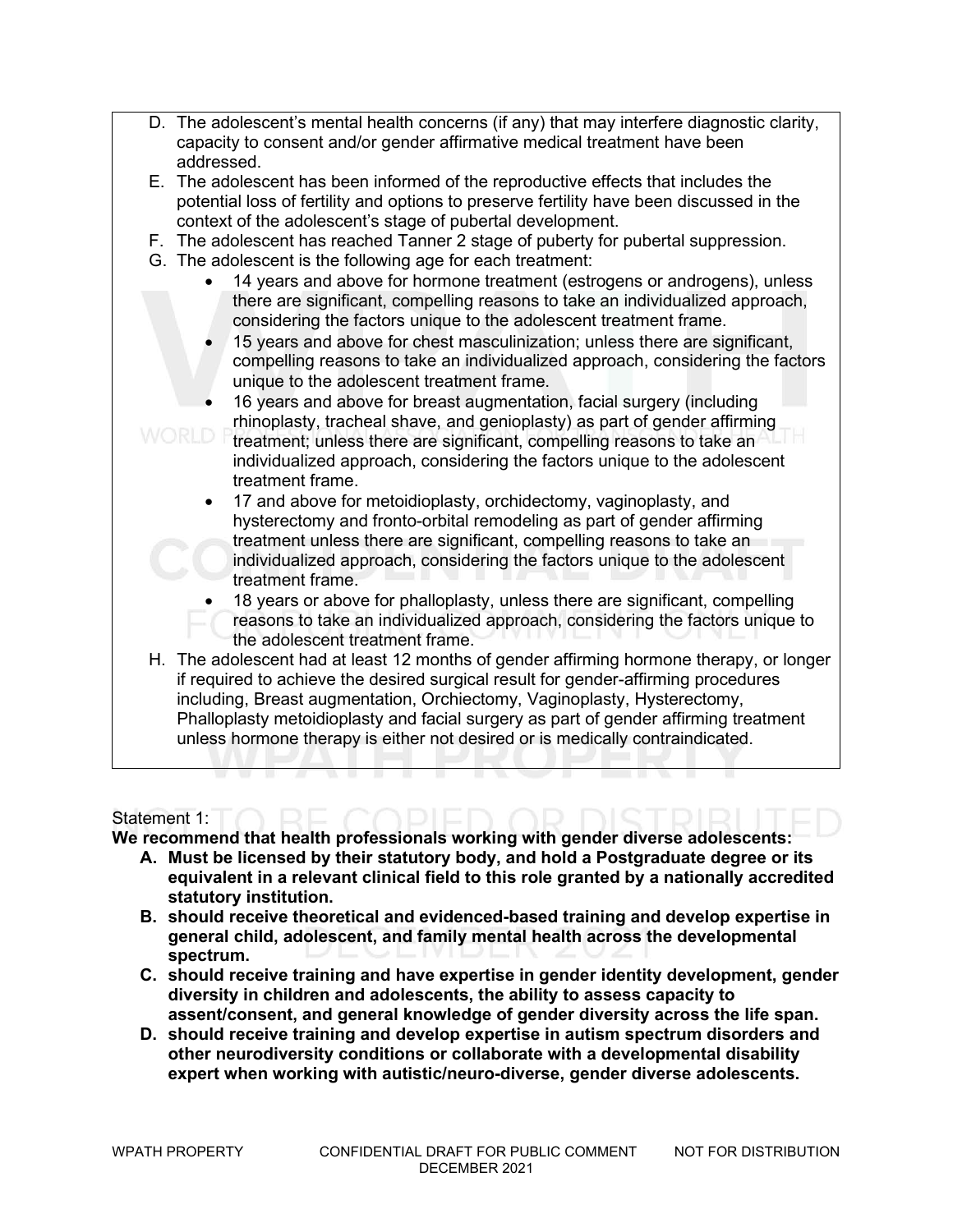#### **E. should continue professional development on gender diverse children, adolescents and families**

When assessing and supporting gender diverse and transgender adolescents and their families, care providers/health professionals need both general as well as gender-specific knowledge and training. Providers who are trained to work with adolescents and families play a significant important role in navigating aspects of adolescent development and family dynamics when caring for youth and families (Adelson et al., 2012; American Psychological Association, 2015; Hembree et al., 2017). Other chapters in these standards of care describe these criteria for professionals for gender care in more detail (see Child, Assessment, or Surgery Chapters). Professionals working with adolescents should understand what is and is not known regarding adolescent gender identity development, and how this differs from that of adults and prepubertal children. Among health professionals, it is the *mental health professional* who has the most appropriate training and time to conduct an assessment and elucidate treatment priorities and goals when working with transgender youth, including those seeking gender affirming medical care*.* Understanding and managing the dynamics of family members who may share differing perspectives on the history and needs of the young person is an important competency that mental health professionals are often most prepared for.

When access to professionals trained in child and adolescent development is not possible, health professionals should make a commitment to obtain training on family dynamics and adolescent development, including gender identity development. Similarly, considering that autistic/neurodiverse transgender youth represent a substantial minority subpopulation of youth served in gender clinics globally, health professionals should seek additional training on autism and the unique elements of care that autistic gender diverse youth may require (Strang et al., 2016). If these qualifications are not possible, then consultation and collaboration with a provider who specializes in autism and neurodiversity is advised.

#### Statement 2:

#### **We recommend that health professionals working with gender diverse adolescents facilitate the exploration and expression of gender openly and respectfully such that no one particular identity is favored.**

Adolescence is a developmental period that involves physical and psychological changes characterized by individuation and the transition to independence from caregivers (Berenbaum et al., 2015; Steinberg, 2009). It is a period during which young people may explore different aspects of identity, including gender identity.

Adolescents differ regarding the degree to which they explore and commit to aspects of their identity (Meeus et al., 2012). For some adolescents, the pace to achieving consolidation of identity is fast, while for others it is slower. For some adolescents, physical, emotional, and psychological development occur on the same general timeline, while for others, there are certain gaps between these aspects of development. Similarly, there is variation in the timeline for gender identity development (Katz-Wise et al, 2017). For some young people, gender identity development is a clear process that starts in early childhood, while for others pubertal changes contribute to one's experience of themselves as a particular gender (Steensma et al., 2013), and for many others a process may begin well after pubertal changes finish. Given these variations, there is no *one particular pace, process, or outcome* that can be predicted for an individual adolescent seeking gender affirming care.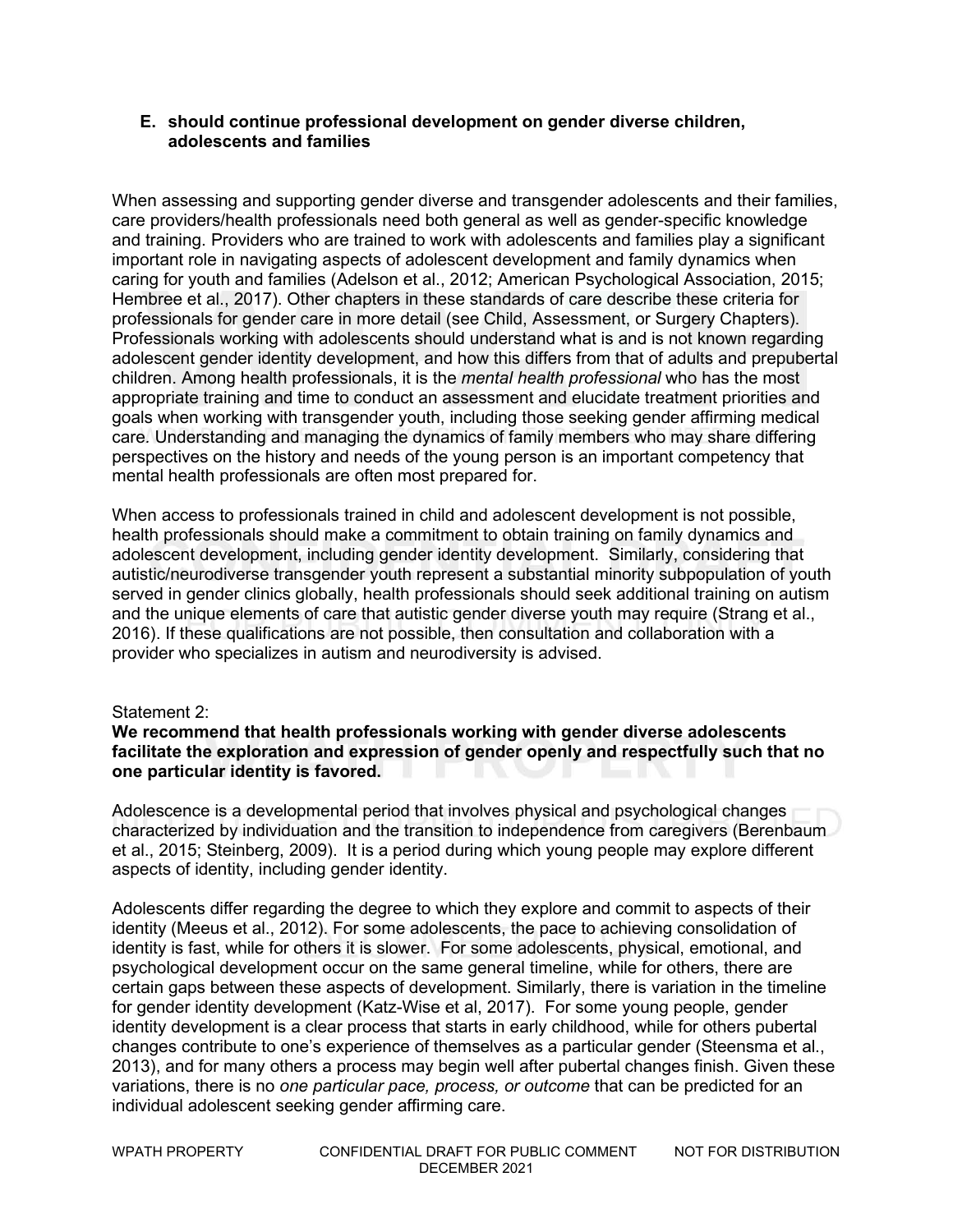Therefore, health professionals working with adolescents should prioritize supportive environments that simultaneously respect an adolescent's affirmed gender identity and also allows the adolescent to openly explore evolving gender needs, should they change over time.

#### Statement 3:

**We recommend that health professionals working with gender diverse adolescents undertake a comprehensive biopsychosocial assessment for adolescents presenting with gender identity related concerns seeking medical/surgical transition-related care in a collaborative and supportive manner.**

Given the many ways identity may unfold during adolescence, we recommend using a comprehensive assessment, conducted by a qualified health professional (whose qualifications are specified in Statement 1), to guide treatment and optimize outcomes. As mentioned in Statement 1, *mental health professionals* have the most appropriate training to obtain the information discussed here. The assessment process should be approached collaboratively with the adolescent and their caregiver(s), which is described in more detail in statement 11. An assessment should occur prior to any medical interventions being considered (e.g., puberty blocking medication, gender affirming hormones, surgeries, see Hormone and Surgery chapters).

There are many different gender identity trajectories that youth may experience. For example, some youth will realize they are transgender or more broadly gender diverse and pursue medical interventions to align their bodies with their identity. For others, their gender exploration will help them better understand themselves, but will not result in affirming a gender different from what was assigned at birth or involve the use of medical interventions (Arnoldussen et al., 2019). With the ongoing sociocultural developments regarding the definitions of gender, youth may increasingly present with a range of identities and ways of describing their experiences and gender related needs (Twist & de Graaf, 2019), which may change as they mature and develop. Utilizing a comprehensive assessment for each adolescent helps to better understand their unique needs and individualize their care.

Careful assessment was part of the most robust longitudinal study that exists thus far on gender diverse adolescents pursuing gender affirming medical interventions (De Vries et al., 2014). In this study, which followed transgender youth into adulthood, positive psychological and quality of life outcomes were found for those who met the criteria to physically transition. However, it is critical to note that all of these youth experienced childhood gender dysphoria *and* were required to undergo a comprehensive assessment over time prior to each medical intervention to help determine whether they would likely benefit from the intervention (de Vries & Cohen-Kettenis, 2012; de Vries., 2014). In other words, it was a very specific sample and cannot be generalized to all gender diverse adolescents seeking medical interventions. Furthermore, the assessment itself has not been part of any study, so we cannot conclude its unique effect on long-term outcomes.

Delivery of healthcare and access to specialists varies globally. Thus, adaptations to the assessment process and flexibility may be necessary, as long as all of the information needed to guide treatment, as outlined below, is obtained. In some cases, a more extended assessment process may be useful, such as for youth with more complex presentations (e.g., complicating mental health histories, co-occurring autism spectrum characteristics (Strang et al., 2018), in particular for those with an absence of experienced childhood gender incongruence considering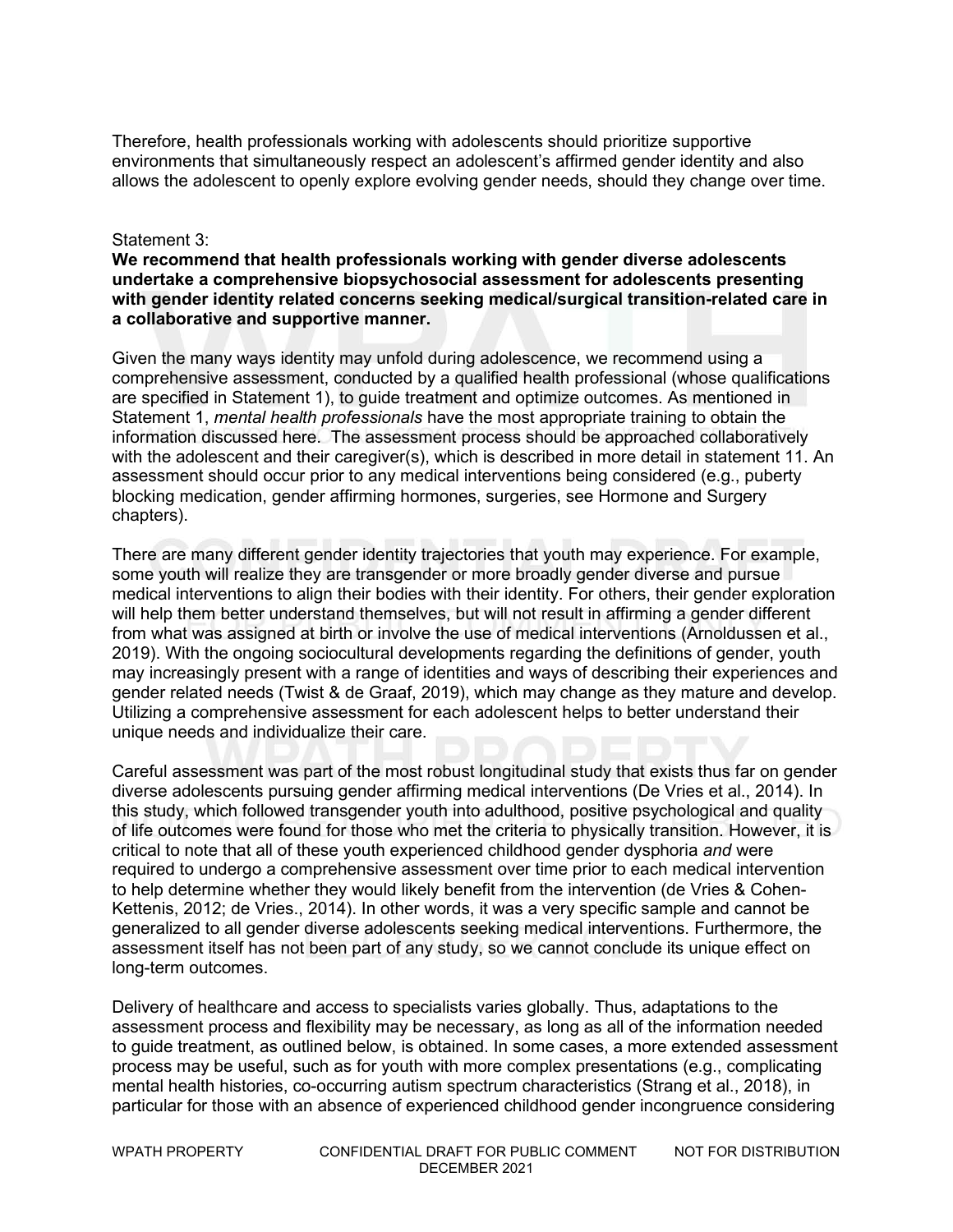different needs have been described in the literature (Ristori & Steensma, 2016; Sorbara et al., 2021). Given the unique cultural, financial, and geographical factors that exist for specific populations, providers should design assessment models that are flexible and which allow for appropriately timed care to as many young people as possible. At the same time, it is important to remember that treating youth outside of the assessment framework (e.g., with limited or no assessment) currently has no empirical support and therefore carries the risk that the decision to start gender affirming medical interventions *may* not be in the long-term best interest of the young person.

The assessment should include a thorough clinical interview with the adolescent alone, the caregiver(s) alone, and the adolescent and caregiver(s) together. Additionally, psychometrically validated psychosocial and gender measures can also be used to provide additional information.

It is important to develop a positive and trusting working alliance with the adolescent and caregiver(s) that is collaborative and aims to support the young person in making a fully informed decision about their body and their health. A process that takes caregiver(s) viewpoints into account and recognizes the value of their input provides important information for understanding the adolescent and the context in which they live and function. Additionally, involving the young person's caregiver(s) in the assessment process often helps them come to better understand their adolescent's struggles and gender-related needs, thereby allowing them to be more affirming and supportive. Research shows that gender diverse youth do best when supported by their caregiver(s) (see statement 11/12; Ryan, Huebner, Diaz, & Sanchez, 2009).

The comprehensive assessment for gender diverse youth seeking gender affirming medical interventions includes the following domains that correspond with the relevant statements:

- **Gender Identity Development**: Statements 12A and 12B elaborate on the factors associated with gender identity development within the specific cultural context, when assessing transgender and gender diverse adolescents.
- **Social Development and Support; Intersectionality:** Statements 4 and 11 elaborate on the importance of assessing gender minority stress, family dynamics, and other aspects contributing to social development and intersectionality.
- **Diagnostic Assessment of Possible Co-Occurring Mental Health and/or Developmental Concerns:** Statement 12D elaborates on the importance of understanding the relationship that exists, if at all, between any co-occurring mental health or developmental concerns and the young person's gender identity/gender diverse expression.
- **Capacity for Decision Making:** Statement 12C elaborates on the assessment of emotional maturity of a young person and the relevance when an adolescent is considering gender affirming medical/surgical treatments.  $\blacksquare$

Statement 4:

**We recommend that health professionals work with families, schools, and other relevant settings in order to promote acceptance of gender diverse expression of behavior and identities of the adolescent.**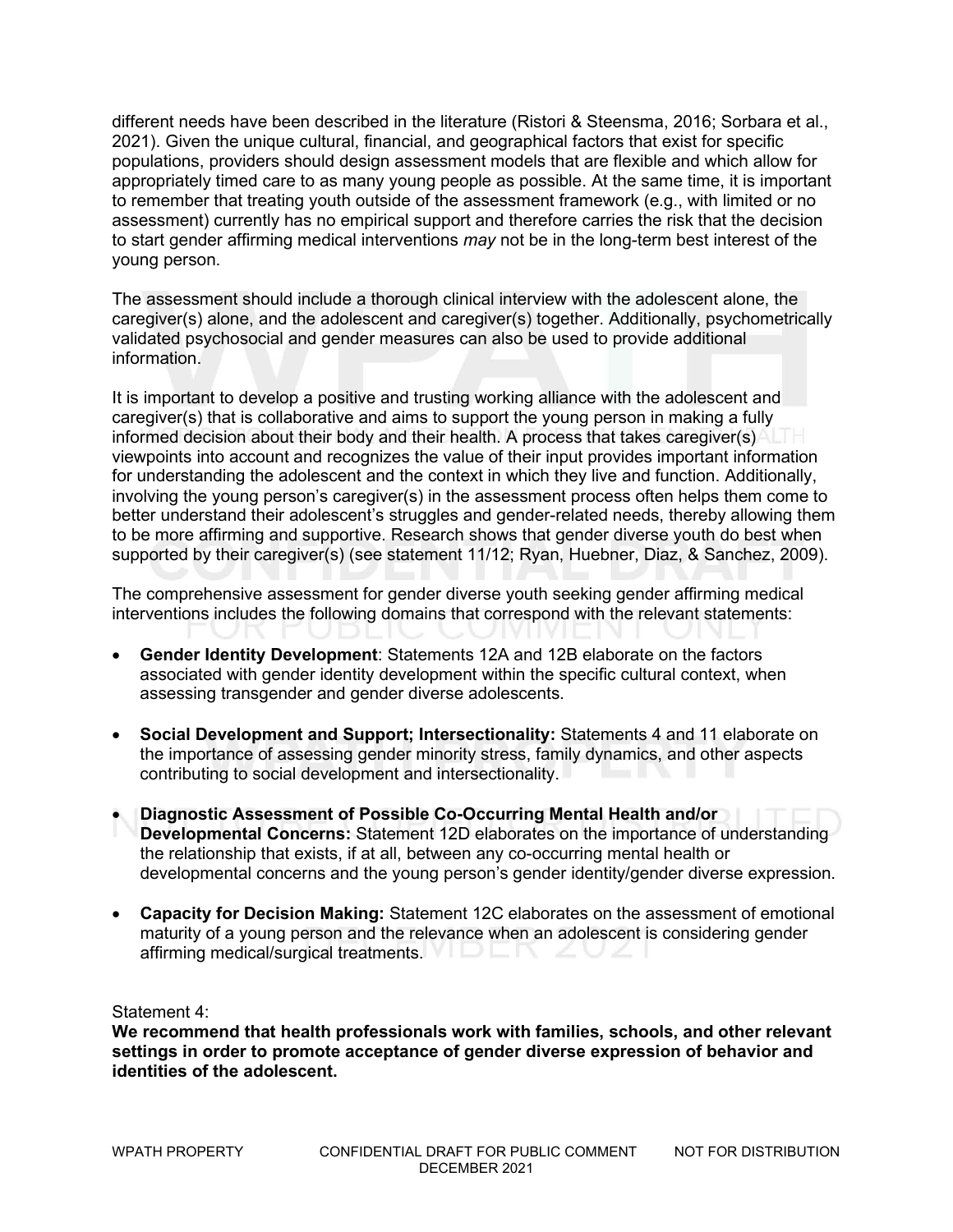Multiple studies and related expert consensus support implementation of approaches that promote acceptance and affirmation of gender diverse youth across all settings, including families, schools, healthcare, and all other organizations and communities with which they interact (e.g, Pariseau et al., 2019; Russell et al., 2018; Simons et al., 2013; Toomey et al., 2010; Travers et al., 2012). Acceptance and affirmation are accomplished through a range of approaches, actions, and policies that we recommend be enacted across the various relationships and settings in which a young person exists and functions. Examples of acceptance and affirmation of gender diversity and exploration that can be implemented by family, staff, and organizations, as organized by Pariseau and colleagues (2019) and others include:

- 1. Actions that are supportive of youth drawn to engaging in gender-expansive (e.g., nonconforming) activities and interests,
- 2. Communications that are supportive when youth express their experiences about their gender and gender exploration,
- 3. Use of the youth's asserted name/pronouns,
- 4. Support for youth wearing clothing/uniforms, hairstyles, and items (e.g., jewelry, makeup) they feel affirm their gender,
- 5. Positive and supportive communication with youth about their gender and gender concerns,
- 6. Education for people in the young person's life (e.g., family members, healthcare providers, social support networks), as needed, about gender diversity issues, including how to advocate for gender diverse youth in community, school, healthcare and other settings,
- 7. Support for gender diverse youth to connect with communities of support (e.g., LGBTQ groups, events, friends),
- 8. Provision of opportunities to discuss, consider, and explore medical treatment options when indicated,
- 9. Anti-bullying policies that are enforced.
- 10. Inclusion of nonbinary experiences in daily life, reading materials, and curricula (e.g., books, health and sex education classes, essay topics assigned moving beyond the binary, LGBTQ and ally groups),
- 11. Gender inclusive facilities which the youth can readily access without segregation from non-gender diverse peers (e.g., bathrooms, locker rooms).

We recommend healthcare professionals work with parents, schools, and other organizations/groups to promote acceptance and affirmation because acceptance and affirmation are associated with fewer negative mental health and behavioral symptoms and more positive mental health and behavioral functioning (Day et al., 2015; de Vries et al., 2016; Greytak et al., 2013; Pariseau et al., 2019; Peng et al., 2019; Russell et al., 2018; Simons et al., 2013; Taliaferro et al, 2019; Toomey et al., 2010; Travers et al., 2012). Russell and colleagues (2018) found improvement increases with more acceptance and affirmation across more settings (e.g., home, school, work, and friends). Rejection by family, peers, and school staff (e.g., intentionally calling name and pronoun youth does not identify with, not acknowledging affirmed gender identity bullying, harassment, verbal and physical abuse, poor relationships, rejection for being trans/gender diverse, eviction) was strongly linked to negative outcomes such as anxiety, depression, suicidal ideation, suicide attempts, and substance use (Grossman et al., 2005; Klein and Golub; 2016; Pariseau et al., 2019; Peng et al., 2019; Reisner et al., 2015; Roberts et al., 2013). It is important that behaviors that are considered rejecting towards a young person's affirmed gender or gender exploration from family members, peers, and other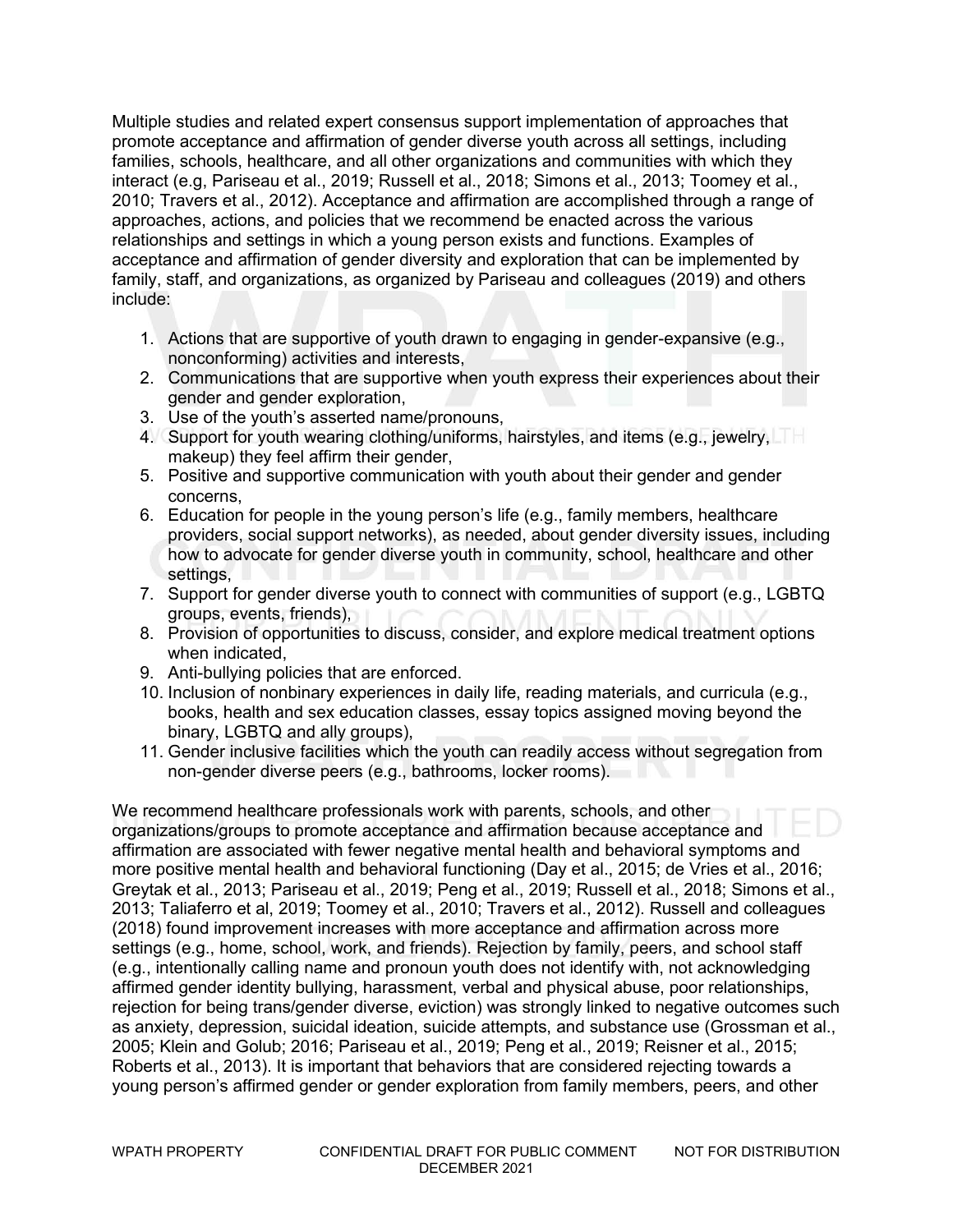adults (e.g., school staff), because negative symptoms increase with increased levels of rejection and continue into adulthood are not used (e.g., Roberts et al., 2013).

Neutral or indifferent responses to a youth's gender diversity and exploration (e.g., letting a child tell others their chosen name but not using the name, not telling family or friends when the youth wants them to disclose, not advocating for the child about rejecting behavior from school staff or peers, not engaging or participating in other supports such as psychotherapists and support groups) have also been found to have negative consequences, such as increased depression symptoms (Pariseau et al., 2019). For these reasons, it is important not to ignore a youth's gender questioning or delaying tending to the gender exploration. There is particular value in professionals recognizing that youth need individualized approaches, support, and pacing of exploration over time and across domains and relationships. Youth may need help coping with the tension of tolerating others' processing/adjusting to an adolescent's identity exploration and changes (e.g., Kuper et al., 2019). It is important that professionals collaborate with parents and others as they process their concerns and feelings and educate themselves about gender diversity as such processes may not be rejection or neutrality, but may be efforts to develop attitudes and gather information that foster acceptance (e.g., Katz-Wise et al., 2017).

#### Statement 5:

#### **We recommend against efforts aimed at trying to change an adolescent's gender identity and lived gender expression to become more congruent with sex assigned at birth, also referred to as reparative and conversion therapy.**

Some healthcare providers, secular or religious organizations, and/or rejecting families may make efforts to thwart gender identity exploration and expression, such as choosing not to use the youth's identified name and pronouns or restricting self-expression in clothing and hairstyles (Craig et al., 2017; Green et al., 2020). These disaffirming behaviors typically aim to reinforce views that a young person's gender identity/expression must match the gender associated with the sex assigned at birth. Activities and approaches (sometimes referred to as "treatments") aimed at trying to change a person's gender identity and expression to become more congruent with the sex assigned at birth have been attempted, but these approaches have not resulted in changes in gender identity (Craig et al., 2017; Green et al., 2020). We recommend against such efforts because they have been found ineffective and are associated with increases in mental illness and poorer psychological functioning (Craig et al., 2017; Green et al., 2020; Turban et al., 2020; SOC8 Adolescent Statement 4).

Much of the research on "conversion therapy" and "reparative therapy" has actually studied efforts to change gender expression (masculinity or femininity), conflating sexual orientation with Gender identity (APA, 2009; Burnes et al., 2016; Craig et al., 2017). Some of these efforts have targeted both gender identity and expression (AACAP, 2018). Conversion/reparative therapy efforts have been linked to increased anxiety, depression, suicidal ideation, suicide attempts, and healthcare avoidance (Craig et al., 2017; Green et al., 2020; Turban et al., 2020). Some of these studies have been criticized for the methodologies used and conclusions reached (e.g., D'Angelo et al., 2020), however this should not detract from the importance of emphasizing that a priori efforts to change a person's identity is ethically not sound. As both secular and religionbased gender identity/expression change efforts have been associated with negative psychological functioning that endures into adulthood (Turban et al., 2020), in addition to the larger ethical reasons that should drive the respect of gender diverse identities, we recommend against any type of conversion or change efforts.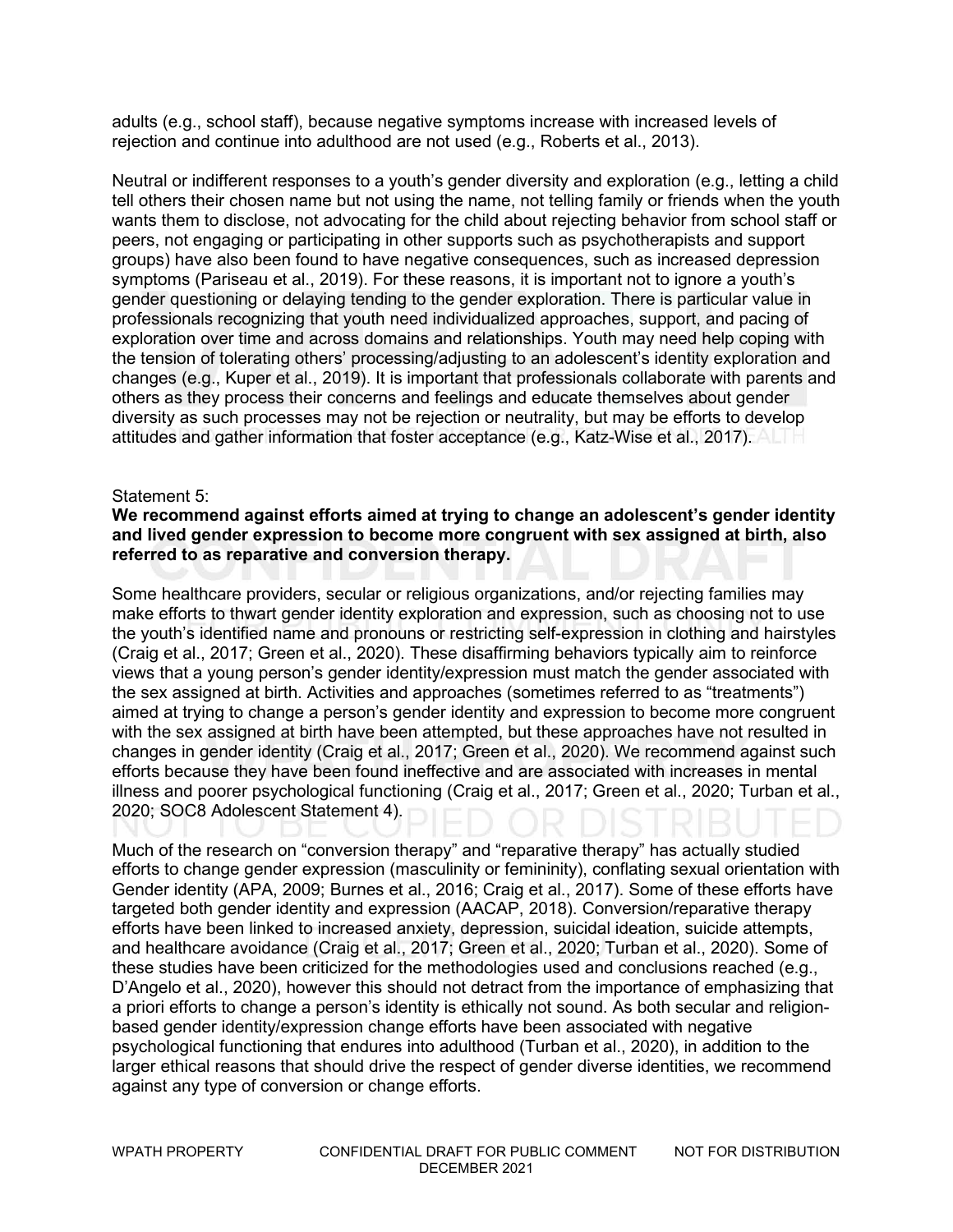It is important to note that therapeutic exploration of gender diversity, and potential factors driving a young person's experience and report of gender incongruence, is not considered a reparative therapy effort in the context of supporting an adolescent with self-discovery, so long as there is no a priori goal to change or promote one particular gender identity or expression (AACAP, 2018; see SOC8 Adolescent Statement 2). To ensure these explorations are therapeutic, we recommend employing affirmative responses to gender exploration, such as those identified in SOC8 Adolescent Statement 4.

#### Statement 6:

#### **We suggest that health professionals should inform the gender diverse and transgender adolescents about the health implications and safety aspects of chest binding or genital tucking interventions.**

Gender diverse and transgender youth may experience distress related to chest and genital anatomy. Practices such as chest binding, chest padding, genital tucking and genital packing are reversible, non-medical interventions that may help alleviate this distress (Olson-Kennedy, 2018; Deutsch 2016; Transcare BC; Callen-Lorde). It is important to assess distress related to physical development or anatomy, educate youth about potential non-medical interventions to address this distress, and address use and safety of these interventions. 

Chest binding involves the compression of the breast tissue to create a flatter appearance of the chest. Studies suggest that up to 87% of transmasculine patients report a history of binding (Peitzmeier, 2017; Jones, 2015). Binding methods may include the use of commercial binders, sports bras, layering of shirts, layering of sports bras, or using elastics or other bandages (Peitzmeier, 2017). Currently most youth report learning about binding practices from online communities comprised of peers (Julian, 2019). Providers can play an important role in ensuring that youth receive accurate and reliable information about the potential benefits and risks of chest binding. Additionally, providers can counsel patients on safe binding practices and monitor for potential negative health effects. While there are potential negative physical impacts of binding, youth who bind report many benefits including increased comfort, improved safety, and lower rates of misgendering (Julian, 2019). Common negative health impacts of chest binding in youth include back/chest pain, shortness of breath, and overheating (Julian, 2019). More serious negative health impacts such as skin infections, respiratory infections, and rib fractures are uncommon, but have been associated with chest binding in adults (Peitzmeier, 2017). If binding, youth should be advised to use only those methods that are considered safe for binding—such as binders specifically designed for the gender diverse population—to reduce the risk of serious negative health effects. Methods that are considered unsafe for binding include the use of duct tape, ace wraps, and plastic wrap as these can cause restriction in blood flow, skin damage, and restricted breathing. If youth report negative health impacts of chest binding these should ideally be addressed by a gender affirming medical provider with experience working with transgender and gender diverse youth. Many youth who bind may desire chest masculinization surgery in the future (Olson-Kennedy, 2018).

Genital tucking is the practice of positioning the penis and testes to reduce the outward appearance of a genital bulge. Methods of tucking include tucking the penis and testes between the legs or, tucking the testes inside the inguinal canal and pulling the penis back between the legs. Typically, genitals are held in place by underwear or a gaff, a garment that may be made or purchased.  Limited studies are available on the specific risks and benefits of tucking in adults, and none in youth. Previous studies that have demonstrated that tight undergarments are associated with decreased sperm concentration and motility; elevated scrotal temperatures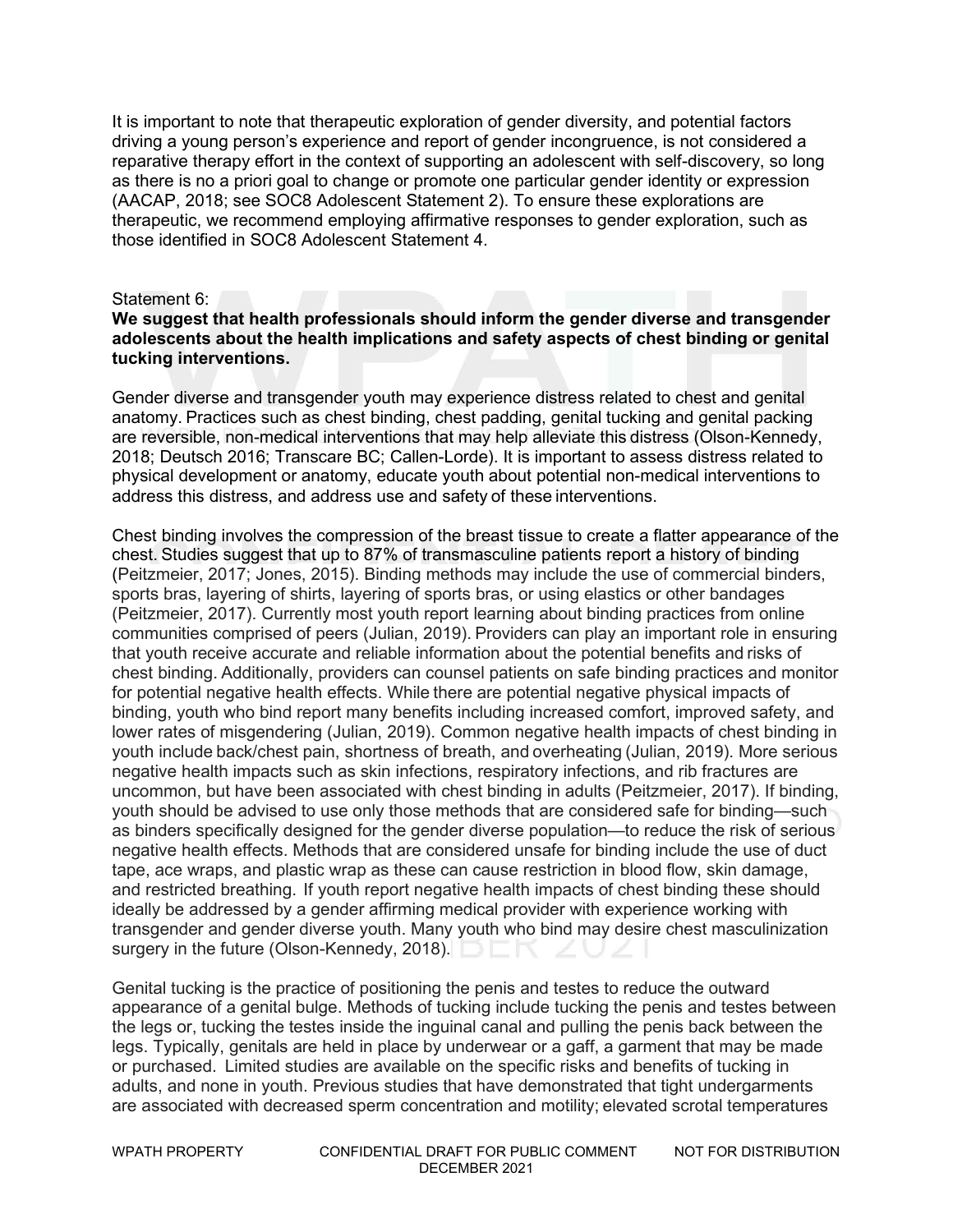can be associated with poor sperm characteristics and theoretically genital tucking could affect spermatogenesis and fertility (Marsh 2019) though no definitive studies exist. Further research is needed on specific benefits and risks of tucking in youth. 

#### Statement 7:

#### **We recommend that providers should consider prescribing menstrual suppression agents for adolescents experiencing gender incongruence who may not desire or be ready to pursue other medical affirming treatments, including testosterone.**

When discussing options with gender diverse youth around menstrual-suppressing medications, providers should engage in shared decision making, use gender-inclusive language (e.g. asking patients which terms they utilize to refer to their menses, reproductive organs, and genitalia) and perform physical exams that are approached in a sensitive, gender-affirmative manner (Bonnington et al., 2020; Krempasky et al., 2020). There is no formal research on how menstrual suppression may impact gender dysphoria. However, the use of menstrual suppression can be an initial intervention to allow for further exploration of gender-related goals of care and/or prioritization of other mental health care, especially for those who experience a worsening of gender dysphoria from unwanted uterine bleeding (see Statement 12D, (Mehringer & Dowshen, 2019)). To exclude any underlying menstrual disorders, a detailed menstrual history and evaluation is important to obtain prior to implementing menstrual-suppressing therapy (Carswell & Roberts, 2017). As part of the discussion of menstrual-suppressing medications, consideration for desire for contraception and how effective menstrual-suppressing medications are as methods of contraception also needs to be considered (Bonnington et al., 2020). A variety of menstrual suppression options, such as combined oestrogen-progestin medications, oral progestins, depot progestin and IUDs should be offered to allow for individualized treatment plans within the context of availability, cost and insurance coverage, contraindications and side effect profile (Kanj et al., 2019).

Options for combined oral contraception include different combinations of ethinyl estradiol, with ranging doses, and different generations of progestins (Pradhan & Gomez-Lobo, 2019). Lowerdose ethinyl estradiol components of combined oral contraceptive pills are associated with increased breakthrough uterine bleeding. Continuous combined oral contraceptives may be used to allow for continuous menstrual suppression, as can delivered as transdermal or vaginal ring options. Progestin-only hormonal medication options may be desired, especially in transmasculine or non-binary youth who do not desire oestrogen-containing medical therapies, are actively growing, and/or in patients at risk for thromboembolic events or other contraindications to receiving oestrogen (Carswell & Roberts, 2017). Progestin-only hormonal medications include oral progestins, depo-medroxyprogesterone injection, etonogestrel implant and levonorgestrel intrauterine device (Schwartz et al., 2019). Progestin-only hormonal options vary in terms of efficacy in achieving menstrual suppression and have lower rates of achieving amenorrhea than combined oral contraception options (Pradhan & Gomez-Lobo, 2019), and a more detailed description of the clinical studies is addressed further in the Hormone Chapter. Health professional s should not make assumptions regarding the method of administration as some transmasculine youth may desire vaginal rings or IUD implants (Akgul et al., 2019). Hormonal medications require monitoring for potential mood lability and/or depressive effects; however, the benefits and risks of untreated menstrual suppression in the setting of gender dysphoria should be evaluated on an individual basis.

The use of GnRH analogue may also result in menstrual suppression however it is recommended that gender diverse youth meet the eligibility criteria (as outlined in Statement 12)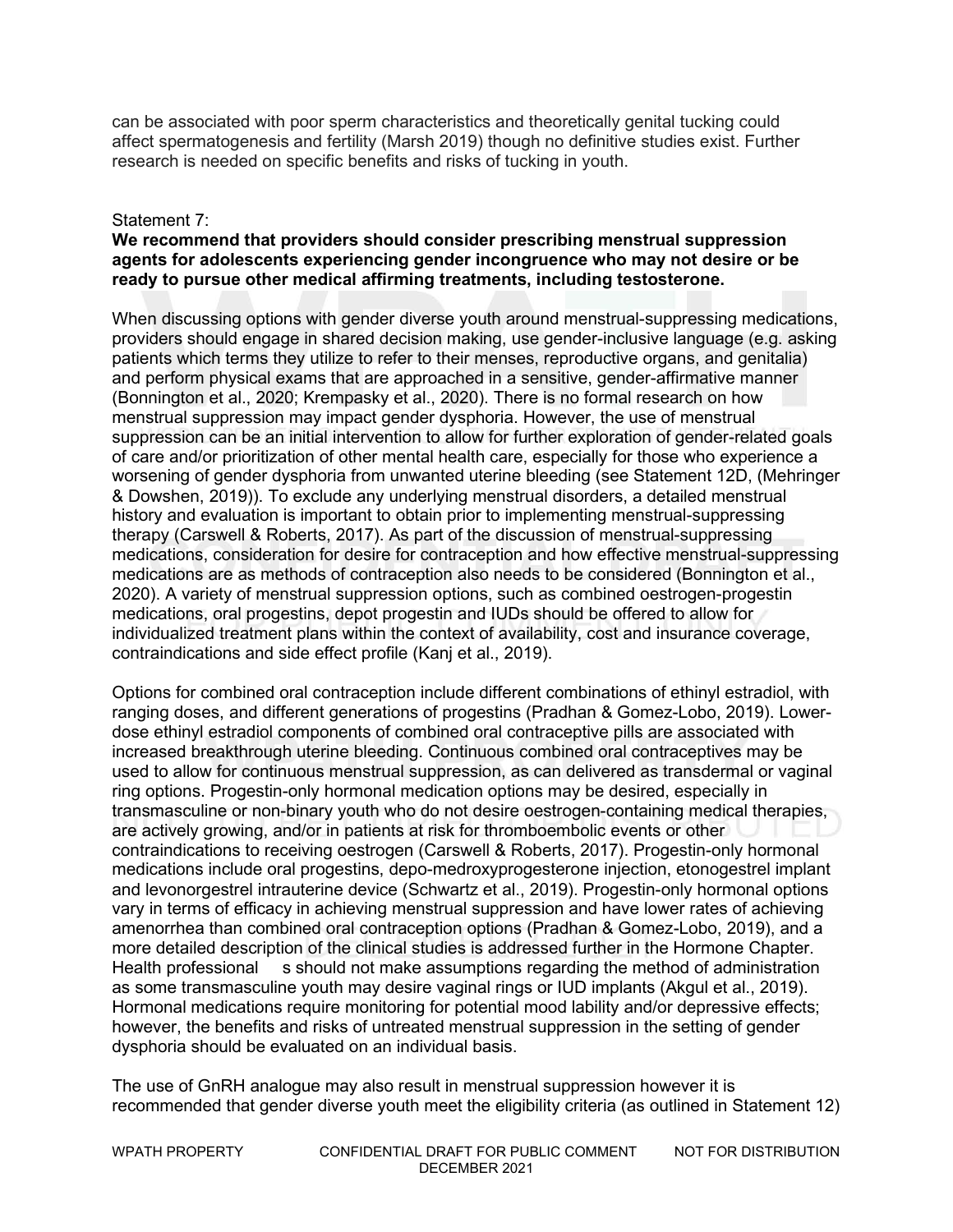before consideration of this medication solely for this purpose (Carswell & Roberts, 2017; Pradhan & Gomez-Lobo, 2019). Finally, menstrual-suppression medications may be indicated as an adjunctive therapy for breakthrough uterine bleeding that may occur while on exogenous testosterone or as a bridging medication with awaiting menstrual suppression with testosterone therapy. With the use of exogenous testosterone as a gender-affirming hormone, menstrual suppression is typically achieved in the first six months of therapy (Ahmad & Leinung, 2017). However, it is vital that adolescents be counseled that ovulation and therefore, pregnancy, is still possible, even in the setting of amenorrhea as this is a common misconception (Gomez et al., 2020; Kanj et al., 2019).

#### Statement 8:

**We** recommend **that health professionals should maintain an ongoing relationship with the gender diverse and transgender adolescent and any relevant caregivers in order to support the adolescent in their decision-making throughout the duration of puberty suppression treatment, hormonal treatment, and gender related surgery until transition to adult care.**

Health professionals with expertise in child and adolescent development, as described in statement 1, play an important role in the continuity of care for young people over the course of their gender-related treatment needs (see statement 1). Supporting adolescents and their families necessitates approaching care using a developmental lens, through which understanding a young person's evolving emotional maturity and care needs can take place over time. As gender affirming treatment pathways differ based on the needs and experiences of individual transgender and gender diverse adolescents, decision making for these treatments (puberty suppression, oestrogens/androgens, gender affirming surgeries) can occur at different points in time within a span of several years. Longitudinal research demonstrating the benefits of pubertal suppression and gender affirming hormone treatment took place in a setting where an ongoing clinical relationship between the adolescents/families and the multidisciplinary team was maintained (De Vries et al., 2014).

Clinical settings that offer longer appointment times provide space for adolescents and caregivers to share important psychosocial aspects of emotional wellbeing (e.g. family dynamics, school, romantic and sexual experiences) that contextualize individualized gender affirming treatment needs and decisions as described elsewhere in the chapter. An ongoing clinical relationship can take place across settings, whether that be within a multidisciplinary team or with providers in different locations who collaborate with one another. Given wide variability in access to specialized gender care centers, particularly for other marginalized groups who experience disparities with access, it is important for the health professional to appreciate any barriers to care while maintaining flexibility when defining how an ongoing clinical relationship can take place in that specific context.

An ongoing clinical relationship that increases resiliency in the youth and provides support to parents/caregivers who may have their own treatment needs, may ultimately lead to increased parental acceptance- when needed- which is associated with better mental health outcomes in youth (Ryan, Huebner, Diaz, & Sanchez, 2009).

Statement 9:

**We recommend that health professionals should involve relevant disciplines, including mental health and medical professionals, in order to reach a decision as to whether**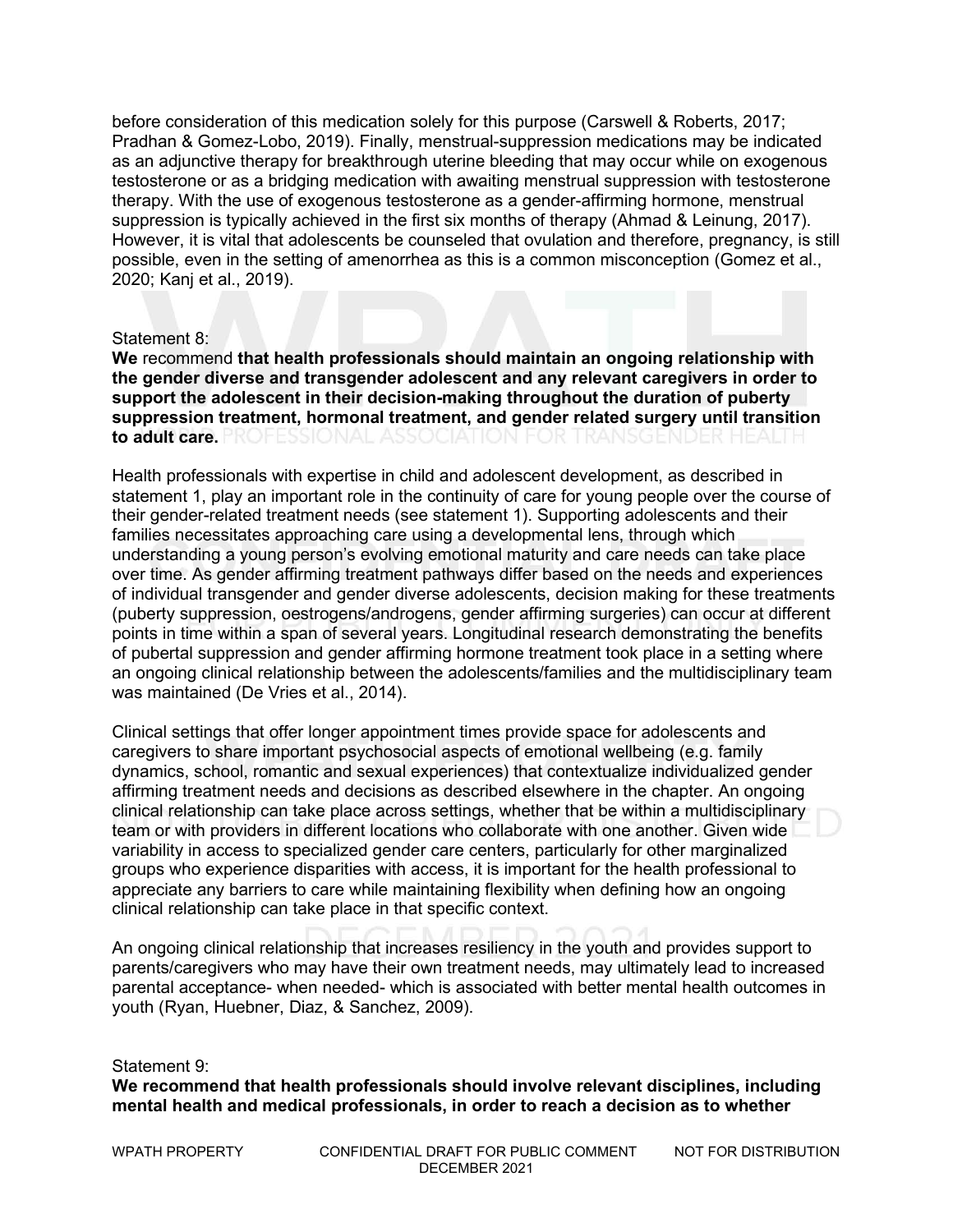#### **puberty suppression, hormone initiation and/or gender related surgery for gender diverse and transgender adolescents is appropriate, and remains indicated throughout the course of treatment until transition to adult care.**

Transgender and gender diverse adolescents with gender dysphoria/gender incongruence, who seek gender affirming medical and surgical treatments need healthcare professionals of differing disciplines. Providing care to TGD adolescents includes addressing both: 1) diagnostic considerations (see Statement 3, 12A, 12B), conducted by a specialized gender health professional (as defined in statement 1) whenever possible and necessary and 2) treatment considerations when prescribing, managing, and monitoring medications for gender affirming medical and/or surgical care, requiring the training of the relevant medical/surgical professional. The list of key disciplines includes but is not limited to: adolescent medicine/primary care, endocrinology, psychology, psychiatry, speech/language pathology, social work, support staff, and the surgical team.

Transgender youth healthcare guidelines for have routinely emphasized the importance of a multidisciplinary care team that involves both medical and mental health professionals (American Psychological Association, 2015; Hembree et al., 2017; Telfer et al., 2018). The evolving evidence demonstrates clinical benefit from use gender of affirming treatments with transgender youth who come from gender clinics that are multidisciplinary (DeVries et al., 2014; Kuper et al., 2020; Tollit et al., 2019). Additionally, adolescents seeking gender affirming care in multidisciplinary clinics are presenting with significant complexity, necessitating close collaboration between mental health, medical, and/or surgical professionals (McCallion et al., 2021; Sorbara et al., 2020; Tishelman et al., 2015).

Not all patients and/or families are in the position or in a location to access multidisciplinary care, and so therefore the *lack of available disciplines* should not preclude a young person from accessing needed care in a timely manner. When disciplines *are available*, particularly in centers with existing multidisciplinary teams and/or disciplines, efforts to include the relevant providers when developing a gender care team, is recommended. This does not mean that all disciplines are necessary for the provision of care to a particular youth and family.

#### Statement 10:

**We recommend that health professionals working with trans and gender diverse adolescents requesting gender affirming medical or surgical treatments inform of the reproductive effects that includes the potential loss of fertility and options to preserve fertility in the context of the youth's stage of pubertal development prior to the initiation of treatment.**

While assessing adolescents seeking gender affirming medical or surgical treatments, health professionals should discuss the specific ways in which the desired treatment may affect reproductive capacity. Fertility issues and the specific preservation options are more thoroughly discussed in the Reproductive Health for Adolescents and Adults chapter and the Hormone Therapy for Adolescents and Adults chapter of the SOC-8. Please see those chapters for greater detail.

It is important that health professionals understand what fertility preservation options exist in order to relay the information to adolescents. Parents are advised to be involved in this and should also understand the pros and cons of the different options. health professionals should acknowledge that adolescents and parents may have different views around reproductive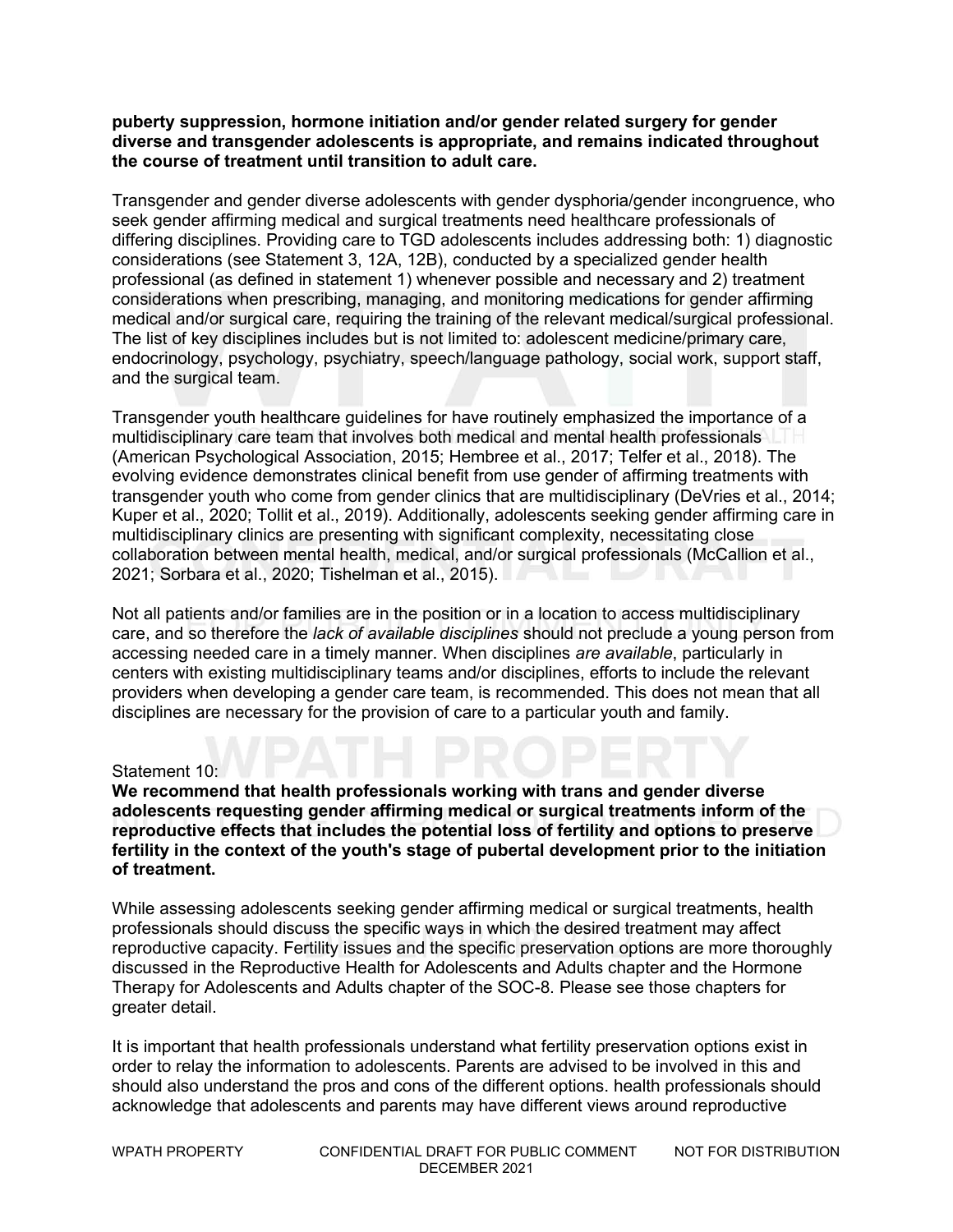capacity and may therefore come to different decisions (Quain et al., 2020). health professionals can be helpful in guiding this process.

Health professionals should specifically pay attention to the developmental and psychological aspects of fertility preservation and decision-making competency for the individual adolescent. Adolescents may think they have made up their minds concerning their reproductive capacity, but the chances that adolescents' opinions regarding having biologically related children in the future might change over time and needs to be discussed with a health professional who has sufficient experience and knowledge of adolescent development and working with parents.

Addressing the long-term consequences for fertility of gender affirming medical treatment and ensuring that transgender adolescents have realistic expectations concerning fertility preservation options or adoption, is not a one-time discussion but should be part of an ongoing conversation. This conversation should occur not only before any medical intervention is started (puberty suppression, hormones or surgeries), but also during further treatment and transition.

Currently, there are only preliminary results of retrospective studies of transgender adults regarding decisions that they made about the consequences of medical affirming treatment on reproductive capacity when they were young. Meanwhile, it is important not to assume the future adult goals of an adolescent. Research in childhood cancer survivors reports distress about potential infertility, regret and missed opportunities for fertility preservation (Armuand et al, 2014, Ellis et al., 2016, Lehmann et al., 2017). Individuals with cancer who did not prioritize having biological children before treatment have reported "changing their minds" in survivorship (Armuand et al, 2014).

Given the complexities of the different fertility preservation options and the challenges that health professional s may experience around discussing fertility with the adolescent and the family (Tishelman et al., 2019), a fertility consultation is an important consideration for every transgender adolescent who pursues medical affirming treatments unless the local situation is such that this is not covered by insurance or public health care plan, is not available locally, or the individual circumstances make this unpreferable.

#### Statement 11:

#### **We recommend that when gender affirming medical or surgical treatments are indicated for adolescents, health professional**'**s working with trans and gender diverse adolescents involve parent(s)/guardian(s) in the assessment and treatment process, unless their involvement is determined to be harmful or unnecessary to the adolescent.**

When there is indication that an adolescent might benefit from a gender affirming medical or surgical treatment, involving the parent(s) and/or primary caregiver(s) in the assessment process is recommended in almost all situations (Edwards-Leeper & Spack, 2012; Rafferty et al., 2018). Exceptions to this might include situations in which an adolescent is in foster care and/or child protective services custody and parent involvement would be impossible, inappropriate, and/or harmful. Parent and family support of T/GD youth is a primary predictor of youth wellbeing and a protective factor for T/GD youth mental health (Gower et al., 2018; Grossman et al., 2019; Lefevor et al., 2019; McConnell et al., 2015; Pariseau et al., 2019; Ryan et al., 2009; Ryan et al., 2010; Simons et al., 2013; Wilson et al., 2016). Therefore, including parent(s)/caregiver(s) in the assessment process to encourage and facilitate increased parental understanding and support of the adolescent may be one of the most helpful practices available.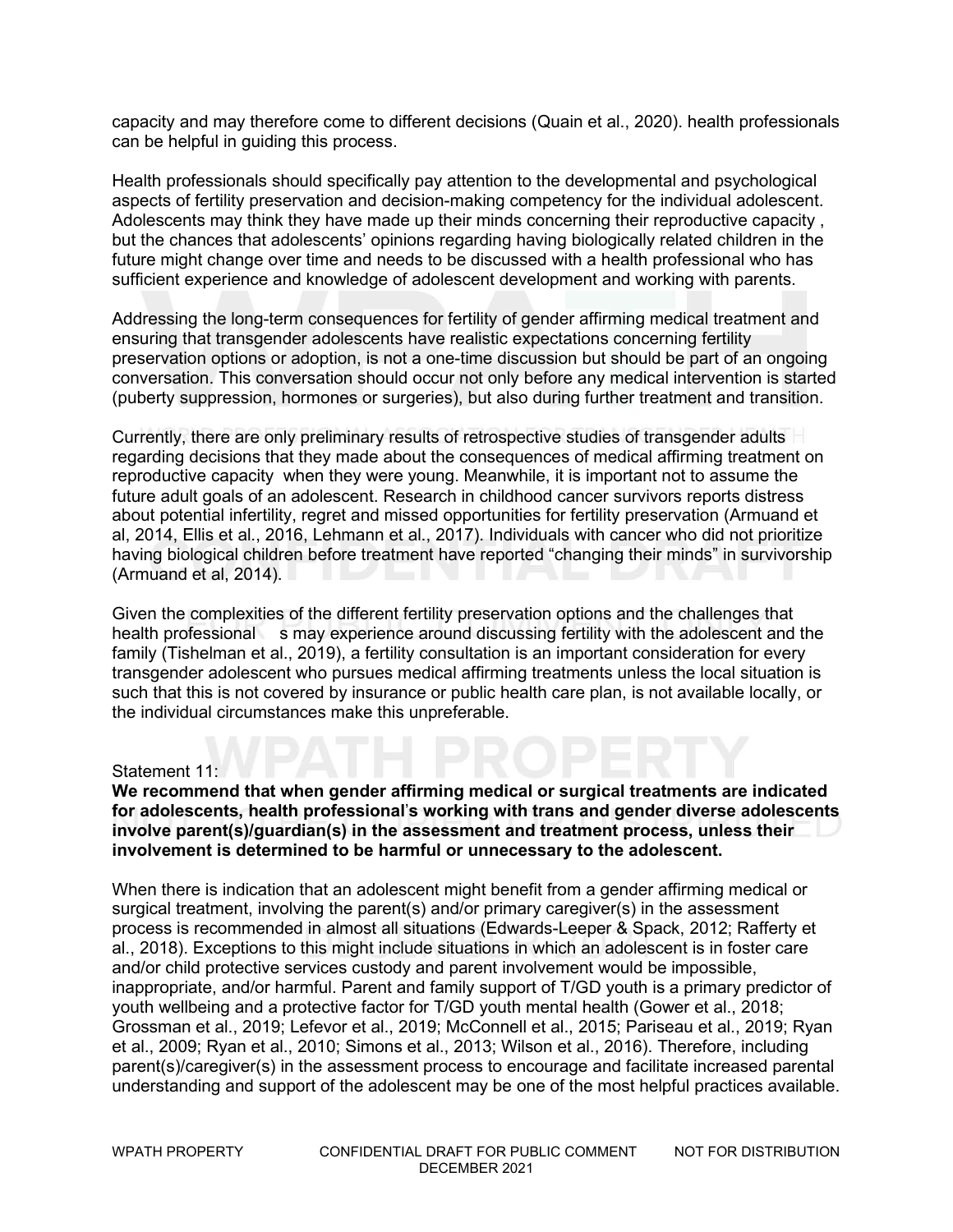Parent(s)/caregiver(s) may provide key information for the clinical team, including report on the young person's gender and overall developmental, medical, and mental health history as well as information about the young person's level of current support and general functioning and wellbeing. Concordance or divergence of report between the adolescent and their parent(s)/caregiver(s) may be important information for the assessment team, including for the designing and shaping of individualized youth and family supports (De Los Reyes et al., 2019; Katz-Wise et al., 2017). Knowledge of the family context, including resilience factors and challenges can help providers know where special supports would be needed during the medical treatment process. Engagement of parent(s)/caregiver(s) is also important for educating families around various treatment approaches, ongoing follow-up and care needs, and potential treatment complications. Through psychoeducation regarding clinical gender care options and participation in the assessment process, which may unfold over time, parent(s)/caregiver(s) may better understand their adolescent child's gender-related experience and needs (Andrzejewski et al., 2020; Katz-Wise et al., 2017).

Parent/caregiver concerns or questions regarding the stability of gender-related needs over time and implications of various gender affirming interventions are common, and should not be dismissed. It is appropriate for parent(s)/caregiver(s) to ask these questions, and there are cases in which the parent(s)/caregiver(s)' questions or concerns are particularly helpful in informing treatment decisions and plans. For example, parent/caregiver report may provide critical context in situations in which a young person experiences very recent and/or sudden self-awareness of gender diversity and a corresponding gender treatment request, or when there is concern for possible excessive peer and/or social media influence on a young person's current self-gender concept. Contextualization of parent/caregiver report is also critical, as the report of a young person's gender history as provided by parent(s)/caregiver(s) may or may not align with the young person's self-report. Gender histories may be unknown to parent(s)/caregiver(s) because gender may be an inward experience for youth, not known by others unless it is discussed.

Some parents may present with unsupportive or antagonistic beliefs about T/GD identities and/or clinical gender care (Clark et al., 2020). Such parent perspectives may in some cases seem rigid, but providers should not assume this is the case. There are many examples of parent(s)/caregiver(s) who, over time with support and psychoeducation, have become increasingly accepting of their T/GD's child's gender diversity and care needs. Helping youth and parent(s)/caregiver(s) to work together on important gender care decisions is a primary goal. However, in some cases, parent(s)/caregiver(s) may be too rejecting of their adolescent child and their child's gender needs to be part of the clinical evaluation process. In these situations, youth may require the engagement of larger systems of advocacy and support to move forward with necessary supports and care (Dubin et al., 2020).

#### Statement 12:

**We recommend that health professionals assessing trans and gender diverse adolescents should only recommend gender affirming medical or surgical treatments requested by the patient when:**

Statement 12A:

**The adolescent meets the diagnostic criteria of gender incongruence as per the ICD-11 where a diagnosis is necessary to access health care. In countries which have not implemented the latest ICD other taxonomies may be used but efforts should be undertaken to utilize the latest ICD as soon as is practicably possible.**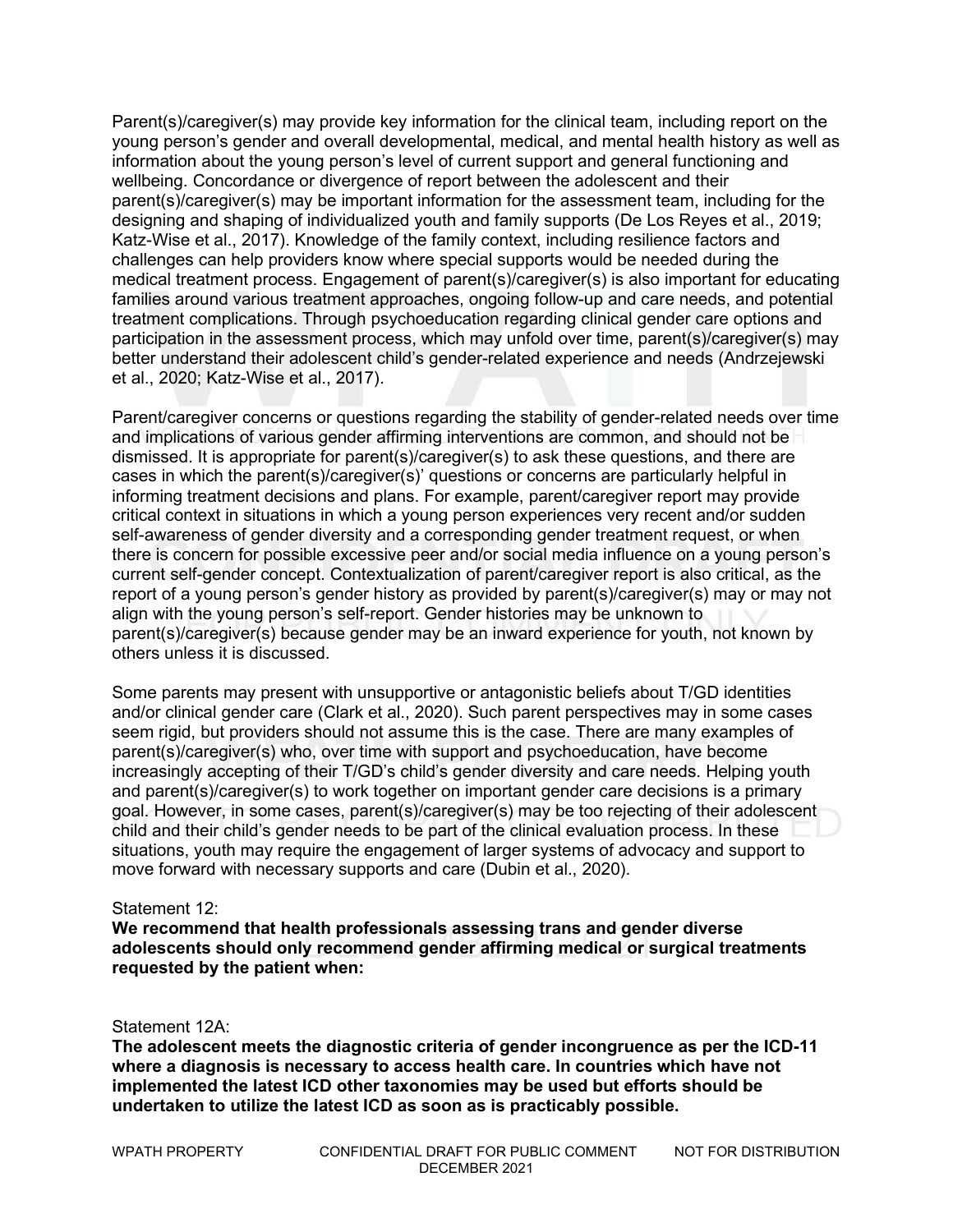When working with transgender and gender diverse adolescents, health professionals should realize that a classification may give access to care, but pathologizing transgender identities may be experienced as stigmatizing (van Beek et al., 2016). Assessments related to gender health and gender diversity have been criticized, and controversies exist around classification systems (Drescher, 2016). Healthcare professionals should realize they do not diagnose a gender identity per se, as one's gender identity is the subjective experience of being male or female or another gender. Health professionals should assess the overall and gender-related history and transgender care related needs of youth. Through this assessment process, health care providers may provide a classification when needed to get access to transgender-related care. However, a classification involving gender diversity connotes no pathology, in and of itself.

Gender Incongruence and Gender Dysphoria are the two diagnostic terms used in respectively the World Health Organization's International Classification of Diseases (ICD) and the American Psychiatric Association's Diagnostic and Statistical Manual of Mental Disorders (DSM). Of these two widely used classification systems, the DSM is for psychiatric classifications only and the ICD contains all diseases and conditions related to physical as well as mental health. The most recent versions of these two systems, the DSM-5 and the ICD-11 respectively, reflect a long history of reconceptualizing and depsychopathologizing gender related diagnoses (American Psychiatric Association, 2013, World Health Organization, 2019). Compared to the earlier version, the DSM-5 replaced Gender Identity *Disorder* with Gender *Dysphoria* acknowledging the distress experienced by *some* people stemming from the incongruence between experienced gender identity and sex assigned at birth. Compared to the ICD  $10<sup>th</sup>$  edition, the Gender Incongruence classification was moved from the Mental Health Chapter to a Chapter "Conditions related to Sexual Health" in the ICD-11. One important reconceptualization in comparison to the DSM-5 Gender Dysphoria classification is that distress is not a required indicator of the ICD-11 Gender Incongruence classification (WHO, 2019). After all, when growing up in a supporting and accepting environment, the distress and impairment criterion, an inherent part of every mental health condition, may not be applicable (Drescher, 2012). As such, the ICD-11 Gender Incongruence classification may better capture the fullness of gender diversity experiences and related clinical gender needs.

Criteria of the ICD-11 classification "*Gender Incongruence of Adolescence or Adulthood"* require a marked and persistent incongruence between an individual´s experienced gender and the assigned sex which often leads to a desire to 'transition,' in order to live and be accepted as a person of the experienced gender. For some, this includes hormonal treatment, surgery, or other health care services to make the individual´s body align as much as desired, and to the extent possible, with the person's experienced gender. Relevant for adolescents is the indicator that a classification cannot be assigned '*prior to the onset of puberty'.* Finally, it is noted "*that gender variant behaviour and preferences alone are not a basis for assigning the classification*" (WHO, ICD-11, 2019).

Criteria for the DSM-5 classification "*Gender Dysphoria in Adolescence and Adulthood"* denote 'a marked incongruence between one's experienced/expressed gender and assigned gender, of at least 6 months' duration' (criterion A, fulfilled when 2 of 6 subcriteria are manifest), associated with 'clinically significant distress or impairment in social, occupational, or other important areas of functioning' (Criterion B, APA 2013). As noted before, not all transgender and gender diverse people experience gender dysphoria and this should not preclude them from accessing medical affirming care. For adolescents, the DSM-5 makes two specific remarks, which make it possible to give the classification when secondary sex characteristics have yet to fully develop. First, there should be a marked incongruence between one's experienced/expressed gender and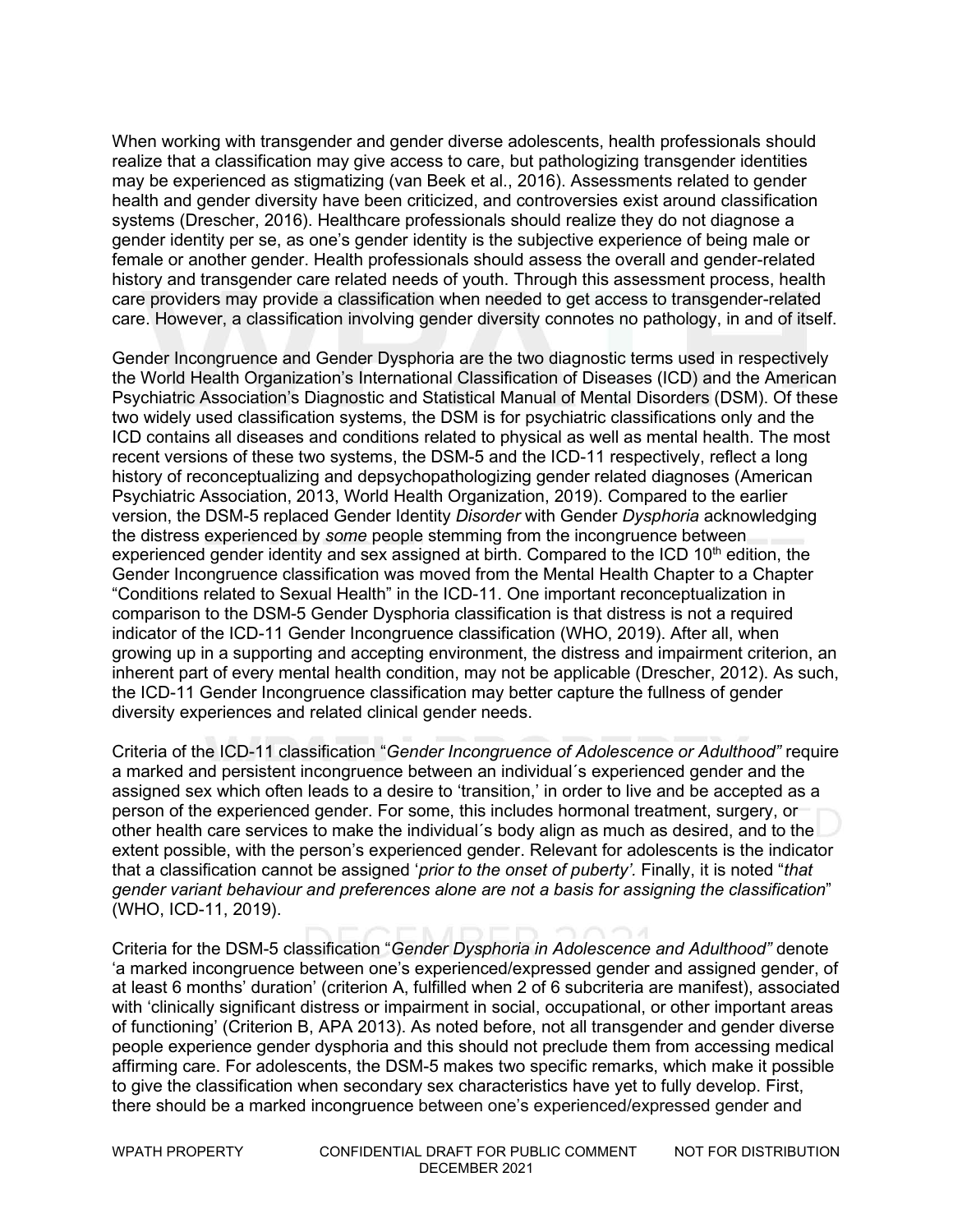one's primary and/or secondary sex characteristics *(or in younger adolescents, the anticipated secondary sex characteristics)*. Second, the strong desire to be rid of one's primary and/or secondary sex characteristics because of a marked incongruence with one's experienced/expressed gender (*or in younger adolescents, a desire to prevent the anticipated secondary sex characteristics*).

Of note, a gender related classification is one of the requirements for medical gender affirming care, but such a classification solely does not *indicate* a person *needs* medical affirming care. The range of youth experiences of gender incongruence necessitates professionals provide a range of treatments or interventions based on the individual's needs. Counseling, gender exploration and mental health assessment, and when needed, treatment with mental health providers trained in gender development may all be indicated with or without medical affirming care.

#### Statement 12B:

#### **There is well-documented (according to local context) evidence of persistent gender incongruence or gender nonconformity / diversity of several years.**

Identity exploration and consolidation are experienced by many adolescents (Klimstra et al., 2010; Topolewska-Siedzik & Cieciuch, 2018). Identity exploration during the teen years may include exploration of gender and gender identity (Steensma et al., 2013). Little is known about how processes of adolescent identity consolidation (e.g., the process of commitment to specific identities) may impact a young person's experience(s) of gender. Given potential shifts in gender-related experiences and needs during adolescence, as discussed below, it is important to establish that the young person has experienced several years of persistent gender incongruence or gender diversity prior to initiating gender-affirming hormones or providing gender-affirming surgeries. Establishing evidence of persistent gender incongruence or gender diversity typically requires careful assessment with the young person over time (see Statement 3). Whenever possible and appropriate, the assessment and discernment process should also include the parent(s)/caregiver(s) (see Statement 1). The documentation to demonstrate well documented gender diversity can be provided via history obtained directly from the adolescents and parents/cargivers when this is not documented in the medical records.

The research literature on continuity versus discontinuity of gender affirming medical care needs/requests is complex and somewhat difficult to interpret. A series of studies conducted over the last several decades, including some with methodological challenges (as noted by Temple Newhook et al., 2018; Winters et al., 2018), suggest that gender diversity is not consistent for all children as they progress into adolescence: A subset of youth who experienced gender diversity prior to puberty show reduced (or fully discontinued) gender diversity over time (de Vries et al., 2010; Ristori & Steensma, 2016; Singh et al., 2021, Wagner et al., 2021). However, there has been less research focus on rates of continuity and discontinuity of gender diversity and gender-related needs in pubertal and/or adolescent populations. The data available regarding broad *unselected* gender-referred pubertal/adolescent cohorts (from the Amsterdam transgender clinic) suggest that, following extended assessments over time, a subset of gender diverse adolescents presenting for gender care elect not to pursue gender-affirming medical care (Arnoldussen et al., 2019; de Vries et al., 2011). Importantly, findings from studies of gender diverse pubertal/adolescent cohorts who have undergone comprehensive gender evaluation over time, shown persistent gender diversity and gender-related need, and received resulting referrals for medical gender care, suggest very low levels of regret regarding gender-related medical care decisions (de Vries et al., 2014; Wiepjes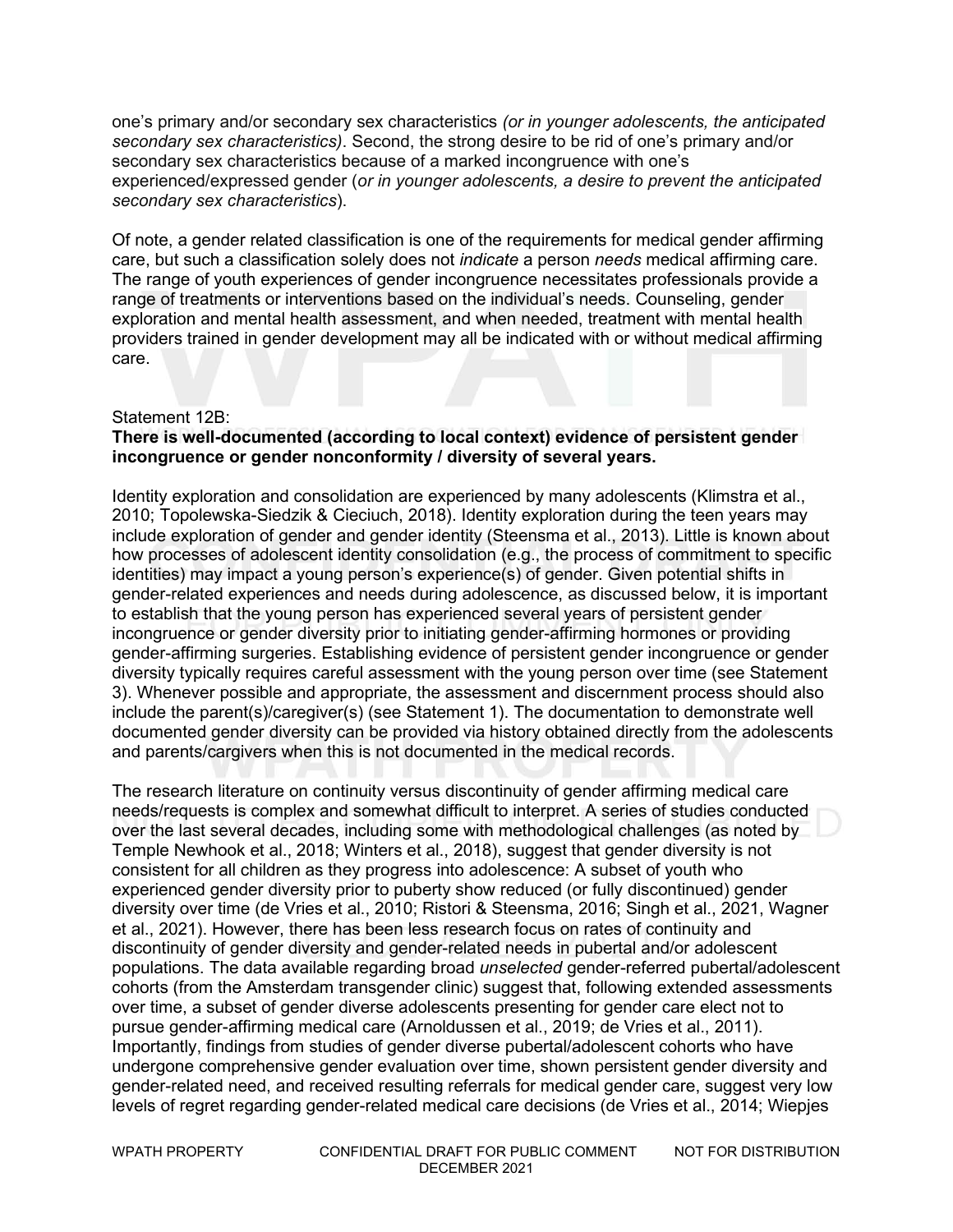et al., 2018). Critically, these findings of low regret can only currently be applied to youth who have demonstrated sustained gender diversity and gender-related needs over time, as established through comprehensive and iterative assessment (see Statement 3). Although by clinical observation an increasing number of youth are coming to self-identify as gender diverse in later adolescence, nothing is known about how their gender trajectories compare to those of youth who have come to know their gender diversity earlier (Kaltiala-Heino et al., 2018). This is a much-needed area of research.

The level of reversibility of a gender affirming medical intervention should be considered along with the sustained duration of young person's gender incongruence. For example, the duration of persistent gender incongruence before initiating pubertal blockers may be much shorter than for initiating gender affirming hormones, given that pubertal suppression is intended to provide a young person with the time to explore their gender-related needs before deciding whether to progress to treatments that involve more irreversible elements. For youth who have experienced shorter duration gender incongruence, social transition-related supports may provide some relief as well as additional information for the clinical team regarding a young person's broad gender care needs (see Statements 4, 6, and 7). CIATION FOR TRANSGENDER HEALTH

#### Statement 12C:

#### **The adolescent demonstrates the emotional and cognitive maturity required to provide informed consent/assent for the treatment.**

The process of informed consent includes communication between a patient and provider regarding the patient's understanding of a potential intervention as well as, ultimately, the patient's decision whether to receive the intervention. In most settings, for minors, the legal guardian is integral to the informed consent process: If a treatment is to be given, the legal guardian (often the parent[s]/caregiver[s]) provides the informed consent to do so. Assent, in most settings, is a somewhat parallel process in which the minor and the provider communicate about the intervention and the provider assesses understanding and intention.

A necessary step in the informed consent/assent process for consideration of gender affirming medical care is careful discussion with qualified healthcare professionals who are trained to assess the emotional and cognitive maturity of adolescents. The reversible and irreversible effects of the treatment, as well as fertility preservation options (when applicable), and any additional potential risks and benefits of the intervention are important components of the discussion. These discussions are required for informed consent/assent. Assessment of cognitive and emotional maturity is important because it helps the care team understand the adolescent's capacity *to be informed*.

The skills necessary to assent/consent to any medical intervention or treatment include the ability to: (1) comprehend the nature of the treatment, (2) reason about treatment options, including risks and benefits, (3) appreciate the nature of the decision, including the long-term consequences; and (4) communicate choice (Appelbaum, 2007; Grootens-Wiegers et al., 2017). In the case of gender affirming medical treatments, a young person should be wellinformed about what the treatment may and may not accomplish, typical timelines for changes (e.g., with gender affirming hormones), and any implications of stopping the treatment. Genderdiverse youth should fully understand the reversible, partially reversible, and irreversible aspects of a treatment, as well as the limits of what is known about certain treatments (e.g., the impact of pubertal suppression on brain development; (Chen et al., 2020). Gender-diverse youth should also understand that although many gender-diverse youth begin gender affirming medical care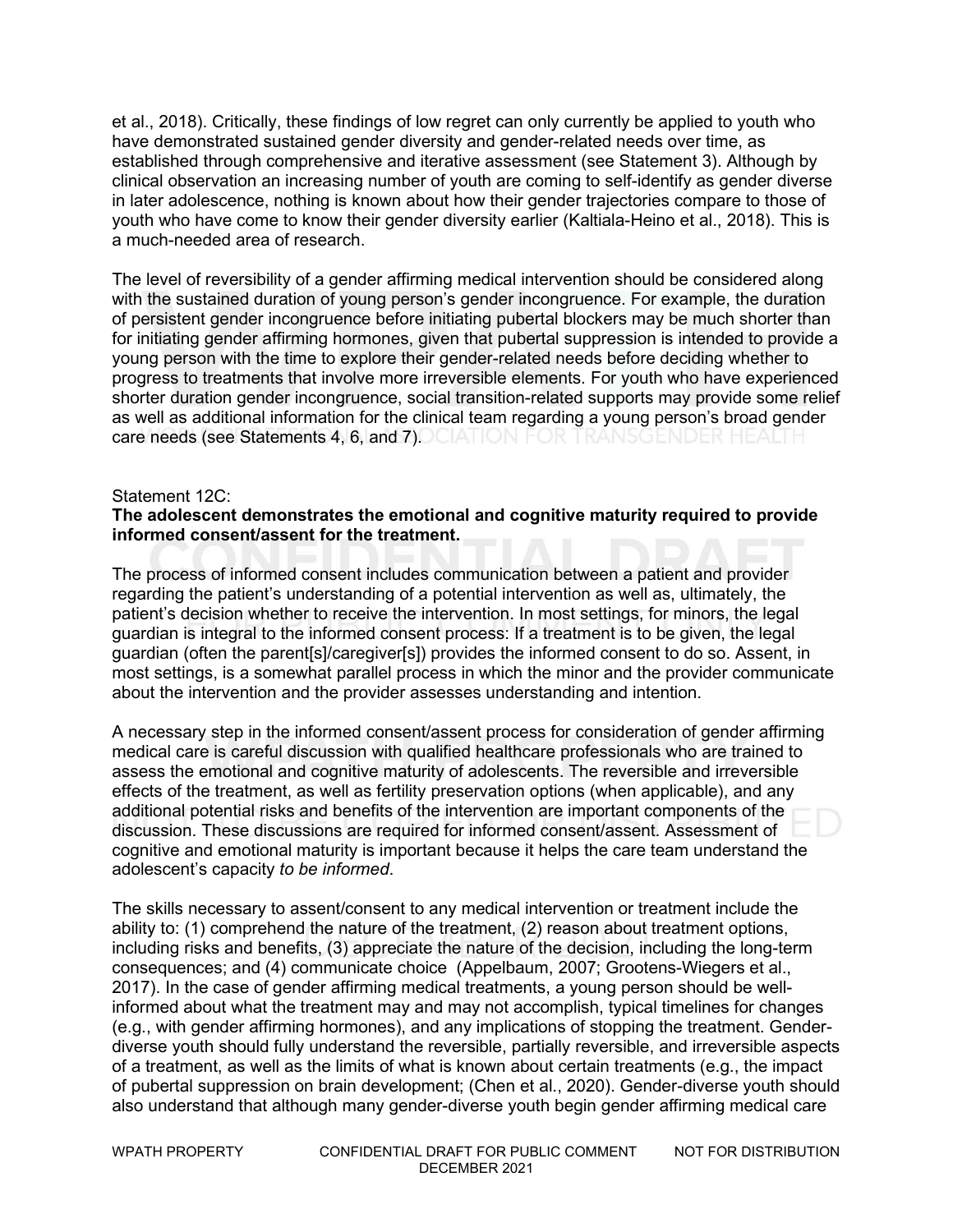and experience that care as a good fit for them long-term, there is a subset of individuals who over time discover that this care is not a fit for them (Wiepjes et al., 2018). Youth should know that such shifts are sometimes connected to a change in gender needs over time, and in some cases, a shift in gender identity itself. Given this information, gender-diverse youth must be able to reason thoughtfully about treatment options, considering the implications of the choices at hand. And as a foundation for providing assent, the gender-diverse young person needs to be able to communicate their choice.

The skills needed to accomplish the tasks required for assent/consent may not emerge at specific ages per se (Grootens-Wiegers et al., 2017), and there may be variability in these capacities related to developmental differences and mental health presentations (Shumer & Tishelman, 2015) as well as the opportunities a young person has had to practice these skills (Alderson, 2007). Further, assessment of emotional and cognitive maturity must be conducted separately for each gender-related treatment decision (Vrouenraets et al., 2021).

The following questions may be useful to consider in assessing a young person's emotional and cognitive readiness to assent or consent to a specific gender affirming treatment:

- Can the young person think carefully into the future and consider the implications of a partially and/or fully irreversible intervention?
- Does the young person have sufficient self-reflective capacity to consider the possibility that gender-related needs and priorities can develop over time, and that gender-related priorities at a certain point in time might change?
- Has the young person, to some extent, thought through the implications of what they might do if their priorities around gender do change in the future?
- Is the young person able to understand and manage the day-to-day short-term and/or long-term aspects of a specific medical treatment (e.g., medication adherence, administration, and necessary medical follow-ups).

Assessment of emotional and cognitive maturity may be accomplished over time as the care team continues conversations about the treatment options and affords the young person the opportunity to practice thinking into the future and flexibly considering options and implications. For youth with neurodevelopmental and/or some types of mental health differences, skills for future thinking, planning, big picture thinking, and self-reflection may be less-well developed (Olde Dubbelink & Geurts, 2017). In these cases, a more careful approach to consent and assent may be required, and this may include additional time and structured opportunities for the young person to practice the skills necessary for medical decision-making (Strang et al., 2018).

#### Statement 12D:

#### **The adolescent mental health concerns (if any) that may interfere diagnostic clarity, capacity to consent and/or gender affirmative medical treatment have been addressed.**

Evidence indicates transgender and gender diverse adolescents are at increased risk for mental health challenges (for an overview, see e.g. Leibowitz & de Vries, 2016), often related to family/caregiver rejection, non-affirming community environments, and neurodiversity-related factors (e.g. Weinhardt et al, 2017, Ryan et al., 2010, de Vries et al., 2016, Pariseau et al, 2019). A young person's mental health challenges may impact their conceptualization of their gender development history and gender identity related needs, the adolescent's capacity to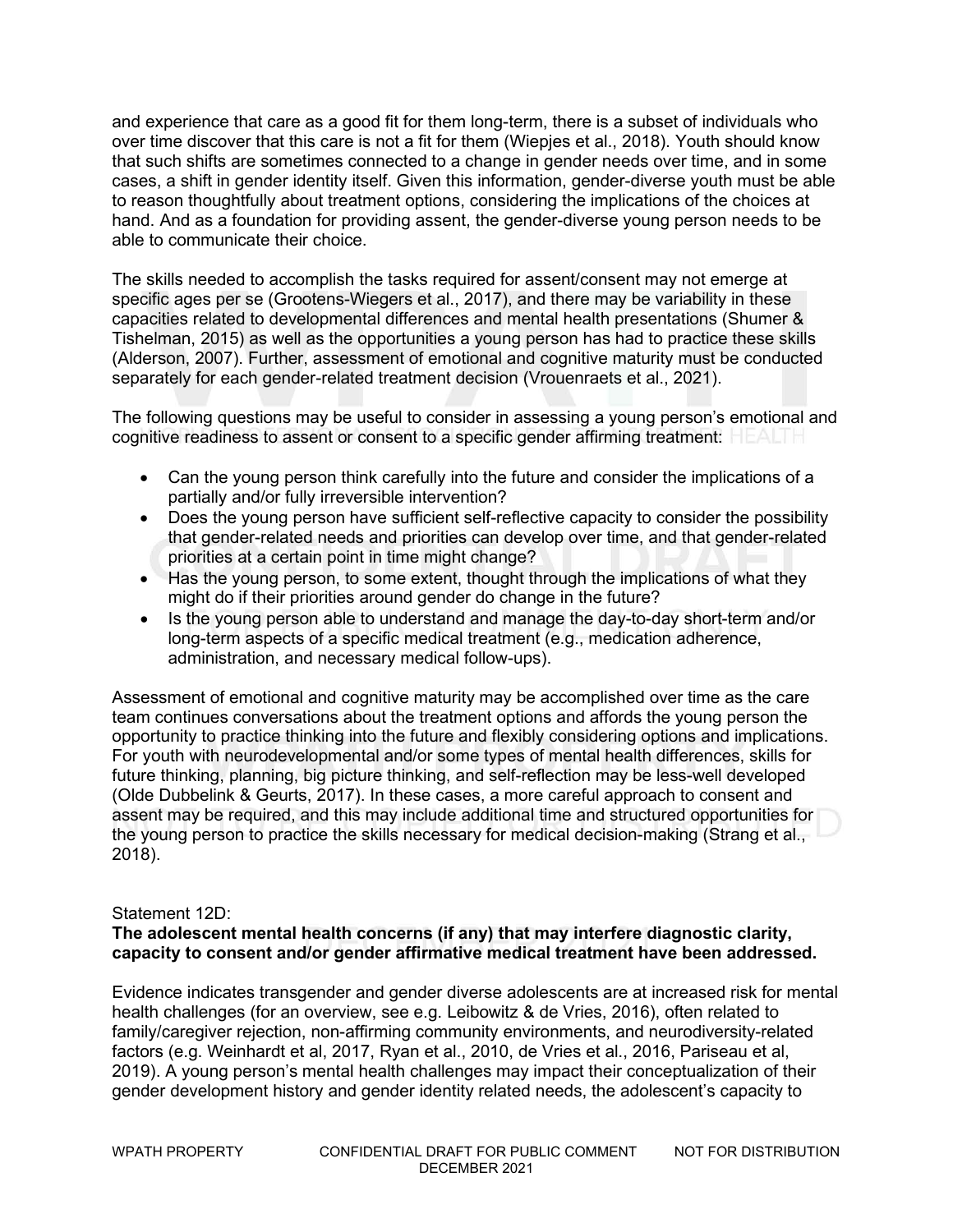consent, and the ability of the young person to engage in/receive medical treatment. Additionally, transgender and gender diverse youth may experience mental health concerns irrespective of the presence of gender dysphoria gender incongruence, similar to cisgender youth. Depression and self-harm may be of specific concern; many studies reveal depression scores and emotional and behavioral problems that are comparable to mental health clinic referred populations (Leibowitz & de Vries, 2016) and higher rates of not only suicidal ideation, but also suicide attempts and self-harm (de Graaf et al., 2020). Also, eating disorders occur more frequently than expected in non-referred populations (Spack et al., 2012, Khatchadourian et al., 2013, Ristori et al., 2019). Importantly, transgender and gender diverse adolescents show high rates of autism spectrum disorders/characteristics (see this chapter statement 1.4, van der Miesen et al., 2016, Øien et al., 2018). Other mental health challenges may also be present, (e.g. ADHD, intellectual disability and psychotic disorders; de Vries et al., 2011, Parkes et al., 2006, Meijer et al., 2018). Stabilizing the mental health of transgender youth prior to initiation of gender affirming treatment has also been associated with reduced psychiatric acuity during treatment with hormones when compared to those youth who had more challenges at baseline (Kaltiala et al., 2020).

Of note, many transgender adolescents are well-functioning and experience few if any mental health concerns. For example, socially transitioned pubertal adolescents who receive medical gender affirming treatment at specialized gender clinics may experience mental health outcomes equivalent to cisgender peers (e.g. de Vries et al., 2014, van der Miesen, 2020). A key task of the provider is to assess the direction of the relationships that exist between any mental health challenges and the young person's self-understanding of gender care needs, and then prioritize accordingly.

Mental health difficulties may in various ways challenge the assessment and treatment of gender related needs of TGD adolescents:

- 1. First, when a TGD adolescent is experiencing acute suicidality, self-harm, eating disorders or other mental health crises that threaten physical health, safety must be prioritized. According to the local context and guidelines, appropriate care should seek to mitigate threat or crisis such that there is sufficient time and stabilization for thoughtful gender-related assessment and decision making. For example, an actively suicidal adolescent may not be emotionally able to make an informed decision regarding. If indicated, safety-related interventions should not preclude starting gender affirming care.
- 2. Second, mental health can also complicate the assessment of gender development and gender identity related needs. For example, it is critical to differentiate gender incongruence from specific mental health presentations, such as obsessions (and compulsions), special interests in autism, rigid thinking, broader identity problems, parent child interaction difficulties, severe developmental anxieties (e.g. fear of growing up and pubertal changes unrelated to gender identity), trauma, or psychotic thoughts. Mental health challenges that interfere with clarity of identity development and genderrelated decision making should be prioritized and addressed.
- 3. Third, decision-making regarding gender affirming medical treatments that have life-long consequences requires thoughtful, future-oriented thinking by the adolescent, with support from the parents/caregivers, as indicated (see statement 11). To be able to make such an informed decision, an adolescent should be able to understand, express a choice, appreciate and give careful thought regarding the wish for medical affirming treatment (see statement 12 C). Neurodevelopmental differences such as autistic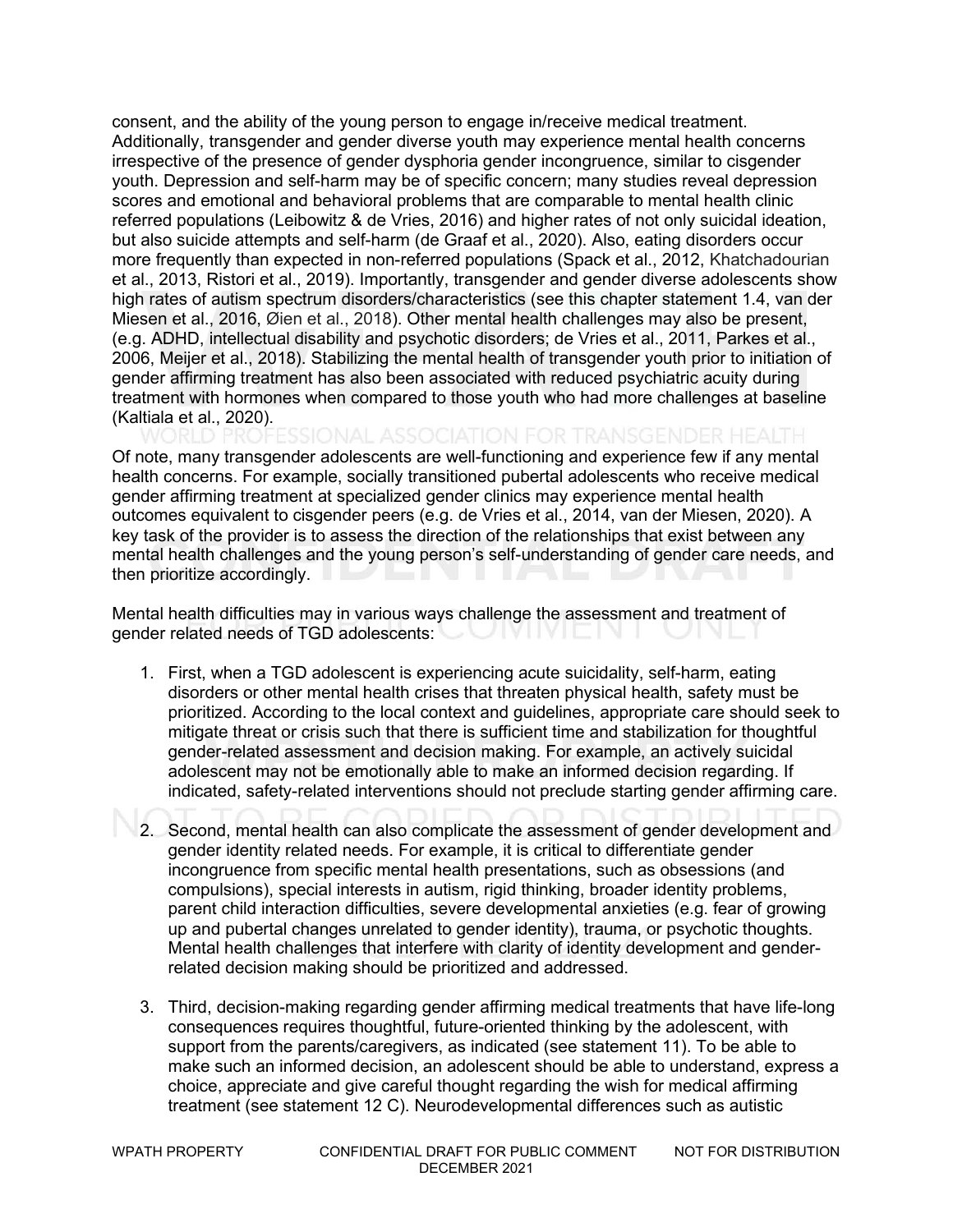features or autism spectrum disorder (see statement 1.4, e.g., communication differences; a preference for concrete or rigid thinking; differences in self-awareness, future thinking, and planning) may challenge the assessment and decision-making process; neurodiverse youth may require extra support, structure, psychoeducation, and time built into the assessment process (Strang et al, 2016). Other mental health presentations that involve reduced communication and self-advocacy, difficulty engaging in assessment, memory and concentration difficulties, hopelessness and and/or difficulty engaging in future-oriented thinking may complicate assessment and decision making. In such cases, extended time is often necessary before any decisions regarding medical affirming treatment can be made.

4. Finally, during the course of medical treatment, while addressing mental health concerns is important, it does not mean that all mental health challenges can or should be resolved completely. However, it is important that any mental health concerns are addressed enough to not hinder therapeutic adherence (e.g. medication adherence, attending follow-up medical appointments, and self-care particularly during a post-W **operative course). IONAL ASSOCIATION FOR TRANSGENDER HEALTH** 

#### Statement 12E:

#### **The adolescent has been informed of the reproductive effects that includes the potential loss of fertility, and options to preserve fertility have been discussed in the context of the adolescent's stage of pubertal development.**

For the clinical approach, the scientific background, the rationale and concerned *values* we refer to the Reproductive Health for Adolescents and Adults chapter and the Hormone Therapy for Adolescents and Adults chapter of the SOC-8. Also please see the background text above for statement 10 in this chapter (Adolescent chapter) or the Reproductive Health for Adolescents and Adults chapter. For a detailed description of available preservation options and general consideration regarding fertility consequences of medical affirming treatment, see Fertility chapter.

#### Statement 12F:

#### **The adolescent has reached Tanner stage 2 of puberty for pubertal suppression.**

The onset of puberty is a pivotal point for many gender diverse youth. For some, it creates an intensification of their gender incongruence, and for others, pubertal onset may lead to gender fluidity (e.g. a transition from binary to non-binary gender identity) or even attenuation of a previously affirmed gender identity (Drummond et al., 2008; Steensma et al., 2011, 2013; Wallien & Cohen-Kettenis, 2008). The use of puberty-blocking medications, such as GnRH analogue, is not recommended until children have achieved a minimum of Tanner stage 2 of puberty because the experience of physical puberty may be critical for further gender identity development for some transgender and gender diverse adolescents (Steensma et al., 2011). Therefore, puberty blockers should not be implemented in prepubertal gender diverse youth (Waal & Cohen-Kettenis, 2006). For some youth, GnRH agonists may be appropriate in late or post-puberty (e.g. Tanner stage 4 or 5) and this should be highly individualized. See the Hormone chapter for a more comprehensive description about the use of GnRH agonists.

Variations in the timing of pubertal onset is due to multiple factors (e.g. sex assigned at birth, genetic, nutritional, etc). Tanner staging refers to five stages of pubertal development ranging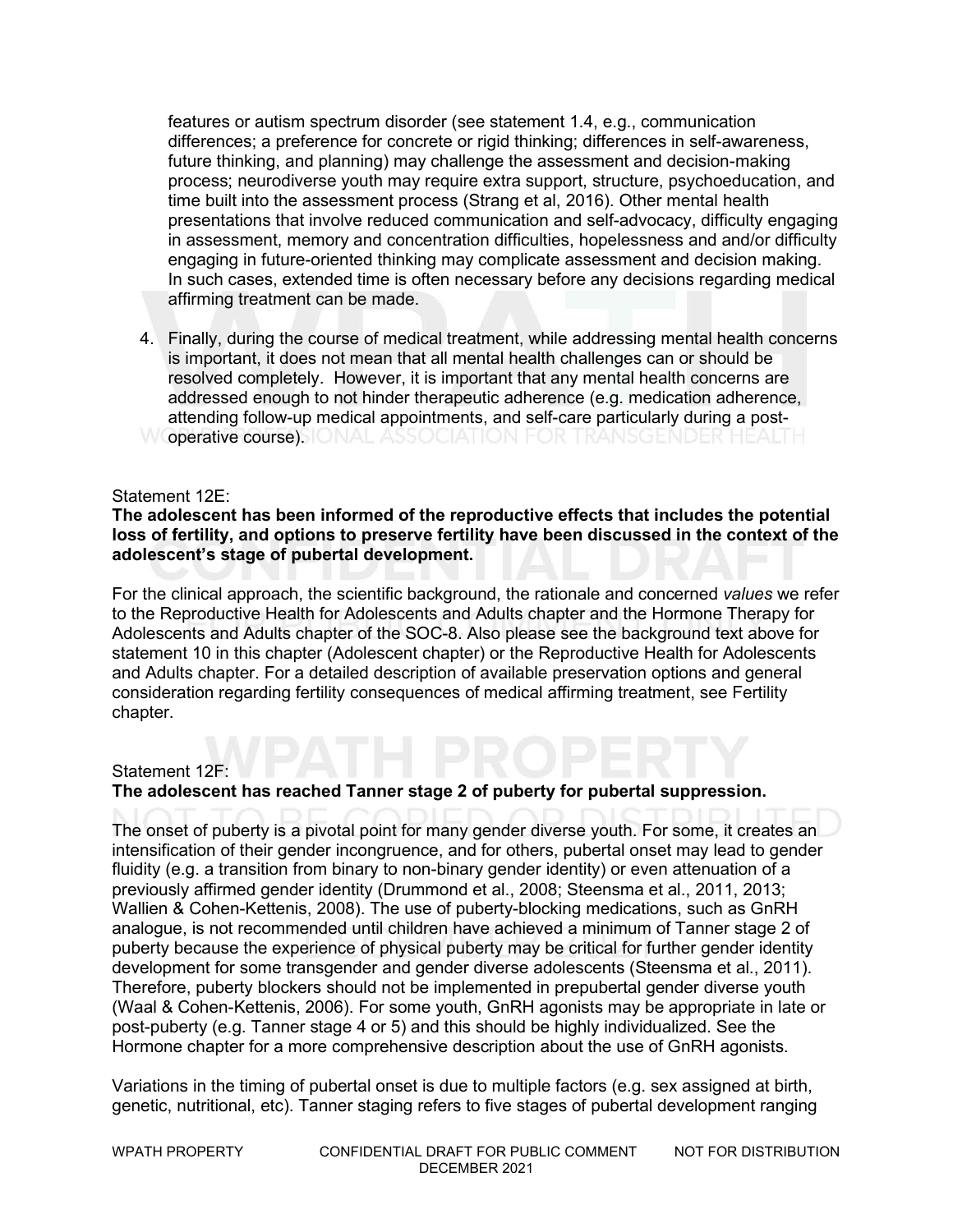from prepubertal (Tanner stage 1) to postpubertal, adult sexual maturity (Tanner stage 5) (Marshall & Tanner, 1969, 1970). For birth-assigned females, pubertal onset (e.g. gonadarche) is defined by the occurrence of breast budding (Tanner stage 2), and in birth-assigned males, by achieving a testicular volume of greater than or equal to 4 mL (Roberts & Kaiser, 2020). The onset of puberty should be differentiated from physical changes such as pubic hair and apocrine body odor due to sex steroids produced by the adrenal gland (e.g. adrenarche) by an experienced medical provider as adrenarche does not warrant the use of puberty-blocking medications (Roberts & Kaiser, 2020). Educating parents and families about the difference between adrenarche and gonadarche helps families understand the timing for shared decision making with their multidisciplinary team related to gender-affirming medical therapies.

The importance of addressing other risks and benefits of pubertal suppression, both hypothetical and actual, cannot be overstated. Evidence demonstrates that there are surgical implications for transgirls who proceed with pubertal suppression (van de Grift et al., 2020), which means that discussions related to the future unknowns related to sexual health are important to have with families.<br>WORLD PROFESSIONAL ASSOCIATION FOR TRANSGENDER HEALTH

#### Statement 12G:

**The adolescent is the following age for each treatment:**

*14 years and above for hormone treatment (estrogens or androgens), unless there are significant, compelling reasons to take an individualized approach, considering the factors unique to the adolescent treatment frame. 15 years and above for chest masculinization; unless there are significant, compelling reasons to take an individualized approach, considering the factors unique to the adolescent treatment frame.*

*16 years and above for breast augmentation, facial surgery (including rhinoplasty, tracheal shave, and genioplasty) as part of gender affirming treatment; unless there are significant, compelling reasons to take an individualized approach, considering the factors unique to the adolescent treatment frame.*

*17 and above for metoidioplasty , orchidectomy, vaginoplasty, and hysterectomy and fronto-orbital remodeling as part of gender affirming treatment unless there are significant, compelling reasons to take an individualized approach, considering the factors unique to the adolescent treatment frame.*

*18 years or above for phalloplasty, unless there are significant, compelling reasons to take an individualized approach, considering the factors unique to the adolescent treatment frame.*

The ages outlined above provide general guidance on the age at which gender affirming interventions may be considered. Age criteria should be considered in addition to other criteria outlined for gender affirming interventions in youth as outlined in statements 12 A-F. Individual needs, decision making capacity for the specific treatment being considered, and developmental stage (rather than age) are *most* relevant when determining timing of treatment decisions for individuals. Age has a strong correlation, though not perfect, with cognitive and psychosocial development and may be a useful objective marker in determining potential timing of interventions (Ferguson, Brunsdon, & Bradford, 2021). Higher (i.e., more advanced) ages are provided for treatments with greater irreversibility and/or complexity. This approach allows for continued cognitive/emotional maturation that may be required for the adolescent to fully consider and consent to increasingly complex treatments (See 12C).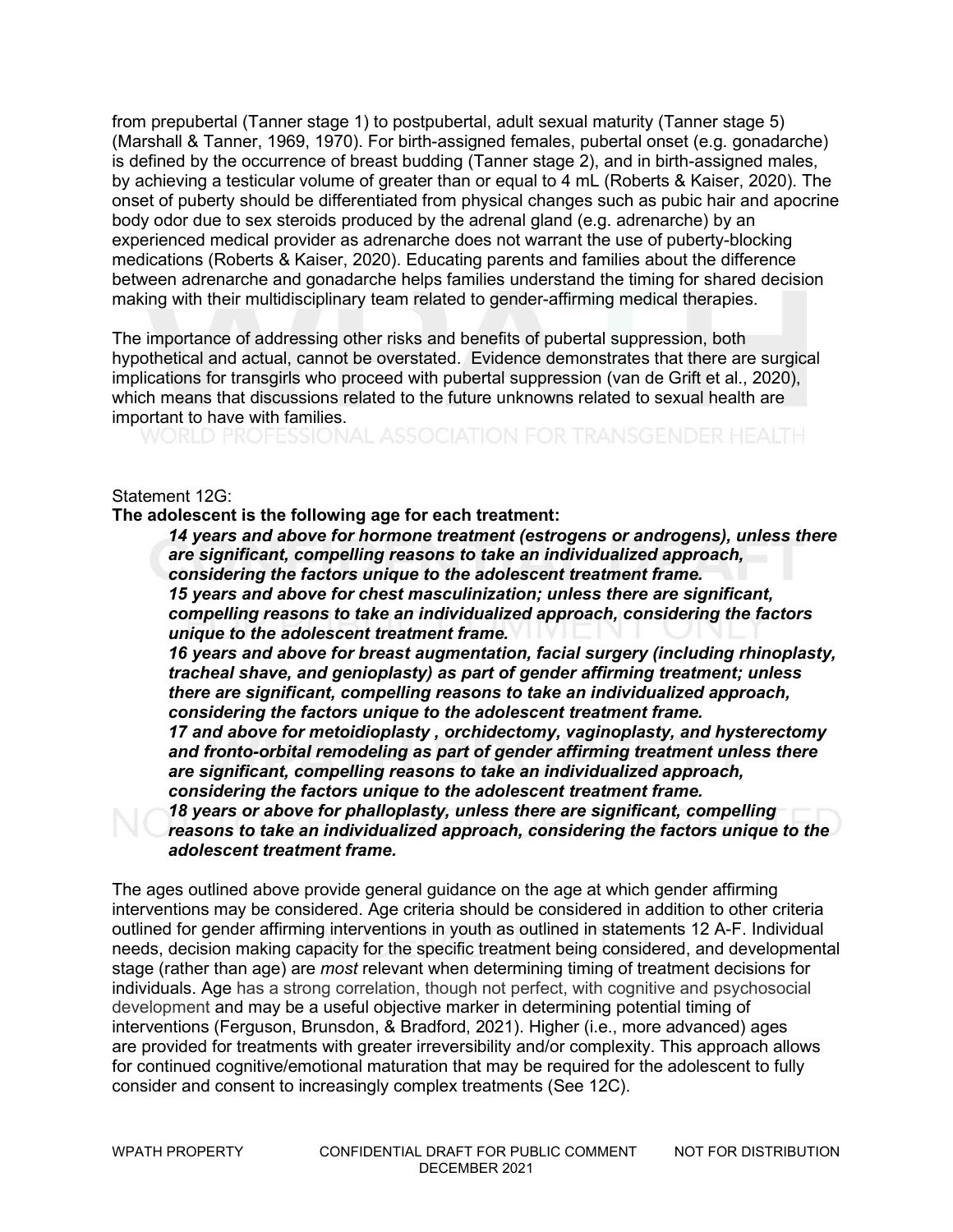Recommendations above are based on available evidence; expert consensus; and ethical considerations including, respect for the emerging autonomy of adolescents and minimizing harm in the setting of a limited evidence base. Historically, there has been hesitancy in the transgender healthcare setting to offer gender affirming treatments with potential irreversible effects to minors. The age criteria set forth in these guidelines are intended to facilitate youth's access to gender affirming treatments, and are younger than ages stipulated in previous guidelines (Coleman et al., 2012; Hembree et al., 2017). Importantly, for each gender affirming intervention being considered youth must communicate consent/assent and be able to demonstrate an understanding and appreciation of potential benefits and risks specific to the intervention (See statement 12C).

A growing body of evidence indicates the provision of gender affirming treatment for gender diverse youth who meet criteria, leads to positive outcomes (Achille et al., 2020; A. L. de Vries et al., 2014; Kuper et al. 2020). There is however, limited data on the optimal timing of gender affirming interventions, and long-term physical, psychological, and neurodevelopmental outcomes in youth (Chen et al., 2020; Chew et al., 2018; Olson-Kennedy et al., 2016). The only existing longitudinal studies in gender diverse youth with adult outcomes at this time are based on a specific model (i.e. the Dutch approach) that involved a comprehensive initial assessment with follow-up. In this approach pubertal suppression was considered at age 12, GAHT at age 16 and surgical interventions after age 18 with exceptions in some cases. It is not clear if deviations from this approach would lead to the same or different outcomes. Longitudinal studies are currently underway to better define outcomes as well as the safety and efficacy of gender affirming treatments in youth. (Olson-Kennedy et al., 2019). While the long-term effects of gender affirming treatments initiated in adolescence are not fully known, the potential negative health consequences of delaying treatment should also be considered (de Vries et al., 2021). As the evidence base regarding outcomes of gender affirming interventions in youth continues to grow, recommendations on timing and readiness for gender affirming interventions may be updated.

Previous guidelines regarding gender affirming treatment of adolescents recommended that initiation of partially reversible gender affirming hormone treatment (GAHT) could begin at about 16 years of age (Coleman et al., 2012; Hembree et al., 2009). More recent guidelines suggest that there may be compelling reasons to initiate GAHT prior to the age of 16, though there are limited studies on youth who have initiated hormones prior to 14yo (Hembree et al., 2017). A compelling reason for earlier initiation of GAHT, for example, might be to avoid prolonged pubertal suppression, given potential bone health concerns and the psychosocial implications of delaying puberty as described in more detail in the Hormone Chapter (Klink et al., 2015; Schagen et al., 2020; Vlot et al., 2017; Zhu & Chan, 2017). Puberty is a time of significant brain and cognitive development. The potential neurodevelopmental impact of extended pubertal suppression in gender diverse youth has been specifically identified as an area in need of continued study (Chen et al., 2020). While GnRH analogs have been shown to be safe when used for the treatment of precocious puberty, there are concerns that delaying exposure to sex hormones (endogenous or exogenous) at a time of peak bone mineralization may lead to decreased bone mineral density. The potential decrease in bone mineral density as well as the clinical significance of any decrease needs continued study (Klink et al., 2015; Lee et al., 2020; Schagen et al., 2020). It should also be noted that ages for initiation of GAHT recommended above are delayed when compared to when cisgender peers initiate puberty with endogenous hormones in most regions (Palmert & Dunkel, 2012). The potential negative psychosocial implications of not initiating puberty with peers may place additional stress on gender diverse youth, though this has not been explicitly studied. When considering timing of initiation of gender affirming hormones providers should consider the potential physical and psychological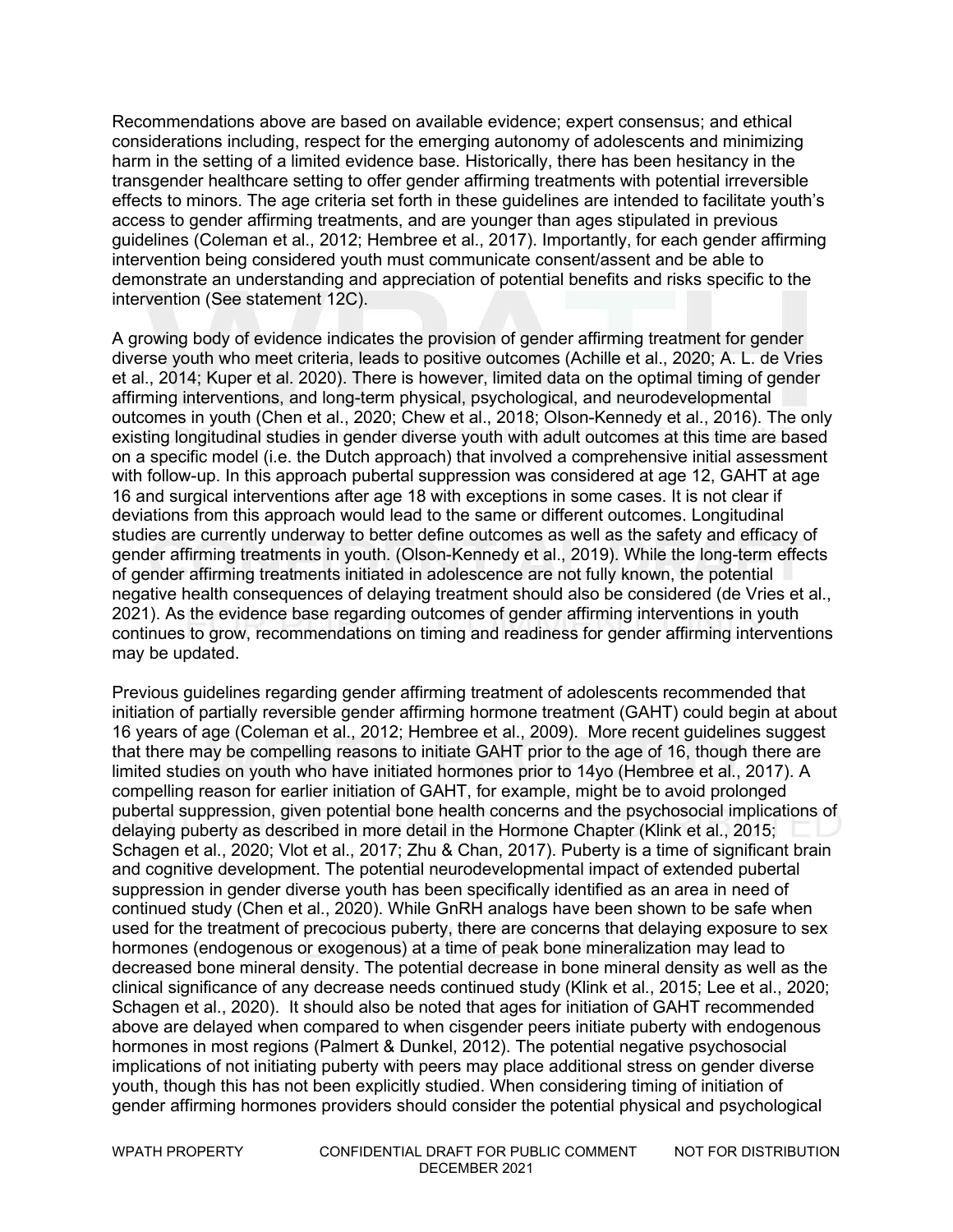benefits and risks of starting treatment with the potential risks and benefits of delaying treatment.

Age recommendations for irreversible surgical procedures were determined by review of existing literature and expert consensus of mental health providers, medical providers, and surgeons highly experienced in providing care to gender diverse adolescents. Studies done with transmasculine youth have demonstrated that chest dysphoria is associated with higher rates of anxiety, depression, and distress; and can lead to functional limitations such as avoiding exercising or bathing (Mehringer et al., 2021; Olson-Kennedy et al., 2018; Sood et al., 2021). Testosterone unfortunately does little to alleviate this distress and chest masculinization is an option for some individuals to address this distress long-term. Studies with youth who sought chest masculinization surgery to alleviate chest dysphoria demonstrated good surgical outcomes, satisfaction with results, and minimal regret during the study monitoring period (Marinkovic & Newfield, 2017; Olson-Kennedy et al., 2018). Chest masculinization surgery can be considered in minors when clinically and developmentally appropriate as determined by a multidisciplinary team experienced in adolescent and gender development (See statements 1- 12). Duration or presence of testosterone therapy should not preclude surgery if otherwise indicated. The needs of some gender diverse youth may be met by chest masculinization surgery alone. Breast augmentation may be desired by transfeminine youth though there is less data on this procedure in youth, possibly due to fewer individuals requesting this procedure.(E. R. Boskey et al., 2019; James, 2016) GAHT, specifically oestrogen, can help with development of breast tissue and it is recommended that youth have a minimum of 12 months of hormone therapy, or longer if required for surgical effect prior to breast augmentation unless hormone therapy is not clinically indicated or is medically contraindicated.

Data are limited on the optimal timing of other gender affirming surgical treatments in adolescents. Part of this is due to the fact that access to these treatments is limited and is variable in different geographical locations.(Mahfouda et al., 2019) Data indicate that rates of gender affirming surgeries have increased since 2000, and that there has been an increase in the number of gender diverse youth seeking vaginoplasty (Mahfouda et al., 2019; Milrod & Karasic, 2017) A 2017 study of 20 WPATH affiliated surgeons in the United States reported that slightly more than half had performed vaginoplasty in minors (Milrod & Karasic, 2017). Limited data are available on outcomes for youth undergoing vaginoplasty. Small studies have reported improved psychosocial functioning and decreased gender dysphoria in adolescents who have undergone vaginoplasty (Becker et al., 2018; Cohen-Kettenis & van Goozen, 1997; Smith et al.,2001). While the sample sizes are small these studies suggest that there may be a benefit in some adolescents to having these procedures performed before the age of 18. Factors that may support pursuing these procedures for youth under 18 years of age include the increased availability of support from family members, greater ease of managing post-operative care prior to transitioning to tasks of early adulthood (e.g. entering university or the workforce), and safety concerns in public spaces (i.e to reduce transphobic violence) (Boskey et al., 2018; Boskey et al., 2019; Mahfouda et al., 2019). Given the complexity and irreversibility of these procedures an assessment of the adolescent's ability to adhere to post-surgical care recommendations and to comprehend the long-term impacts of these procedures on reproductive and sexual function is crucial (Boskey et al., 2019). Given the complexity of phalloplasty and current rates of complication it is not recommended that this surgery be considered in youth under 18 at this time.

Additional key factors that should be taken into consideration when discussing timing of interventions with youth and families are addressed in detail in Statements 12 A-F.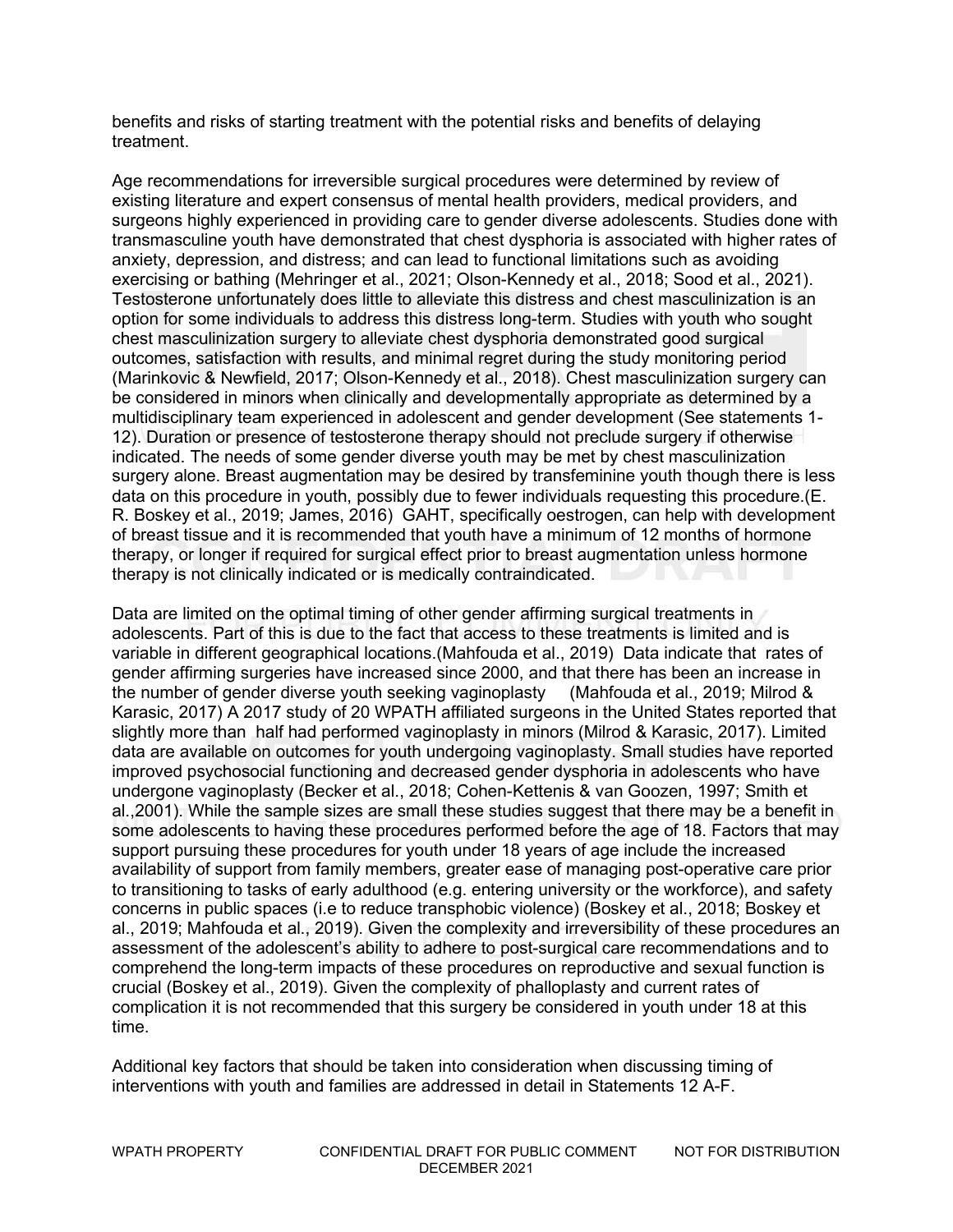#### **References**

Achille, C., Taggart, T., Eaton, N. R., Osipoff, J., Tafuri, K., Lane, A., & Wilson, T. A. (2020). Longitudinal impact of gender-affirming endocrine intervention on the mental health and wellbeing of transgender youths: preliminary results. International Journal of Pediatric Endocrinology, 2020, 8. https://doi.org/10.1186/s13633-020-00078-2 Adelson, S. L., & American Academy of Child and Adolescent Psychiatry (AACAP) Committee on Quality Issues (CQI) (2012). Practice parameter on gay, lesbian, or bisexual sexual orientation, gender nonconformity, and gender discordance in children and adolescents. Journal of the American Academy of Child and Adolescent Psychiatry, 51(9), 957–974. https://doi.org/10.1016/j.jaac.2012.07.004

Ahmad, S., & Leinung, M. (2017). The Response of the Menstrual Cycle to Initiation of Hormonal Therapy in Transgender Men. Transgender Health, 2(1), 176–179. https://doi.org/10.1089/trgh.2017.0023

Aitken, M., Steensma, T. D., Blanchard, R., VanderLaan, D. P., Wood, H., Fuentes, A., Spegg, C., Wasserman, L., Ames, M., Fitzsimmons, C. L., Leef, J. H., Lishak, V., Reim, E., Takagi, A., Vinik, J., Wreford, J., Cohen-Kettenis, P. T., de Vries, A. L., Kreukels, B. P., & Zucker, K. J. (2015). Evidence for an altered sex ratio in clinic-referred adolescents with gender dysphoria. The journal of sexual medicine, 12(3), 756–763. https://doi.org/10.1111/jsm.12817

Akgul, S., Bonny, A. E., Ford, N., Holland-Hall, C., & Chelvakumar, G. (2019). Experiences of Gender Minority Youth With the Intrauterine System. The Journal of Adolescent Health: Official Publication of the Society for Adolescent Medicine, 65(1), 32–38. https://doi.org/10.1016/j.jadohealth.2018.11.010

Alderson, P. (2007). Competent children? Minors' consent to health care treatment and research. Soc Sci Med, 65(11), 2272-2283. doi:10.1016/j.socscimed.2007.08.005

American Academy of Child and Adolescent Psychiatry (AACAP) Sexual Orientation and Gender Identity Issues Committee. (2018). Conversion Therapy Policy Statement. Retrieved from: https://www.aacap.org/AACAP/Policy\_Statements/2018/Conversion\_Therapy.aspx.

American Psychiatric Association. (2013). Diagnostic and Statistical Manual of Mental Disorders. 5th ed. (DSM-V). Arlington, VA: American Psychiatric Association Publishing

American Psychological Association (2009). Report of the American Psychological Association Task Force on Appropriate Affirmative Responses to Sexual Orientation. Retrieved from: https://www.apa. org/pi/lgbt/resources/therapeutic-response.pdf

American Psychological Association. (2015). Guidelines for Psychological Practice with Transgender and Gender Nonconforming People. American Psychologist. Vol. 70, No. 9, 832- 864. http:/dx.doi/org/10.1037/a0039906

American Psychological Association (2021). Resolution on Gender Identity Change Efforts. https://www.apa.org/about/policy/resolution-gender-identity-change-efforts.pdf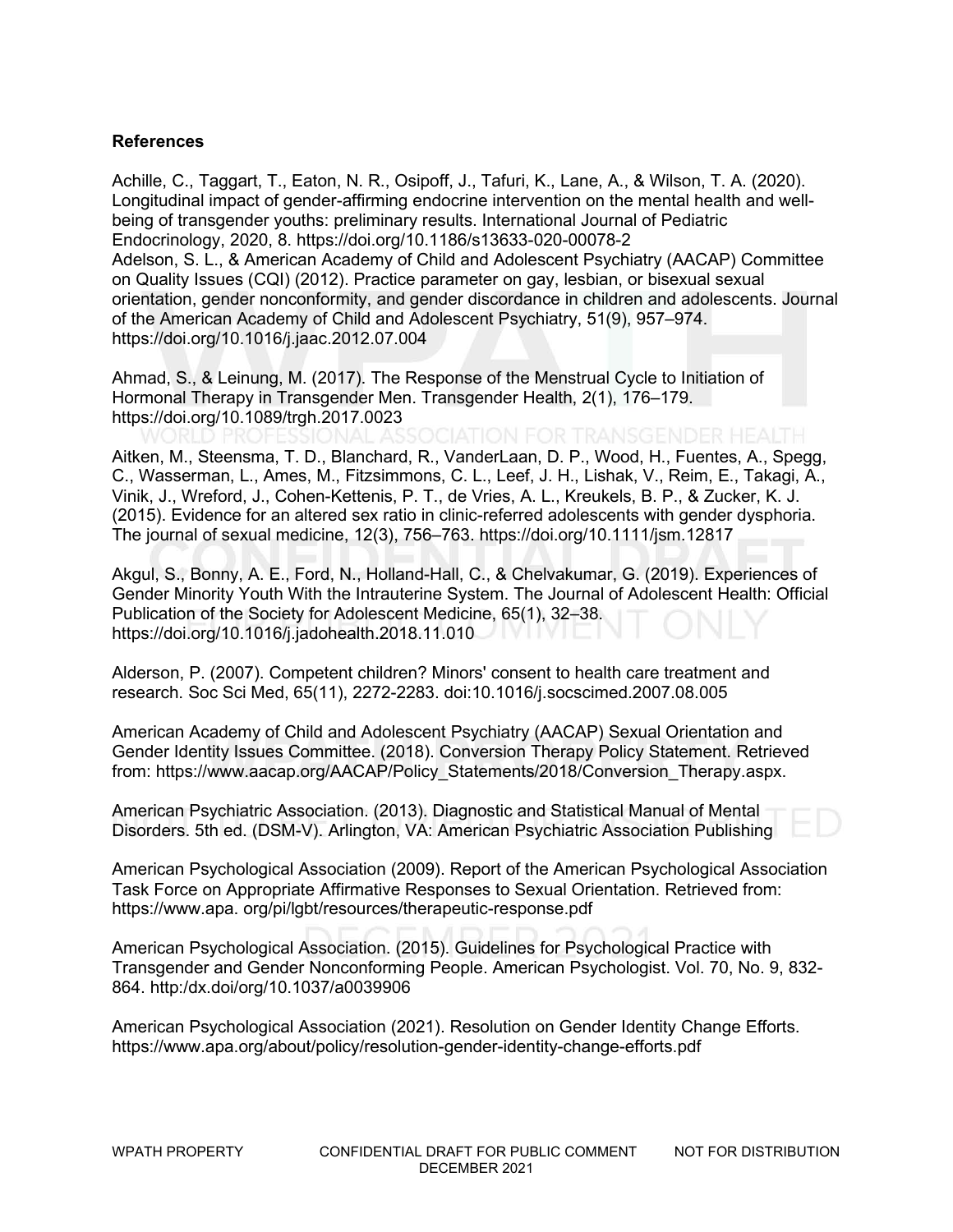Amnesty International (2020), Amnesty International UK and Liberty joint statement on puberty blockers retrieved from https://www.amnesty.org.uk/press-releases/amnesty-international-ukand-liberty-joint-statement-puberty-blockers

Andrzejewski, J., Pampati, S., Steiner, R. J., Boyce, L., & Johns, M. M. (2020). Perspectives of transgender youth on parental support: qualitative findings from the resilience and transgender youth study. Health Education & Behavior, 1090198120965504.

Appelbaum, P. S. (2007). Clinical practice. Assessment of patients' competence to consent to treatment. N Engl J Med, 357(18), 1834-1840. doi:10.1056/NEJMcp074045

Armuand, G. M., Wettergren, L., Rodriguez-Wallberg, K. A., & Lampic, C. (2014). Desire for children, difficulties achieving a pregnancy, and infertility distress 3 to 7 years after cancer diagnosis. Supportive care in cancer : official journal of the Multinational Association of Supportive Care in Cancer, 22(10), 2805–2812. https://doi.org/10.1007/s00520-014-2279-z

Arnoldussen, M., Steensma, T.D., Popma, A., van der Miesen, A.I.R., Twisk, J.W.R., & de Vries, A.L.C. (2020). Re-evaluation of the Dutch approach: are recently referred transgender youth different compared to earlier referrals? European Child & Adolescent Psychiatry, Advance online publication. Doi: 10.1007/s00787-020-01691-5.

Becker, I., Auer, M., Barkmann, C., Fuss, J., Moller, B., Nieder, T. O., . . . Richter-Appelt, H. (2018). A Cross-Sectional Multicenter Study of Multidimensional Body Image in Adolescents and Adults with Gender Dysphoria Before and After Transition-Related Medical Interventions. Arch Sex Behav, 47(8), 2335-2347. doi:10.1007/s10508-018-1278-4

Becker-Hebly, I., Fahrenkrug, S., Campion, F., Richter-Appelt, H., Schulte-Markwort, M., & Barkmann, C. (2020). Psychosocial health in adolescents and young adults with gender dysphoria before and after gender-affirming medical interventions: a descriptive study from the Hamburg Gender Identity Service. European child & adolescent psychiatry, 10.1007/s00787- 020-01640-2. Advance online publication. https://doi.org/10.1007/s00787-020-01640-2

Beek, T. F., Cohen-Kettenis, P. T., & Kreukels, B. P. (2016). Gender incongruence/gender dysphoria and its classification history. International review of psychiatry (Abingdon, England), 28(1), 5–12.<https://doi.org/10.3109/09540261.2015.1091293>

Berenbaum, S., Beltz, A., & Corley R. (2015). The Importance of Puberty for Adolescent Development: Conceptualization and Measurement. Advances in Child Development and Behavior, Volume 48, 53-92.<http://dx.doi.org/10.1016/bs.acdb.2014.11.002>

Berenbaum S. A. (2018). Evidence needed to understand gender identity: Commentary on Turban & Ehrensaft (2018). Journal of child psychology and psychiatry, and allied disciplines, 59(12), 1244–1247.<https://doi.org/10.1111/jcpp.12997>

Bonnington, A., Dianat, S., Kerns, J., Hastings, J., Hawkins, M., De Haan, G., & Obedin-Maliver, J. (2020). Society of Family Planning clinical recommendations: Contraceptive counseling for transgender and gender diverse people who were female sex assigned at birth. Contraception, 102(2), 70–82.<https://doi.org/10.1016/j.contraception.2020.04.001>

Boskey, E., Taghinia, A., & Ganor, O. (2018). Public Accommodation Laws and Gender Panic in Clinical Settings. AMA J Ethics, 20(11), E1067-1074. doi:10.1001/amajethics.2018.1067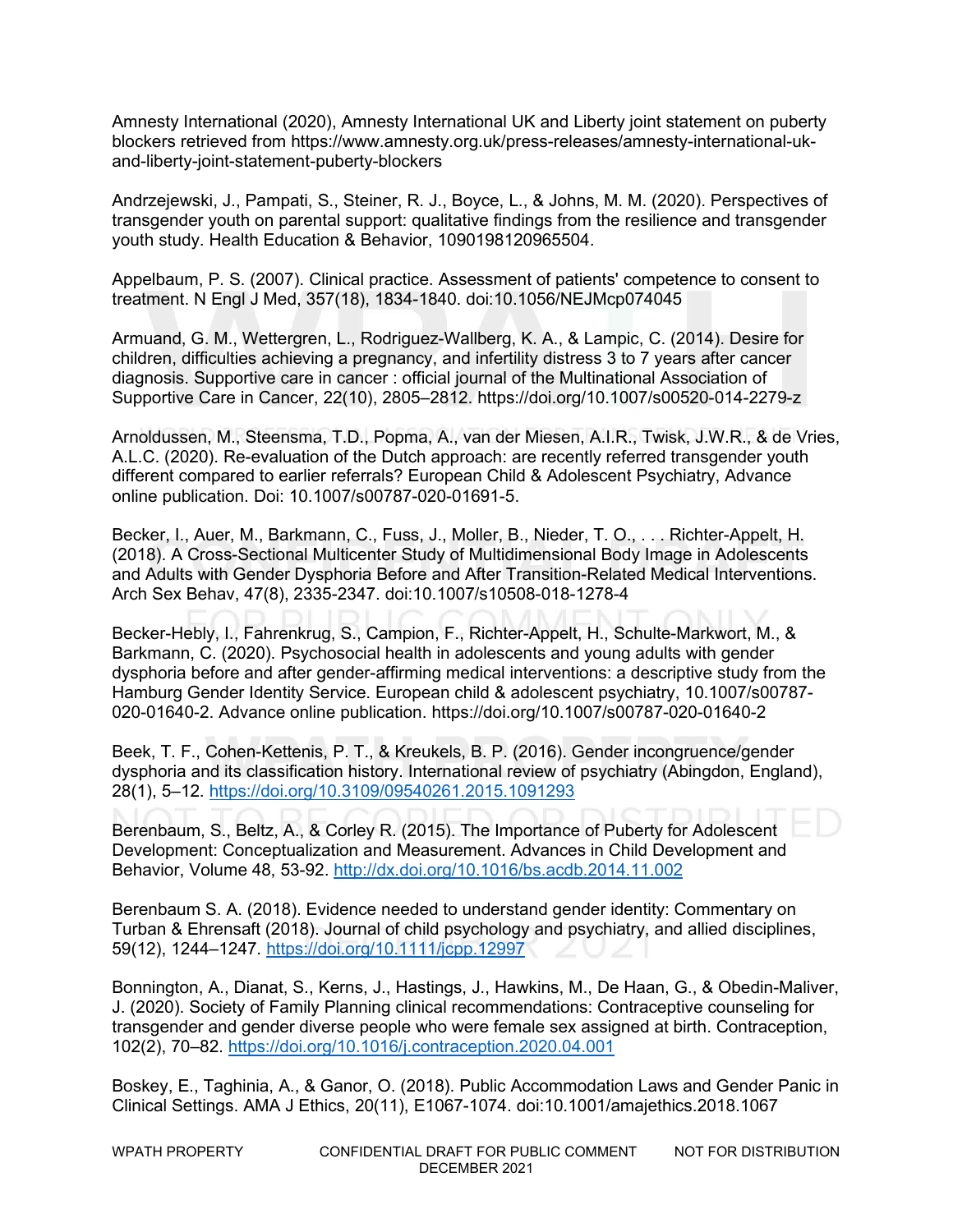Boskey, E. R., Johnson, J. A., Harrison, C., Marron, J. M., Abecassis, L., Scobie-Carroll, A., . . . Ganor, O. (2019). Ethical Issues Considered When Establishing a Pediatrics Gender Surgery Center. Pediatrics, 143(6). doi:10.1542/peds.2018-3053

Brik, T., Vrouenraets, L., de Vries, M. C., & Hannema, S. E. (2020). Trajectories of Adolescents Treated with Gonadotropin-Releasing Hormone Analogues for Gender Dysphoria. Archives of Sexual Behavior, 49(7), 2611–2618.<https://doi.org/10.1007/s10508-020-01660-8>

Brik, T., Vrouenraets, L., Schagen, S., Meissner, A., de Vries, M. C., & Hannema, S. E. (2019). Use of Fertility Preservation Among a Cohort of Transgirls in the Netherlands. The Journal of adolescent health : official publication of the Society for Adolescent Medicine, 64(5), 589–593. <https://doi.org/10.1016/j.jadohealth.2018.11.008>

Burnes, T. R., Dexter, M. M., Richmond, K., Singh, A. A., & Cherrington, A. (2016). The experiences of transgender survivors of trauma who undergo social and medical transition. Traumatology, 22(1), 75-84. NAL ASSOCIATION FOR TRANSGENDER HEALTH

Callen Lorde Safer Tucking:http://callen-lorde.org/graphics/2018/09/HOTT-Safer-Tucking\_Final.pdf. Last accessed December 2020 

Callen Lorde Safer Binding: http://callen-lorde.org/graphics/2018/09/Safer-Binding\_2018\_FINAL.pdf. Last accessed December 2020 

Carmichael, P., Butler, G., Masic, U., Cole, T. J., De Stavola, B. L., Davidson, S., Skageberg, E. M., Khadr, S., & Viner, R. M. (2021). Short-term outcomes of pubertal suppression in a selected cohort of 12 to 15 year old young people with persistent gender dysphoria in the UK. PloS one, 16(2), e0243894.<https://doi.org/10.1371/journal.pone.0243894>

Carswell, J. M., & Roberts, S. A. (2017). Induction and Maintenance of Amenorrhea in Transmasculine and Nonbinary Adolescents. Transgender Health, 2(1), 195–201. https://doi.org/10.1089/trgh.2017.0021

Chen, D., Kyweluk, M. A., Sajwani, A., Gordon, E. J., Johnson, E. K., Finlayson, C. A., & Woodruff, T. K. (2019). Factors Affecting Fertility Decision-Making Among Transgender Adolescents and Young Adults. LGBT health, 6(3), 107–115. <https://doi.org/10.1089/lgbt.2018.0250>

Chen, D., Matson, M., Macapagal, K., Johnson, E. K., Rosoklija, I., Finlayson, C., Fisher, C. B., & Mustanski, B. (2018). Attitudes Toward Fertility and Reproductive Health Among Transgender and Gender-Nonconforming Adolescents. The Journal of adolescent health : official publication of the Society for Adolescent Medicine, 63(1), 62–68. <https://doi.org/10.1016/j.jadohealth.2017.11.306>

Chen, D., Strang, J. F., Kolbuck, V. D., Rosenthal, S. M., Wallen, K., Waber, D. P., . . . Garofalo, R. (2020). Consensus Parameter: Research Methodologies to Evaluate Neurodevelopmental Effects of Pubertal Suppression in Transgender Youth. Transgend Health, 5(4), 246-257. doi:10.1089/trgh.2020.0006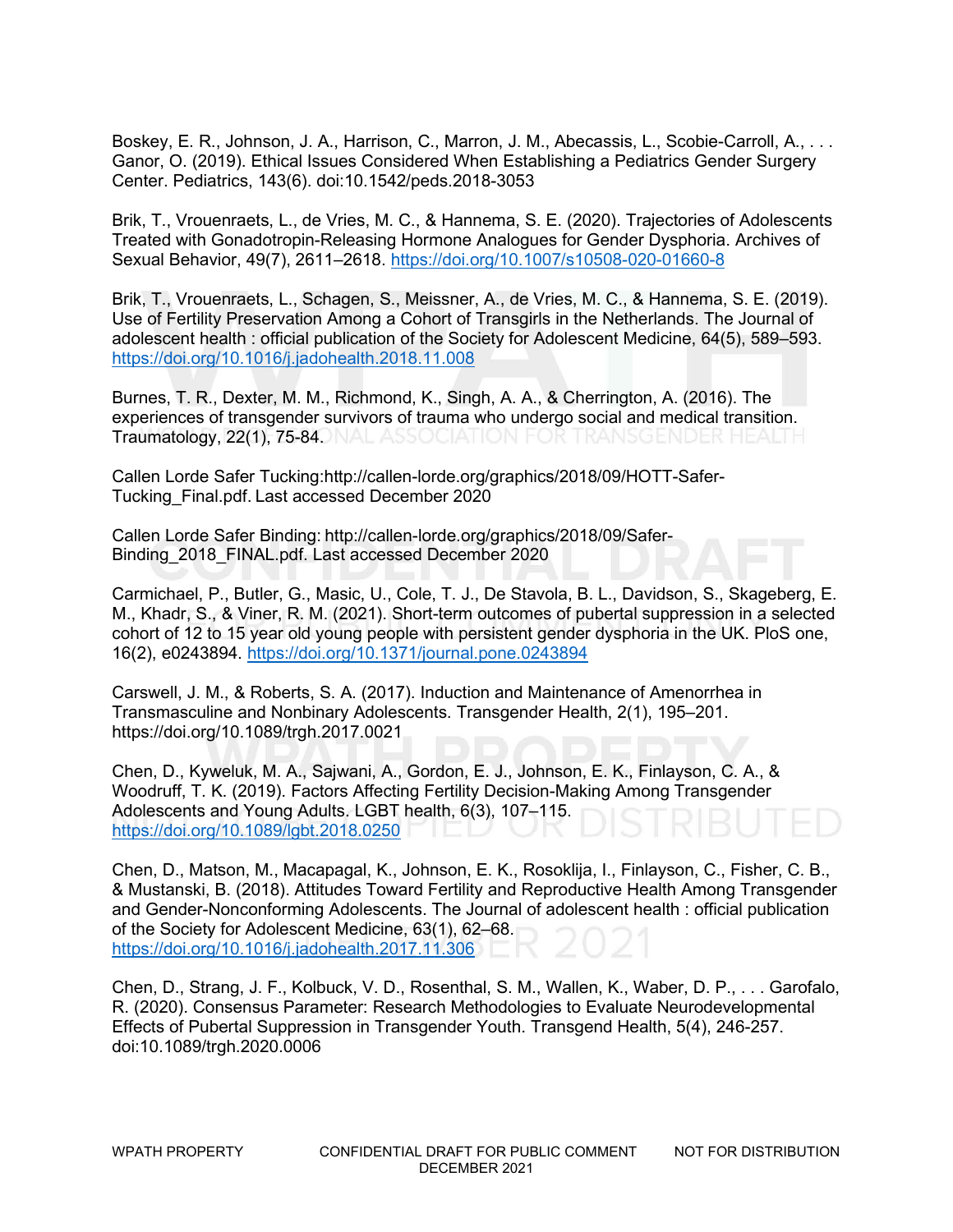Chen, M., Fuqua, J., & Eugster, E. A. (2016). Characteristics of Referrals for Gender Dysphoria Over a 13-Year Period. The Journal of adolescent health : official publication of the Society for Adolescent Medicine, 58(3), 369–371. https://doi.org/10.1016/j.jadohealth.2015.11.010

Chew, D., Anderson, J., Williams, K., May, T., & Pang, K. (2018). Hormonal Treatment in Young People With Gender Dysphoria: A Systematic Review. Pediatrics, 141(4). doi:10.1542/peds.2017-3742

Clark, B. A., Marshall, S. K., & Saewyc, E. M. (2020). Hormone therapy decision-making processes: Transgender youth and parents. Journal of adolescence, 79, 136-147.

Clark, T. C., Lucassen, M. F., Bullen, P., Denny, S. J., Fleming, T. M., Robinson, E. M., & Rossen, F. V. (2014). The health and well-being of transgender high school students: results from the New Zealand adolescent health survey (Youth'12). The Journal of adolescent health : official publication of the Society for Adolescent Medicine, 55(1), 93–99.

Cohen-Kettenis, P. T., & van Goozen, S. H. (1997). Sex reassignment of adolescent transsexuals: a follow-up study. Journal of the American Academy of Child and Adolescent Psychiatry, 36(2), 263–271.<https://doi.org/10.1097/00004583-199702000-00017>

Coleman, E., Bockting, W., Botzer, M, Cohen-Kettenis, P., G. DeCuypere G., Feldman, J., Fraser, L., Green, J. , Knudson, G., Meyer, W.J., Monstrey, S., Adler, R. K., Brown, G.R., Devor, A.H., Ehrbar, R., Ettner, R., Eyler, E., Garofalo, R., Karasic, D.H., Lev, A.I., Mayer, G., Meyer-Bahlburg, H., Hall, B.P., Pfaefflin, F., Rachlin, K., Robinson, B., Schechter, L. S., Tangpricha, V., van Trotsenburg, M., Vitale, A., Winter, S., Whittle, S., Wylie , K.R. & Zucker, K. (2012). Standards of Care for the Health of Transsexual, Transgender, and Gender-Nonconforming People, Version 7, International Journal of Transgenderism, 13(4), 165-232, DOI: 10.1080/15532739.2011.700873

Costa, R., Dunsford, M., Skagerberg, E., Holt, V., Carmichael, P., & Colizzi, M. (2015). Psychological Support, Puberty Suppression, and Psychosocial Functioning in Adolescents with Gender Dysphoria. The Journal of Sexual Medicine, 12(11), 2206–2214. <https://doi.org/10.1111/jsm.13034>

Craig, S., Austin, A., Rashidi, M., Adama, M. (2017). Fighting for Survival: The experiences of lesbian, gay, bisexual, transgender, and questioning students in religious colleges and universities. Journal of Gay & Lesbian Social Services. Doi:10.1080/10538720.2016.1260512

D'Angelo, R., Syrulnik, E., Ayad, S., Marchiano, L., Kenny, D.T., & Clarke, P. (2020). One Size Does Not Fit All: In Support of Psychotherapy for Gender Dysphoria. Archives of Sexual Behavior, 50:7–16 https://doi.org/10.1007/s10508-020-01844-2

Day, J. K., Perez-Brumer, A., & Russell, S. T. (2018). Safe Schools? Transgender Youth's School Experiences and Perceptions of School Climate. Journal of youth and adolescence, 47(8), 1731–1742.<https://doi.org/10.1007/s10964-018-0866-x>

de Graaf, N. M., Giovanardi, G., Zitz, C., & Carmichael, P. (2018). Sex Ratio in Children and Adolescents Referred to the Gender Identity Development Service in the UK (2009-2016). Archives of sexual behavior, 47(5), 1301–1304.<https://doi.org/10.1007/s10508-018-1204-9>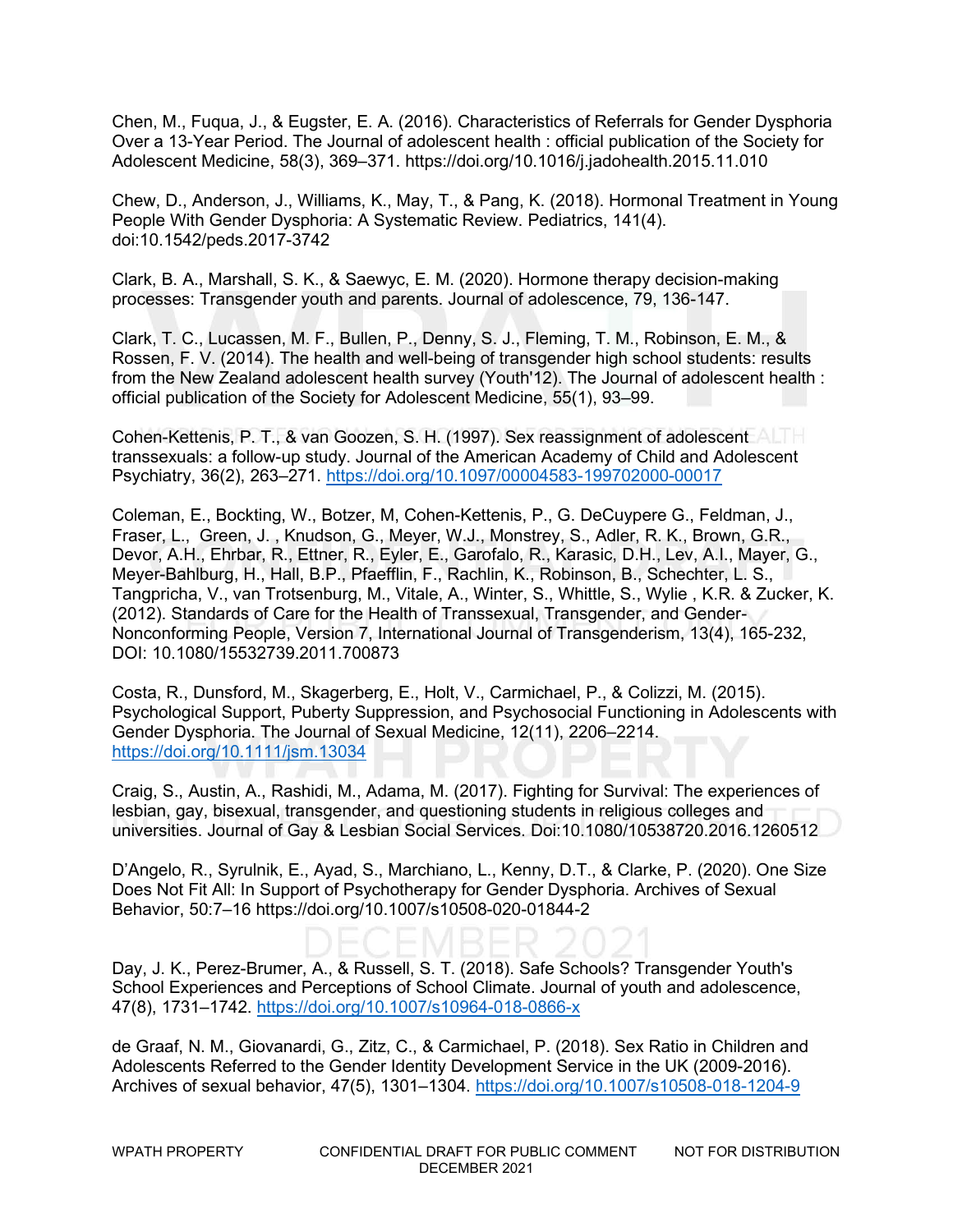de Graaf, N. M., Steensma, T. D., Carmichael, P., VanderLaan, D. P., Aitken, M., Cohen-Kettenis, P. T., de Vries, A., Kreukels, B., Wasserman, L., Wood, H., & Zucker, K. J. (2020). Suicidality in clinic-referred transgender adolescents. European child & adolescent psychiatry, 10.1007/s00787-020-01663-9. Advance online publication. https://doi.org/10.1007/s00787-020- 01663-9

De Los Reyes, A., Ohannessian, C. M., & Racz, S. J. (2019). Discrepancies between adolescent and parent reports about family relationships. Child Development Perspectives, 13(1), 53-58.

de Vries, A. L. C., & Cohen-Kettenis, P. T. (2012). Clinical management of gender dysphoria in children and adolescents: The Dutch approach. Journal of Homosexuality, 59(3), 301–320. doi:10.1080/00918369.2012.653300

de Vries, A. L. C., Doreleijers, T. A. H., Steensma, T. D., & Cohen-Kettenis, P. T. (2011). Psychiatric comorbidity in gender dysphoric adolescents. Journal of Child Psychology and Psychiatry, and Allied Disciplines, 52(11), 1195-1202. doi:10.1111/j.1469-7610.2011.02426.x

de Vries, A. L., McGuire, J. K., Steensma, T. D., Wagenaar, E. C., Doreleijers, T. A., & Cohen-Kettenis, P. T. (2014). Young adult psychological outcome after puberty suppression and gender reassignment. Pediatrics, 134(4), 696-704. doi: 10.1542/peds.2013-2958

de Vries, A. L. C., Noens, I. L. J., Cohen-Kettenis, P. T., van Berckelaer-Onnes, I. A., & Doreleijers, T. A. (2010). Autism spectrum disorders in gender dysphoric children and adolescents. Journal of Autism and Developmental Disorders, 40(8), 930-936. doi:10.1007/s10803-010-0935-9

de Vries, A. L. C., Richards, C., Tishelman, A. C., Motmans, J., Hannema, S. E., Green, J., & Rosenthal, S. M. (2021). Bell v Tavistock and Portman NHS Foundation Trust [2020] EWHC 3274: Weighing current knowledge and uncertainties in decisions about gender-related treatment for transgender adolescents. International Journal of Transgender Health, 1-8. doi:10.1080/26895269.2021.1904330

de Vries AL, Steensma TD, Cohen-Kettenis PT, VanderLaan DP, Zucker KJ. (2016). Poor peer relations predict parent- and self-reported behavioral and emotional problems of adolescents with gender dysphoria: a cross-national, cross-clinic comparative analysis. European Child & Adolescent Psychiatry. 25(6):579-88. doi: 10.1007/s00787-015-0764-7.

de Vries, A. L., Steensma, T. D., Doreleijers, T. A., & Cohen-Kettenis, P. T. (2011). Puberty suppression in adolescents with gender identity disorder: A prospective follow-up study. The Journal of Sexual Medicine, 8(8), 2276–2283.<https://doi.org/10.1111/j.1743-6109.2010.01943.x>

Dick, B., Ferguson, J., Baltag, V., Krishna, B. & Saewyc, E. (2014) Health for the World's Adolescents: A second chance in the second decade. World Health Organization. https://apps.who.int/adolescent/second-decade/

Drescher, J., Cohen-Kettenis, P. T., & Reed, G. M. (2016). Gender incongruence of childhood in the ICD-11: controversies, proposal, and rationale. The lancet. Psychiatry, 3(3), 297–304. https://doi.org/10.1016/S2215-0366(15)00586-6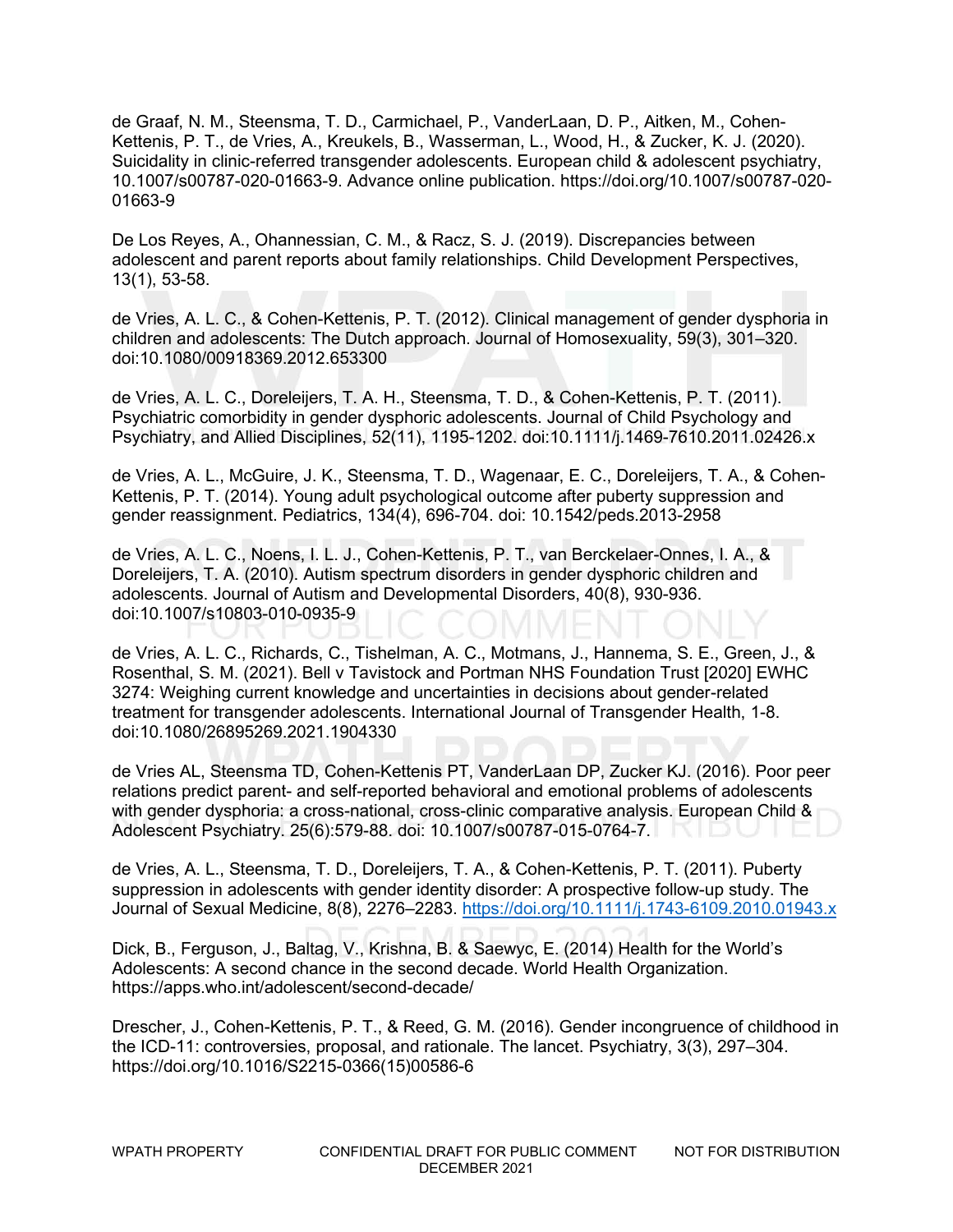Drescher, J., Cohen-Kettenis, P., & Winter, S. (2012). Minding the body: situating gender identity diagnoses in the ICD-11. International review of psychiatry (Abingdon, England), 24(6), 568–577. https://doi.org/10.3109/09540261.2012.741575

Drummond, K. D., Bradley, S. J., Peterson-Badali, M., & Zucker, K. J. (2008). A follow-up study of girls with gender identity disorder. Developmental Psychology, 44(1), 34–45. https://doi.org/10.1037/0012-1649.44.1.34

Dubin, S., Lane, M., Morrison, S., Radix, A., Belkind, U., Vercler, C., & Inwards-Breland, D. (2020). Medically assisted gender affirmation: when children and parents disagree. J Med Ethics, 46(5), 295-299. doi:10.1136/medethics-2019-105567

Dyer C. (2020a). Children are "highly unlikely" to be able to consent to taking puberty blockers, rules High Court. BMJ (Clinical research ed.), 371, m4699. https://doi.org/10.1136/bmj.m4699

Edwards-Leeper, L., & Spack, N. P. (2012). Psychological evaluation and medical treatment of transgender youth in an interdisciplinary "Gender Management Service"(GeMS) in a major pediatric center. Journal of homosexuality, 59(3), 321-336.

Eisenberg, M. E., Gower, A. L., McMorris, B. J., Rider, G. N., Shea, G., & Coleman, E. (2017). Risk and Protective Factors in the Lives of Transgender/Gender Nonconforming Adolescents. The Journal of adolescent health, 61(4), 521–526. https://doi.org/10.1016/j.jadohealth.2017.04.014

Ellis, S. J., Wakefield, C. E., McLoone, J. K., Robertson, E. G., & Cohn, R. J. (2016). Fertility concerns among child and adolescent cancer survivors and their parents: A qualitative analysis. Journal of psychosocial oncology, 34(5), 347–362. https://doi.org/10.1080/07347332.2016.1196806

Ferguson, H.J., Brunsdon, V.E.A. & Bradford, E.E.F. The developmental trajectories of executive function from adolescence to old age. Sci Rep 11, 1382 (2021). https://doi.org/10.1038/s41598-020-80866-1

Gardner, M., and Steinberg, L. (2005) Peer Influence on Risk Taking, Risk Preference, and Risky Decision Making in Adolescence and Adulthood: An Experimental Study. Developmental Psychology, 41(4), 625-635. doi: 10.1037/0012-1649.41.4.625.

Giordano, S. (2008). Lives in a chiaroscuro. Should we suspend the puberty of children with gender identity disorder? Journal of Medical Ethics, 34(8), 580–584. <https://doi.org/10.1136/jme.2007.021097>

Giordano, S., & Holm, S. (2020). Is puberty delaying treatment 'experimental treatment'?. International Journal of Transgender Health, 21(2), 113–121. https://doi.org/10.1080/26895269.2020.1747768

Gomez, A. M., Đỗ, L., Ratliff, G. A., Crego, P. I., & Hastings, J. (2020). Contraceptive Beliefs, Needs, and Care Experiences Among Transgender and Nonbinary Young Adults. The Journal of Adolescent Health: Official Publication of the Society for Adolescent Medicine, 67(4), 597– 602.<https://doi.org/10.1016/j.jadohealth.2020.03.003>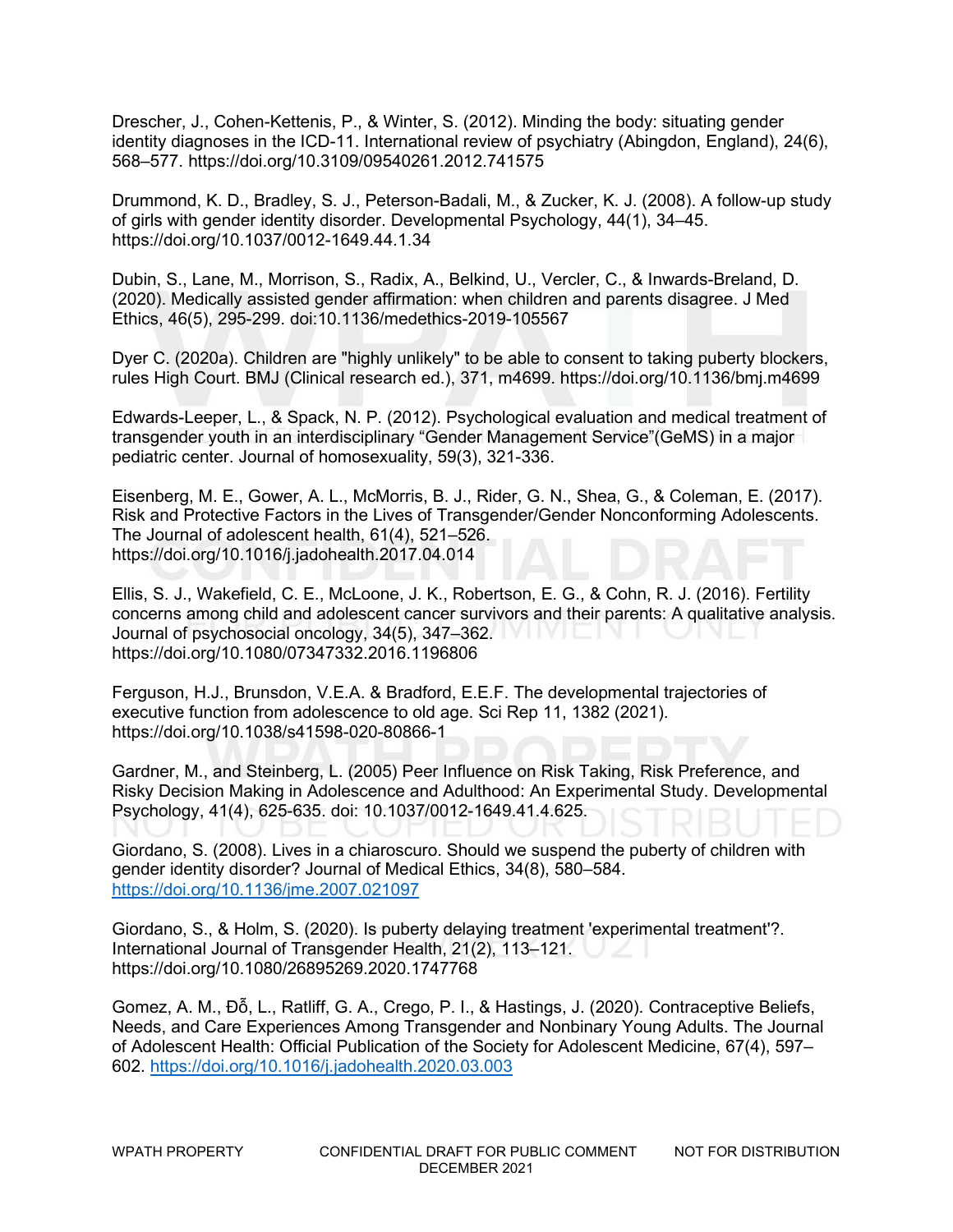Gower, A. L., Rider, G. N., Brown, C., McMorris, B. J., Coleman, E., Taliaferro, L. A., & Eisenberg, M. E. (2018). Supporting Transgender and Gender Diverse Youth: Protection Against Emotional Distress and Substance Use. Am J Prev Med, 55(6), 787-794. doi:10.1016/j.amepre.2018.06.030

Grannis, C., Leibowitz, S.F., Gahn, S., Nahata, L., Morningstar, M., Mattson, W., Chen, D., Strang, J.F., Nelson, E. (2021) Testosterone treatment, internalizing symptoms, and body image dissatisfaction in transgender boys. Psychoneuroendocrinology. 132:105358. doi: 10.106/j.psyneuen.2021.105358

Green, A. E., Price-Feeney, M., Dorison, S. H., & Pick, C. J. (2020). Self-reported conversion efforts and suicidality among US LGBTQ youths and young adults, 2018. American journal of public health, 110(8), 1221- 1227.

Greytak, E.A., Kosciw, J.G., & Boesen, M.J. (2013). Putting the "T" in "Resource": The Benefits of LGBT-Related School Resources for Transgender Youth. Journal of LGBT Youth. 10 (1-2), 45-63. doi.org/10.1080/19361653.2012.718522 ON FOR TRANSGENDER HEALTH

Gridley, S., Crouch, J., Evans, Y., Eng, W., Antoon, E., Lyapustina, M., Schimmel-Bristow, A., Woodward, J., Dundon, K., Schaff, R., McCarty, C., Ahrens, K., & Breland, D. (2016). Youth and Caregiver Perspectives on Barriers to Gender-Affirming Health Care for Transgender Youth. J Adolesc Health: 59(3):254-261. DOI:10.1016/j.jadohealth.2016.03.017

Grootens-Wiegers, P., Hein, I., van den Broek, J., de Vries, M. (2017). Medical decision-making in children and adolescents: developmental and neuroscientific aspects. BMC Pediatrics. 17:120. DOI: 10.1186/s12887-017-0869

Grossman, A.H., D'Augelli, A.R., Howell, T.J., & Hubbard, S. (2005). Parent' Reactions to Transgender Youth' Gender Nonconforming Expression and Identity, Journal of Gay & Lesbian Social Services.18(1):3-16, DOI:10.1300/J041v18n01\_02

Grossman, A. H., Park, J. Y., Frank, J. A., & Russell, S. T. (2019). Parental Responses to Transgender and Gender Nonconforming Youth: Associations with Parent Support, Parental Abuse, and Youths' Psychological Adjustment. Journal of Homosexuality, 1-18. doi:10.1080/00918369.2019.1696103

Hembree, W. C., Cohen-Kettenis, P., Delemarre-van de Waal, H. A., Gooren, L. J., Meyer, W. J., 3rd, Spack, N. P., . . . Endocrine, S. (2009). Endocrine treatment of transsexual persons: an Endocrine Society clinical practice guideline. J Clin Endocrinol Metab, 94(9), 3132-3154. doi:10.1210/jc.2009-0345

Hembree, W. C., Cohen-Kettenis, P. T., Gooren, L., Hannema, S. E., Meyer, W. J., Murad, M. H., Rosenthal, S. M., Safer, J. D., Tangpricha, V., & T'Sjoen, G. G. (2017). Endocrine Treatment of Gender-Dysphoric/Gender-Incongruent Persons: An Endocrine Society Clinical Practice Guideline. The Journal of Clinical Endocrinology and Metabolism, 102(11), 3869–3903. <https://doi.org/10.1210/jc.2017-01658>

James, S. E., Herman, J. L., Rankin, S., Keisling, M., Mottet, L., & Anafi, M. (2016). The Report of the 2015 U.S. Transgender Survey. Retrieved from Washington, DC: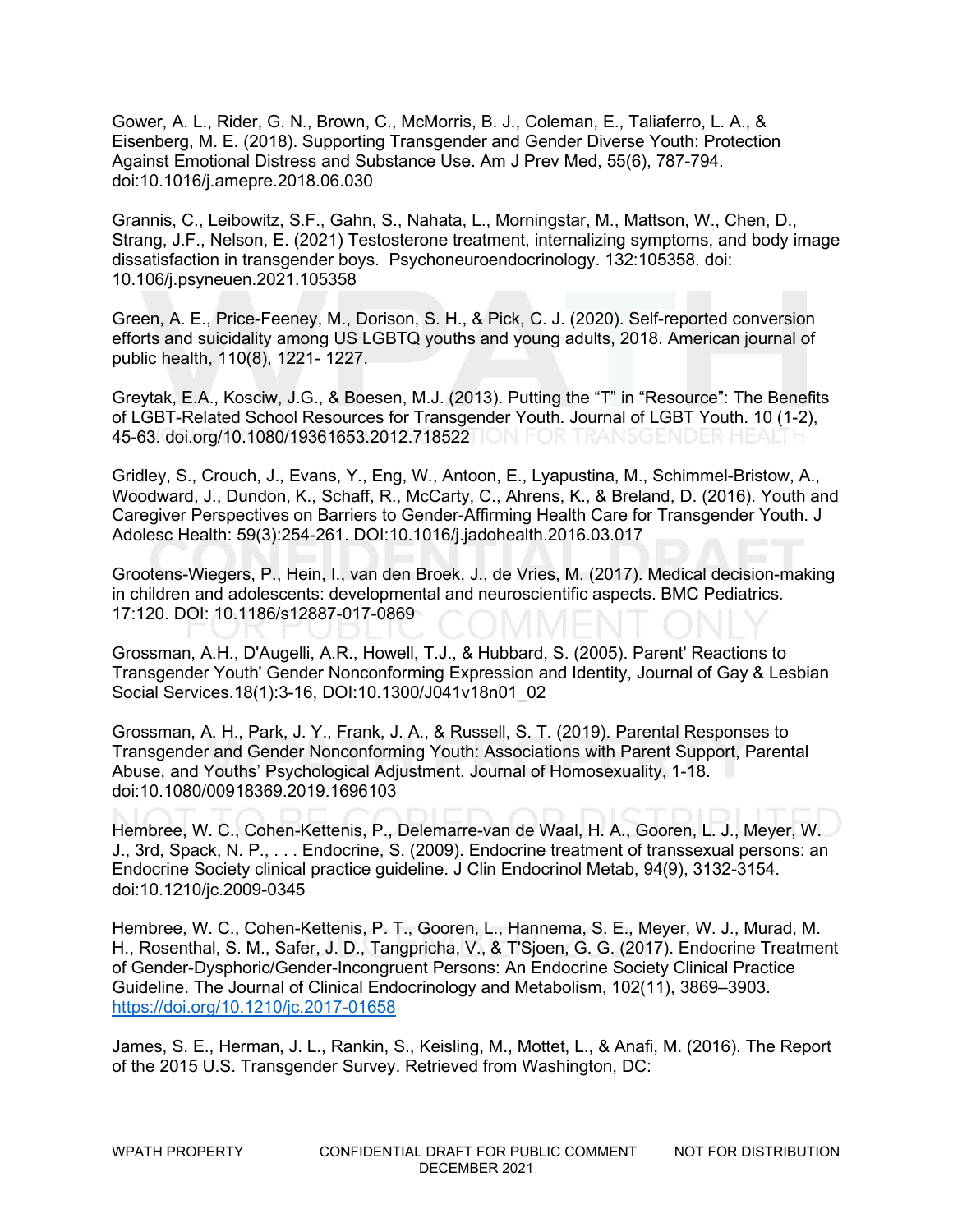Jarrett BA, Corbet AL, Gardner IH, Weinand JD, Peitzmeier SM. (2018). Chest Binding and Care Seeking Among Transmasculine Adults: A Cross-Sectional Study. Transgend Health. 3(1):170-178. doi: 10.1089/trgh.2018.0017. PMID: 30564633; PMCID: PMC6298447. 

Jones, T., A. D. P. de Bolger, T. Dune, A. Lykins, and G. Hawkes. 2015. Female-to-Male (FtM) Transgender  People's Experiences in Australia: A National Study. Cham: Springer International Publishing. 

Julian JM, Salvetti B, Held JI, Murray PM, Lara-Rojas L, Olson-Kennedy J. (2020). The Impact of Chest Binding in Transgender and Gender Diverse Youth and Young Adults. J Adolesc Health. S1054-139X(20)30582-6. doi: 10.1016/j.jadohealth.2020.09.029. Epub ahead of print. PMID: 33121901. 

Kaltiala, R., Bergman, H., Carmichael, P., de Graaf, N. M., Egebjerg Rischel, K., Frisén, L., Schorkopf, M., Suomalainen, L., & Waehre, A. (2020). Time trends in referrals to child and adolescent gender identity services: a study in four Nordic countries and in the UK. Nordic journal of psychiatry, 74(1), 40–44. https://doi.org/10.1080/08039488.2019.1667429

Kaltiala-Heino, R., Bergman, H., Työläjärvi, M., & Frisén, L. (2018). Gender dysphoria in adolescence: current perspectives. Adolescent health, medicine and therapeutics, 9, 31.

Kaltiala-Heino, R., Sumia, M., Työläjärvi, M., & Lindberg, N. (2015). Two years of gender identity service for minors: Overrepresentation of natal girls with severe problems in adolescent development. Child and adolescent psychiatry and mental health, 9. doi: 10.1186/s13034-015- 0042-y

Kaltiala, R., Heino, E., Työläjärvi, M., & Suomalainen, L. (2020). Adolescent development and psychosocial functioning after starting cross-sex hormones for gender dysphoria. Nordic journal of psychiatry, 74(3), 213–219. https://doi.org/10.1080/08039488.2019.1691260

Kanj, R. V., Conard, L. A. E., Corathers, S. D., & Trotman, G. E. (2019). Hormonal contraceptive choices in a clinic-based series of transgender adolescents and young adults. The International Journal of Transgenderism, 20(4), 413–420. https://doi.org/10.1080/15532739.2019.1631929

Katz-Wise, S., Budge, S., Fugate, E., Flanagan, K., Touloumtzis, C., Rood, B., Perez-Brumer, A., & Leibowitz, S. (2017). Transactional pathways of transgender identity development in transgender and gender non-conforming youth and caregiver perspectives from the Trans Youth Family Study, International Journal of Transgenderism, doi: 10.1080/15532739.2017.1304312

Khatchadourian, K., Amed, S., & Metzger, D. L. (2014). Clinical management of youth with gender dysphoria in Vancouver. The Journal of pediatrics, 164(4), 906–911. https://doi.org/10.1016/j.jpeds.2013.10.068

Kidd, K. M., Sequeira, G. M., Douglas, C., Paglisotti, T., Inwards-Breland, D. J., Miller, E., & Coulter, R. (2021). Prevalence of Gender-Diverse Youth in an Urban School District. Pediatrics, 147(6), e2020049823. https://doi.org/10.1542/peds.2020-049823

Klein A, Golub SA. (2016) Family Rejection as a Predictor of Suicide Attempts and Substance Misuse Among Transgender and Gender Nonconforming Adults. LGBT Health. 3(3):193-9. doi: 10.1089/lgbt.2015.0111.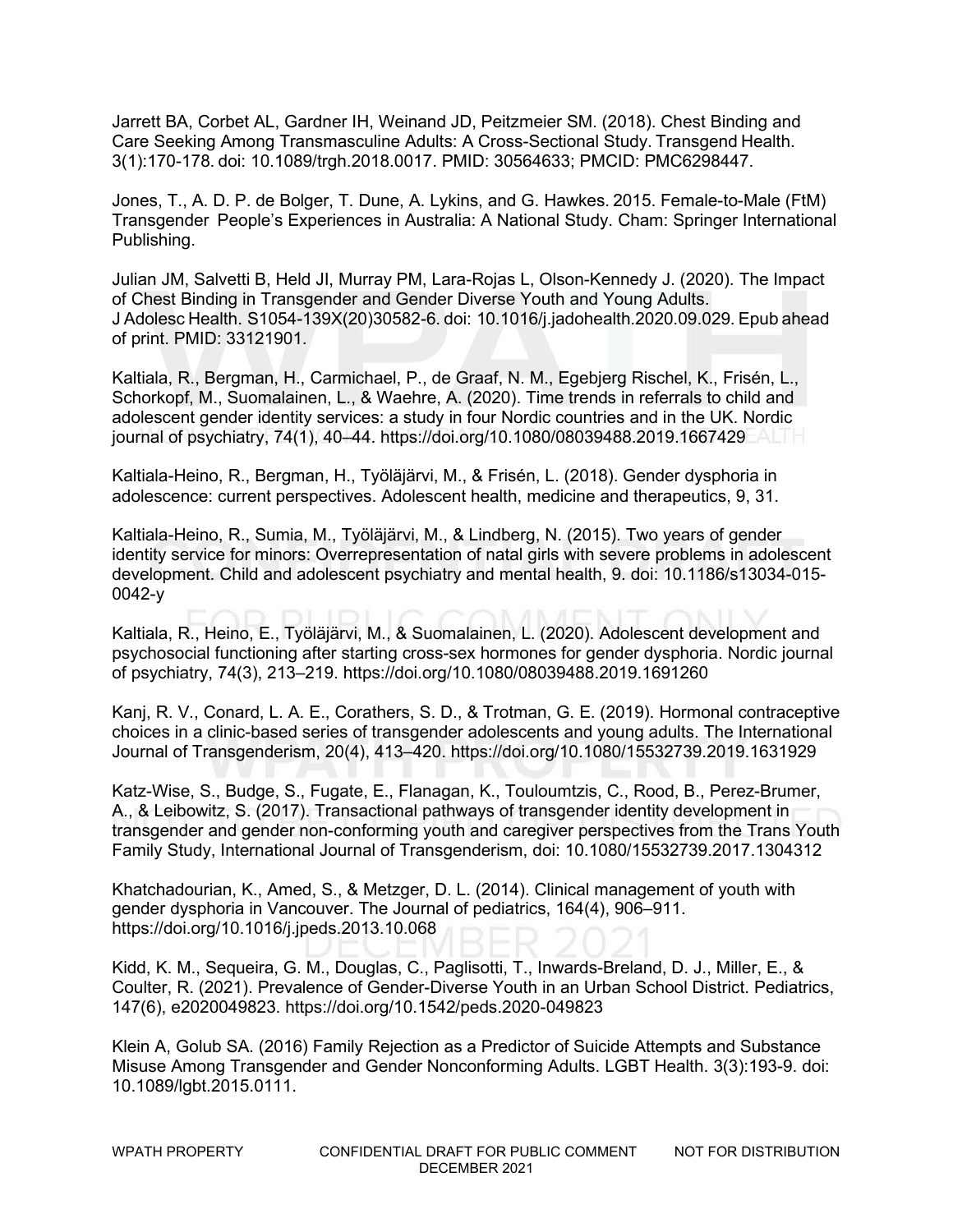Klimstra, T. A., Hale III, W. W., Raaijmakers, Q. A., Branje, S. J., & Meeus, W. H. (2010). Identity formation in adolescence: Change or stability? Journal of youth and adolescence, 39(2), 150-162.

Klink, D., Caris, M., Heijboer, A., van Trotsenburg, M., & Rotteveel, J. (2015). Bone mass in young adulthood following gonadotropin-releasing hormone analog treatment and cross-sex hormone treatment in adolescents with gender dysphoria. J Clin Endocrinol Metab, 100(2), E270-275. doi:10.1210/jc.2014-2439

Kornienko, O., Santos, C., Martin, C., & Granger, K. (2016). Peer Influence on Gender Identity Development in Adolescence. Developmental Psychology. 52(10), 1578-1592. http:/dx.doi.org/10.1037/dev0000200

Krempasky, C., Harris, M., Abern, L., & Grimstad, F. (2020). Contraception across the transmasculine spectrum. American Journal of Obstetrics and Gynecology, 222(2), 134–143. <https://doi.org/10.1016/j.ajog.2019.07.043>

Kreukels, B. P., & Cohen-Kettenis, P. T. (2011). Puberty suppression in gender identity disorder: the Amsterdam experience. Nature Reviews. Endocrinology, 7(8), 466–472. <https://doi.org/10.1038/nrendo.2011.78>

Kuper, L, Lindley, L., & Lopez, X. (2019) Exploring the Gender Development Histories of Children and Adolescents Presenting for Gender Affirming Medical Care. Clinical Practice in Pediatric Psychology. 7, 3, 217–228.<http://dx.doi.org/10.1037/cpp0000290>

Kuper, L. E., Stewart, S., Preston, S., Lau, M., & Lopez, X. (2020). Body Dissatisfaction and Mental Health Outcomes of Youth on Gender-Affirming Hormone Therapy. Pediatrics, 145(4), e20193006.<https://doi.org/10.1542/peds.2019-3006>

Lee, J. Y., Finlayson, C., Olson-Kennedy, J., Garofalo, R., Chan, Y. M., Glidden, D. V., & Rosenthal, S. M. (2020). Low Bone Mineral Density in Early Pubertal Transgender/Gender Diverse Youth: Findings From the Trans Youth Care Study. J Endocr Soc, 4(9), bvaa065. doi:10.1210/jendso/bvaa065

Lefevor, G. T., Sprague, B. M., Boyd-Rogers, C. C., & Smack, A. C. P. (2019). How well do various types of support buffer psychological distress among transgender and gender nonconforming students? Int J Transgend, 20(1), 39-48. doi:10.1080/15532739.2018.1452172

Lehmann, V., Keim, M. C., Nahata, L., Shultz, E. L., Klosky, J. L., Tuinman, M. A., & Gerhardt, C. A. (2017). Fertility-related knowledge and reproductive goals in childhood cancer survivors: short communication. Human reproduction (Oxford, England), 32(11), 2250–2253. https://doi.org/10.1093/humrep/dex297

Leibowitz, S., & de Vries, A. L. (2016). Gender dysphoria in adolescence. International review of psychiatry (Abingdon, England), 28(1), 21–35.<https://doi.org/10.3109/09540261.2015.1124844>

Levine S.B. (Chairperson), Brown G., Coleman E., Cohen-Kettenis P.T., Hage J., Van Maasdam J., Petersen M., Pfafflin F., Schaefer L.C. (1998). The Standards of Care for Gender Identity Disorders Fifth Edition. IJT 2,2,<http://www.symposion.com/ijt/ijtc0405.htm>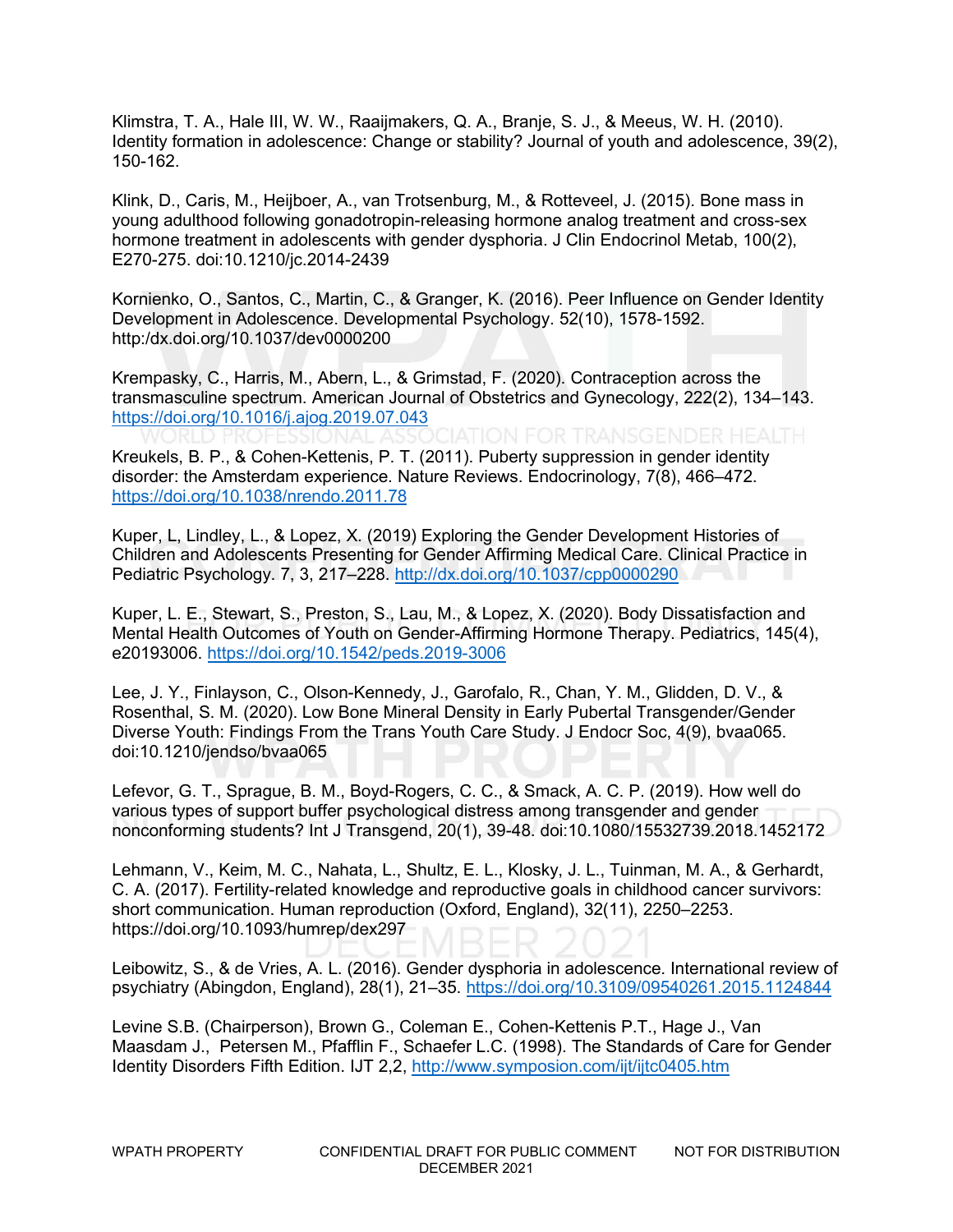Littman, L. (2018). Parent reports of adolescents and young adults perceived to show signs of a rapid onset of gender dysphoria. PLoS ONE, 13(8), e0202330. [https://doi.org/10.1371/journ](https://doi.org/10.1371/journ%20al.pone.0202330)  [al.pone.0202330.](https://doi.org/10.1371/journ%20al.pone.0202330)

Mahfouda, S., Moore, J. K., Siafarikas, A., Hewitt, T., Ganti, U., Lin, A., & Zepf, F. D. (2019). Gender-affirming hormones and surgery in transgender children and adolescents. Lancet Diabetes Endocrinol, 7(6), 484-498. doi:10.1016/S2213-8587(18)30305-X

Marinkovic, M., & Newfield, R. S. (2017). Chest reconstructive surgeries in transmasculine youth: Experience from one pediatric center. International Journal of Transgenderism, 18(4), 376-381. doi:10.1080/15532739.2017.1349706

Marsh C, McCracken M, Gray M, Nangia A, Gay J, Roby KF. (2019). Low total motile sperm in transgender women seeking hormone therapy. J Assist Reprod Genet. 36(8):1639-1648. doi:10.1007/s10815-019-01504-y 

Marshall, W. A., & Tanner, J. M. (1969). Variations in pattern of pubertal changes in girls. Archives of Disease in Childhood, 44(235), 291–303.

Marshall, W. A., & Tanner, J. M. (1970). Variations in the pattern of pubertal changes in boys. Archives of Disease in Childhood, 45(239), 13–23. https://doi.org/10.1136/adc.45.239.13

McCallion, S., Smith, S., Kyle, H., Shaikh M.G., Gordon, W., Kyriakou, A. (2021). An appraisal of current service delivery and future models of care for young people with gender dysphoria. Eur J Pediatr. PMID: 33855617. Online ahead of print. DOI: 10.1007/s00431-021-04075

McConnell, E. A., Birkett, M. A., & Mustanski, B. (2015). Typologies of Social Support and Associations with Mental Health Outcomes Among LGBT Youth. LGBT Health, 2(1), 55-61. doi:10.1089/lgbt.2014.0051

Meeus, W., van de Schoot, R., Keijsers, L., Branje, S. (2012) Identity Statuses as Developmental Trajectories: A Five-Wave Longitudinal Study in Early-to-Middle and Middle-to-Late Adolescents. J Youth Adolescence. 41:1008-1021. DOI 10.1007/s10964-011-9730-y

Mehringer, J., & Dowshen, N. L. (2019). Sexual and reproductive health considerations among transgender and gender-expansive youth. Current Problems in Pediatric and Adolescent Health Care, 49(9), 100684. https://doi.org/10.1016/j.cppeds.2019.100684

Mehringer, J. E., Harrison, J. B., Quain, K. M., Shea, J. A., Hawkins, L. A., & Dowshen, N. L. (2021). Experience of Chest Dysphoria and Masculinizing Chest Surgery in Transmasculine Youth. Pediatrics. doi:10.1542/peds.2020-013300

Meijer, J. H., Eeckhout, G. M., van Vlerken, R. H., & de Vries, A. L. (2017). Gender Dysphoria and Co-Existing Psychosis: Review and Four Case Examples of Successful Gender Affirmative Treatment. LGBT health, 4(2), 106–114. https://doi.org/10.1089/lgbt.2016.0133

Meyer III, W. (Chairperson), Bockting W., Cohen-Kettenis P., Coleman E., DiCeglie D., Devor H., Gooren L., Hage J., Kirk S., Kuiper B., Laub D., Lawrence A., Menard Y., Patton J., Schaefer L., Webb A., Wheeler C.. (2001) THE STANDARDS OF CARE FOR GENDER IDENTITY DISORDERS -- Sixth Version. IJT 5,1, http://www.symposion.com/ijt/soc\_2001/index.htm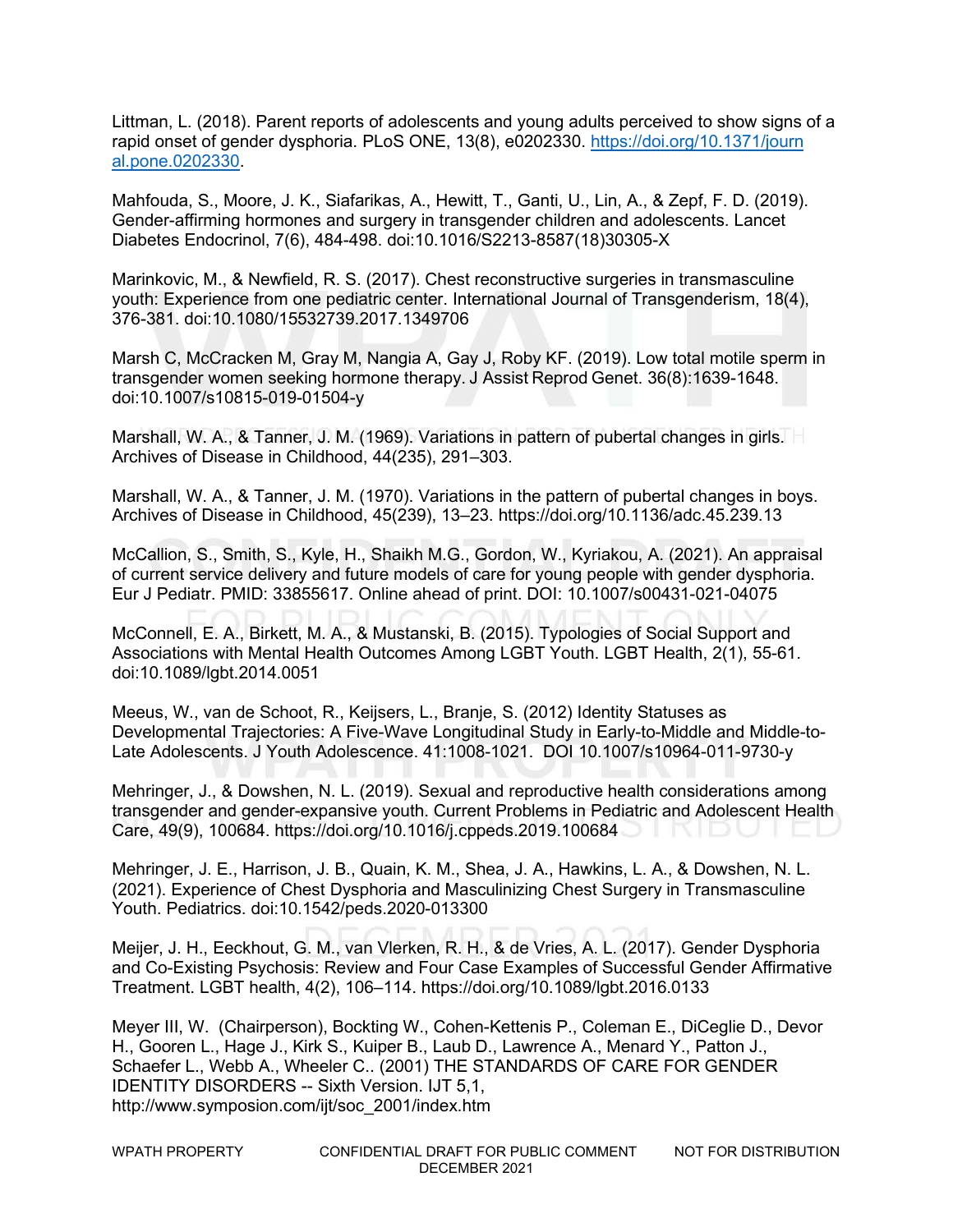Milrod, C., & Karasic, D. H. (2017). Age Is Just a Number: WPATH-Affiliated Surgeons' Experiences and Attitudes Toward Vaginoplasty in Transgender Females Under 18 Years of Age in the United States. J Sex Med, 14(4), 624-634. doi:10.1016/j.jsxm.2017.02.007

Nieder, T. O., Mayer, T. K., Hinz, S., Fahrenkrug, S., Herrmann, L., & Becker-Hebly, I. (2021). Individual Treatment Progress Predicts Satisfaction With Transition-Related Care for Youth With Gender Dysphoria: A Prospective Clinical Cohort Study. The journal of sexual medicine, 18(3), 632–645. https://doi.org/10.1016/j.jsxm.2020.12.010

Nilsson, J., Jervaeus, A., Lampic, C., Eriksson, L. E., Widmark, C., Armuand, G. M., Malmros, J., Marshall Heyman, M., & Wettergren, L. (2014). 'Will I be able to have a baby?' Results from online focus group discussions with childhood cancer survivors in Sweden. Human reproduction (Oxford, England), 29(12), 2704–2711. https://doi.org/10.1093/humrep/deu280

Øien, R. A., Cicchetti, D. V., & Nordahl-Hansen, A. (2018). Gender Dysphoria, Sexuality and Autism Spectrum Disorders: A Systematic Map Review. Journal of autism and developmental disorders, 48(12), 4028–4037. https://doi.org/10.1007/s10803-018-3686-7

Olde Dubbelink, L. M., & Geurts, H. M. (2017). Planning Skills in Autism Spectrum Disorder Across the Lifespan: A Meta-analysis and Meta-regression. J Autism Dev Disord, 47(4), 1148- 1165. doi:10.1007/s10803-016-3013-0

Olson-Kennedy, J., Chan, Y. M., Garofalo, R., Spack, N., Chen, D., Clark, L., . . . Rosenthal, S. (2019). Impact of Early Medical Treatment for Transgender Youth: Protocol for the Longitudinal, Observational Trans Youth Care Study. JMIR Res Protoc, 8(7), e14434. doi:10.2196/14434

Olson-Kennedy, J., Cohen-Kettenis, P. T., Kreukels, B. P., Meyer-Bahlburg, H. F., Garofalo, R., Meyer, W., & Rosenthal, S. M. (2016). Research priorities for gender nonconforming/transgender youth: gender identity development and biopsychosocial outcomes. Curr Opin Endocrinol Diabetes Obes, 23(2), 172-179. doi:10.1097/MED.0000000000000236

Olson-Kennedy J, Warus J, Okonta V, Belzer M, Clark LF. (2018). Chest Reconstruction and Chest Dysphoria in Transmasculine Minors and Young Adults: Comparisons of Nonsurgical and Postsurgical Cohorts. JAMA Pediatr.172(5):431-436. doi: 10.1001/jamapediatrics.2017.5440. PMID: 29507933; PMCID: PMC5875384. 

Palmert, M. R., & Dunkel, L. (2012). Clinical practice. Delayed puberty. N Engl J Med, 366(5), 443-453. doi:10.1056/NEJMcp1109290

Pang, K. C., Peri, A., Chung, H. E., Telfer, M., Elder, C. V., Grover, S., & Jayasinghe, Y. (2020). Rates of Fertility Preservation Use Among Transgender Adolescents. JAMA pediatrics, 174(9), 890–891.<https://doi.org/10.1001/jamapediatrics.2020.0264>

Pariseau, E.M., Chevalier, L., Long, K.A., Clapham, R., Edwards-Leeper, L., & Tishelman, A.C. (2019). The Relationship Between Family Acceptance-Rejection and Transgender Youth Psychosocial Functioning. Clinical Practice in Pediatric Psychology, Vol. 7, No. 3, pp. 267–277. https://doi.org/10.1037/cpp0000291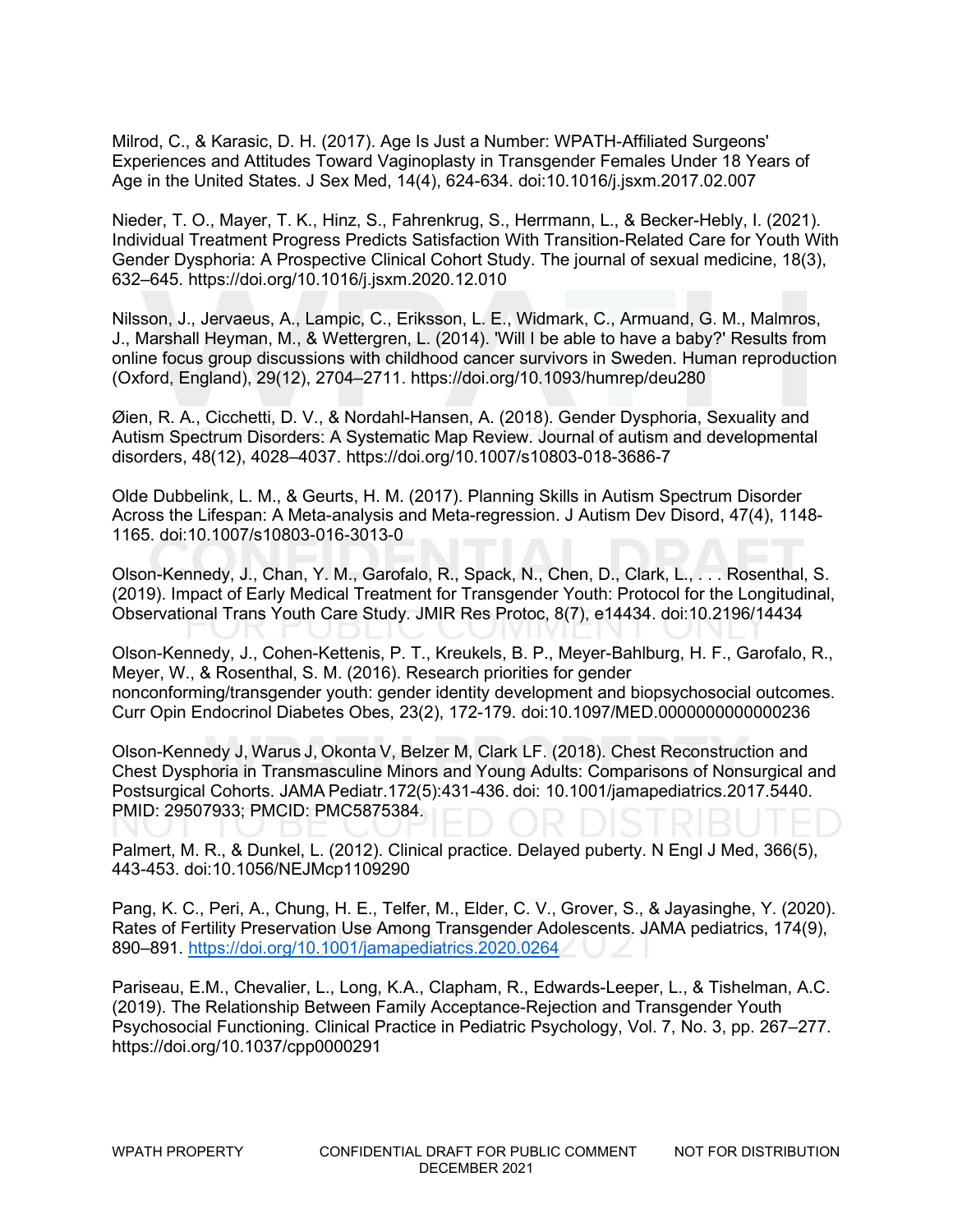Parkes, G., & Hall, I. (2006). Gender dysphoria and cross-dressing in people with intellectual disability: a literature review. Mental retardation, 44(4), 260–271. https://doi.org/10.1352/0047- 6765(2006)44[260:GDACIP]2.0.CO;2

Peitzmeier S, Gardner I, Weinand J, Corbet A, Acevedo K. (2017). Health impact of chest binding among transgender adults: a community-engaged, cross-sectional study. Cult Health Sex. 19(1):64-75. doi: 10.1080/13691058.2016.1191675. Epub 2016 Jun 14. PMID: 27300085. 

Peng K, Zhu X, Gillespie A, et al. Self-reported Rates of Abuse, Neglect, and Bullying Experienced by Transgender and Gender-Nonbinary Adolescents in China. JAMA Netw Open. 2019;2(9):e1911058. doi:10.1001/jamanetworkopen.2019.11058

Perry, D. & Pauletti, R. (2011). Gender and Adolescent Development. Journal of Research on Adolescence. 21(1), 61-74. Doi: 10.1111/j.1532-7795.2010.00715.x

Pradhan, S., & Gomez-Lobo, V. (2019). Hormonal Contraceptives, Intrauterine Devices, Gonadotropin-releasing Hormone Analogues and Testosterone: Menstrual Suppression in Special Adolescent Populations. Journal of Pediatric and Adolescent Gynecology, 32(5S), S23– S29. https://doi.org/10.1016/j.jpag.2019.04.007

Rafferty, J., Child, C. o. P. A. o., & Health, F. (2018). Ensuring comprehensive care and support for transgender and gender-diverse children and adolescents. Pediatrics, 142(4).

Reisner, S. L., Greytak, E. A., Parsons, J. T., & Ybarra, M. L. (2015). Gender minority social stress in adolescence: disparities in adolescent bullying and substance use by gender identity. Journal of sex research, 52(3), 243–256. https://doi.org/10.1080/00224499.2014.886321

Ristori, J., Fisher, A. D., Castellini, G., Sensi, C., Cipriani, A., Ricca, V., & Maggi, M. (2019). Gender Dysphoria and Anorexia Nervosa Symptoms in Two Adolescents. Archives of sexual behavior, 48(5), 1625–1631. https://doi.org/10.1007/s10508-019-1396-7

Ristori, J., & Steensma, T. D. (2016). Gender dysphoria in childhood. Int Rev Psychiatry, 28(1), 13-20. doi:10.3109/09540261.2015.1115754

Roberts AL, Rosario M, Slopen N, Calzo JP, Austin SB. Childhood gender nonconformity, bullying victimization, and depressive symptoms across adolescence and early adulthood: an 11-year longitudinal study. Journal of the American Academy of Child & Adolescent Psychiatry. 2013 Feb;52(2):143-52. doi: 10.1016/j.jaac.2012.11.006.

Roberts, S. A., & Kaiser, U. B. (2020). Genetics in Endocrinology: Genetic etiologies of central precocious puberty and the role of imprinted genes. European Journal of Endocrinology, 183(4), R107–R117. https://doi.org/10.1530/EJE-20-0103

Russell, S.T., Pollitt, A.M., Li, G., Grossman, A.H. (2018). Chosen Name Use Is Linked to Reduced Depressive Symptoms, Suicidal Ideation, and Suicidal Behavior Among Transgender Youth, Journal of Adolescent Health, 63(4):503-505. doi: 10.1016/j.jadohealth.2018.02.003. Epub 2018 Mar 30.

Ryan, C., Huebner, D., Diaz, R. M., & Sanchez, J. (2009). Family rejection as a predictor of negative health outcomes in white and Latino lesbian, gay, and bisexual young adults. Pediatrics, 123(1), 346-352. doi:10.1542/peds.2007-3524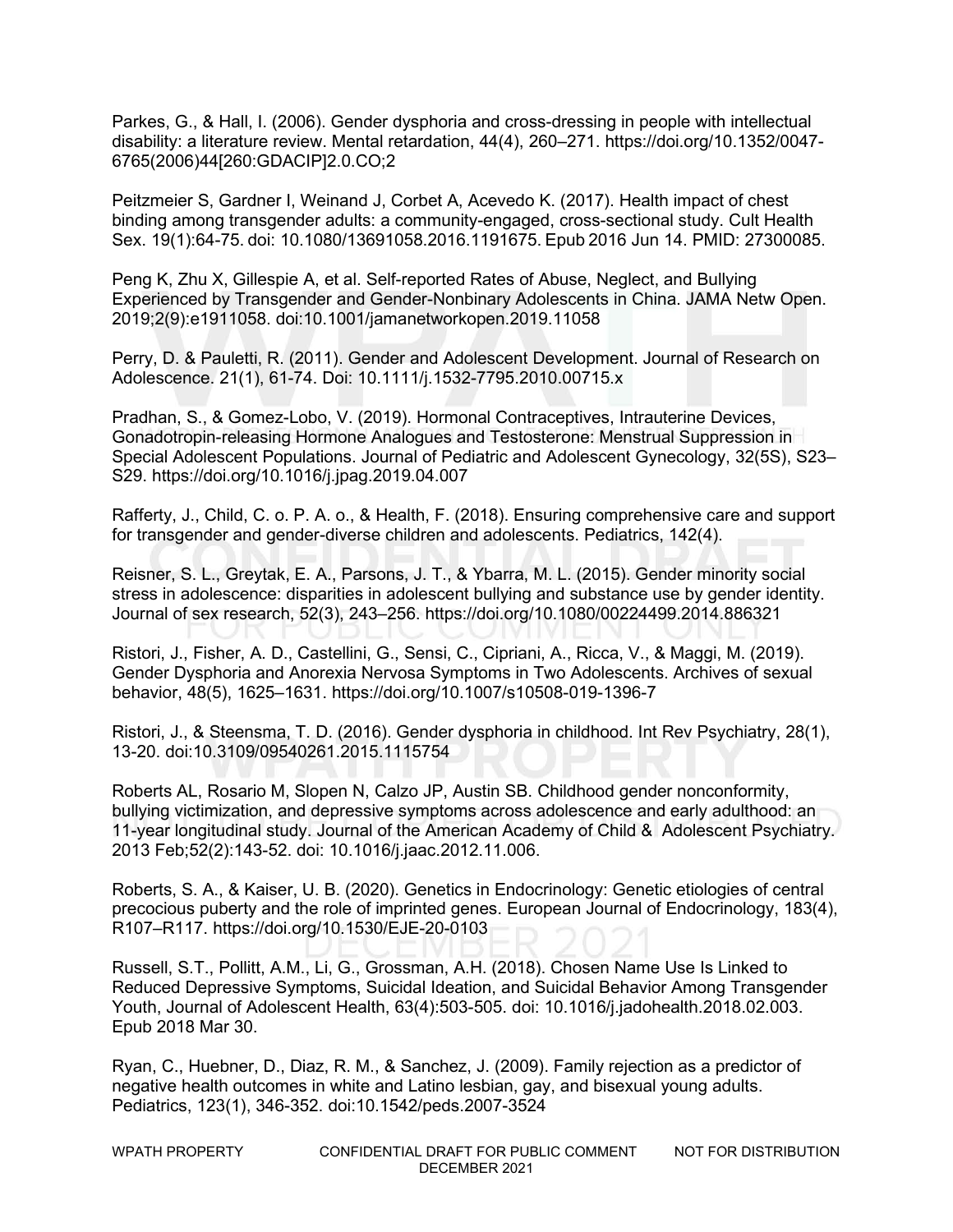Ryan, C., Russell, S. T., Huebner, D., Diaz, R., & Sanchez, J. (2010). Family acceptance in adolescence and the health of LGBT young adults. J Child Adolesc Psychiatr Nurs, 23(4), 205- 213. doi:10.1111/j.1744-6171.2010.00246.x

Ristori, J., & Steensma, T. D. (2016). Gender dysphoria in childhood. International review of psychiatry (Abingdon, England), 28(1), 13–20. https://doi.org/10.3109/09540261.2015.1115754

Sanders, R. (2013). Adolescent Psychosocial, Social, and Cognitive Development. Pediatrics in Review. 34;354. DOI: 10.1542/pir.34-8-354.

Schagen, S. E. E., Wouters, F. M., Cohen-Kettenis, P. T., Gooren, L. J., & Hannema, S. E. (2020). Bone Development in Transgender Adolescents Treated With GnRH Analogues and Subsequent Gender-Affirming Hormones. J Clin Endocrinol Metab, 105(12). doi:10.1210/clinem/dgaa604

Schwartz, A. R., Russell, K., & Gray, B. A. (2019). Approaches to Vaginal Bleeding and Contraceptive Counseling in Transgender and Gender Nonbinary Patients. Obstetrics and Gynecology, 134(1), 81–90. https://doi.org/10.1097/AOG.0000000000003308

Shumer, D. E., & Tishelman, A. C. (2015). The Role of Assent in the Treatment of Transgender Adolescents. International Journal of Transgenderism, 16(2), 97-102. doi:10.1080/15532739.2015.1075929

Simons, L., Schrager, S. M., Clark, L. F., Belzer, M., & Olson, J. (2013). Parental support and mental health among transgender adolescents. J Adolesc Health, 53(6), 791-793. doi:10.1016/j.jadohealth.2013.07.019

Singh, D., Bradley, S. J., & Zucker, K. J. (2021). A Follow-Up Study of Boys With Gender Identity Disorder. Front Psychiatry, 12, 632784. doi:10.3389/fpsyt.2021.632784

Smith, Y. L., van Goozen, S. H., & Cohen-Kettenis, P. T. (2001). Adolescents with gender identity disorder who were accepted or rejected for sex reassignment surgery: a prospective follow-up study. Journal of the American Academy of Child and Adolescent Psychiatry, 40(4), 472–481. https://doi.org/10.1097/00004583-200104000-00017

Smith, Y. L., Van Goozen, S. H., Kuiper, A. J., & Cohen-Kettenis, P. T. (2005). Sex reassignment: outcomes and predictors of treatment for adolescent and adult transsexuals. Psychological medicine, 35(1), 89–99. https://doi.org/10.1017/s0033291704002776

Sood, R., Chen, D., Muldoon, A. L., Chen, L., Kwasny, M. J., Simons, L. K., . . . Jordan, S. W. (2021). Association of Chest Dysphoria With Anxiety and Depression in Transmasculine and Nonbinary Adolescents Seeking Gender-Affirming Care. J Adolesc Health. doi:10.1016/j.jadohealth.2021.02.024

Sorbara JC, Chiniara, LN, Thompson S, Palmert, M. (2020). Mental Health and Timing of Gender Affirming Care. Pediatrics ;146(4) :e20193600.

Sorbara, J.C., Ngo, H.L., & Palmert, M.R. (2021). Factors Associated with Age of Presentation to Gender-Affirming Medical Care. Pediatrics. 147(4):e2020026674. https://doi.org/10.1542/peds.2020-026674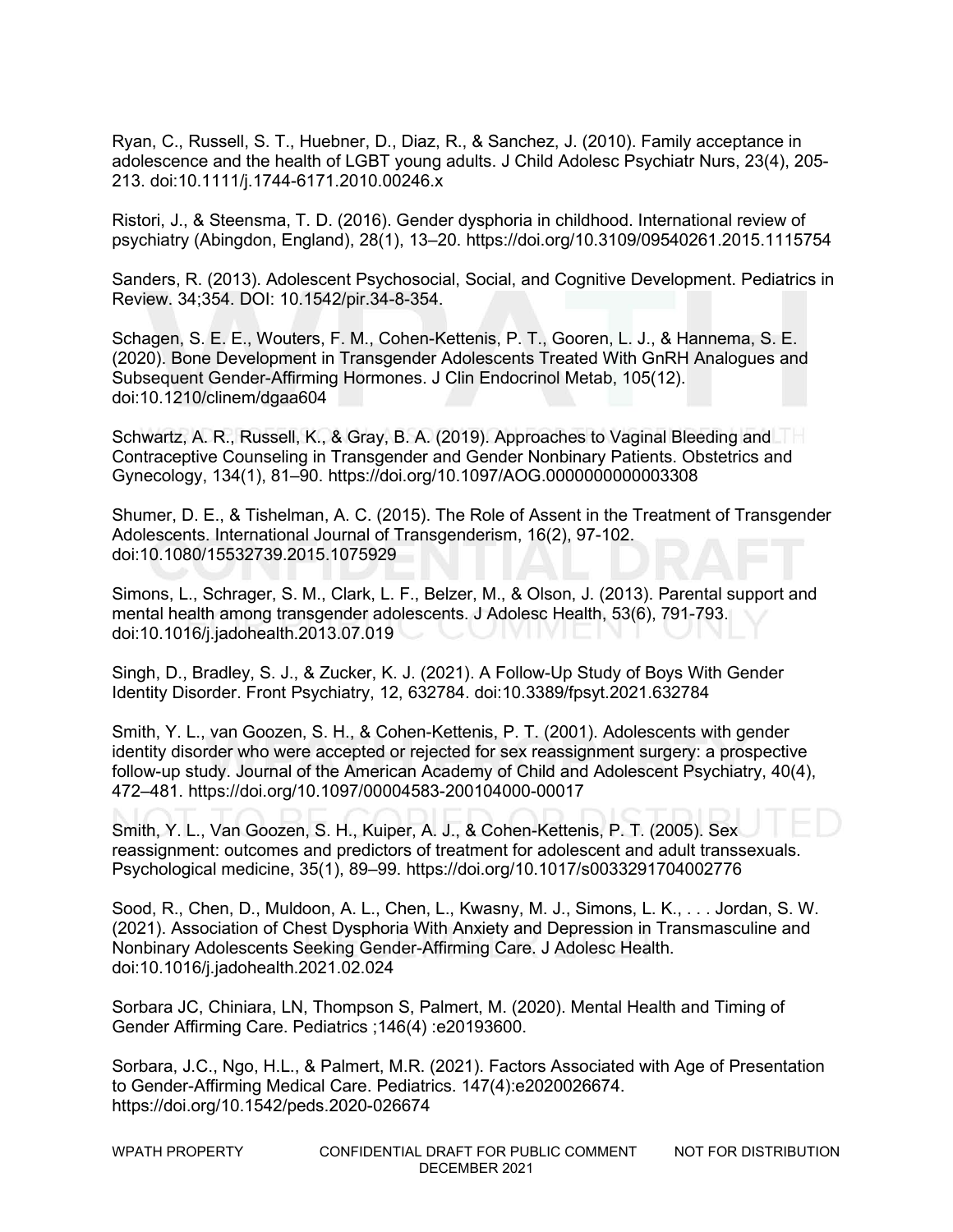Spack, N. P., Edwards-Leeper, L., Feldman, H. A., Leibowitz, S., Mandel, F., Diamond, D. A., & Vance, S. R. (2012). Children and adolescents with gender identity disorder referred to a pediatric medical center. Pediatrics, 129(3), 418–425. https://doi.org/10.1542/peds.2011-0907

Steensma, T. D., Biemond, R., de Boer, F., & Cohen-Kettenis, P. T. (2011). Desisting and persisting gender dysphoria after childhood: a qualitative follow-up study. Clinical Child Psychology and Psychiatry, 16(4), 499-516. doi:10.1177/1359104510378303

Steensma, T. D., Kreukels, B. P., de Vries, A. L., & Cohen- Kettenis, P. T. (2013). Gender identity development in adolescence. Hormones and Behavior, 64, 288–297. doi:10.1016/j.yhbeh.2013.02.020

Steensma, T. D., McGuire, J. K., Kreukels, B. P. C., Beekman, A. J., & Cohen-Kettenis, P. T. (2013). Factors associated with desistence and persistence of childhood gender dysphoria: a quantitative follow-up study. Journal of the American Academy of Child and Adolescent Psychiatry, 52(6), 582-590. doi:10.1016/j.jaac.2013.03.016

Steinberg L. (2004). Risk taking in adolescence: what changes, and why? Ann N Y Acad Sci. 1021:51–8.

Steinberg, L. (2009). Should the science of adolescent brain development inform public policy? American Psychologist, 64 (8), 739-750. doi.org/10.1037/0003-066x.64.8.739

Strang, J. F., Meagher, H., Kenworthy, L., de Vries, A. L., Menvielle, E., Leibowitz, S., ... & Pleak, R. R. (2016). Initial Clinical Guidelines for Co-Occurring Autism Spectrum Disorder and Gender Dysphoria or Incongruence in Adolescents. Journal of Clinical Child & Adolescent Psychology, 1-11. doi:10.1080/15374416.2016.1228462

Strang, J. F., Powers, M. D., Knauss, M., Sibarium, E., Leibowitz, S. F., Kenworthy, L., ... Anthony, L. G. (2018). "They thought it was an obsession": Trajectories and perspectives of autistic transgender and gender-diverse adolescents. J Autism Dev Disord, 48(12), 4039-4055. doi:10.1007/s10803-018-3723-6

Substance Abuse and Mental Health Services Administration. (2015). Ending conversion therapy: Supporting and affirming LGBTQ youth. HHS Publication No.(SMA) 15-4928.

Taliaferro, L., Mcmorris, B., Rider, G. N., & Eisenberg, M. (2019). Risk and Protective Factors for Self-Harm in a Population-Based Sample of Transgender Youth, Archives of Suicide Research 23(2) DOI:10.1080/13811118.2018.1430639

Telfer MM, Tollit MA, Pace CC, et al. (2018) Australian standards of care and Treatment guidelines for transgender and gender diverse children and adolescents. Med J Aust;209:132– 6.

Temple Newhook, J., Pyne, J., Winters, K., Feder, S., Holmes, C., Tosh, J., . . . Pickett, S. (2018). A critical commentary onfollow-up studies and "desistance" theories about transgender and gender-nonconforming children. International Journal of Transgenderism, 19(2), 212-224.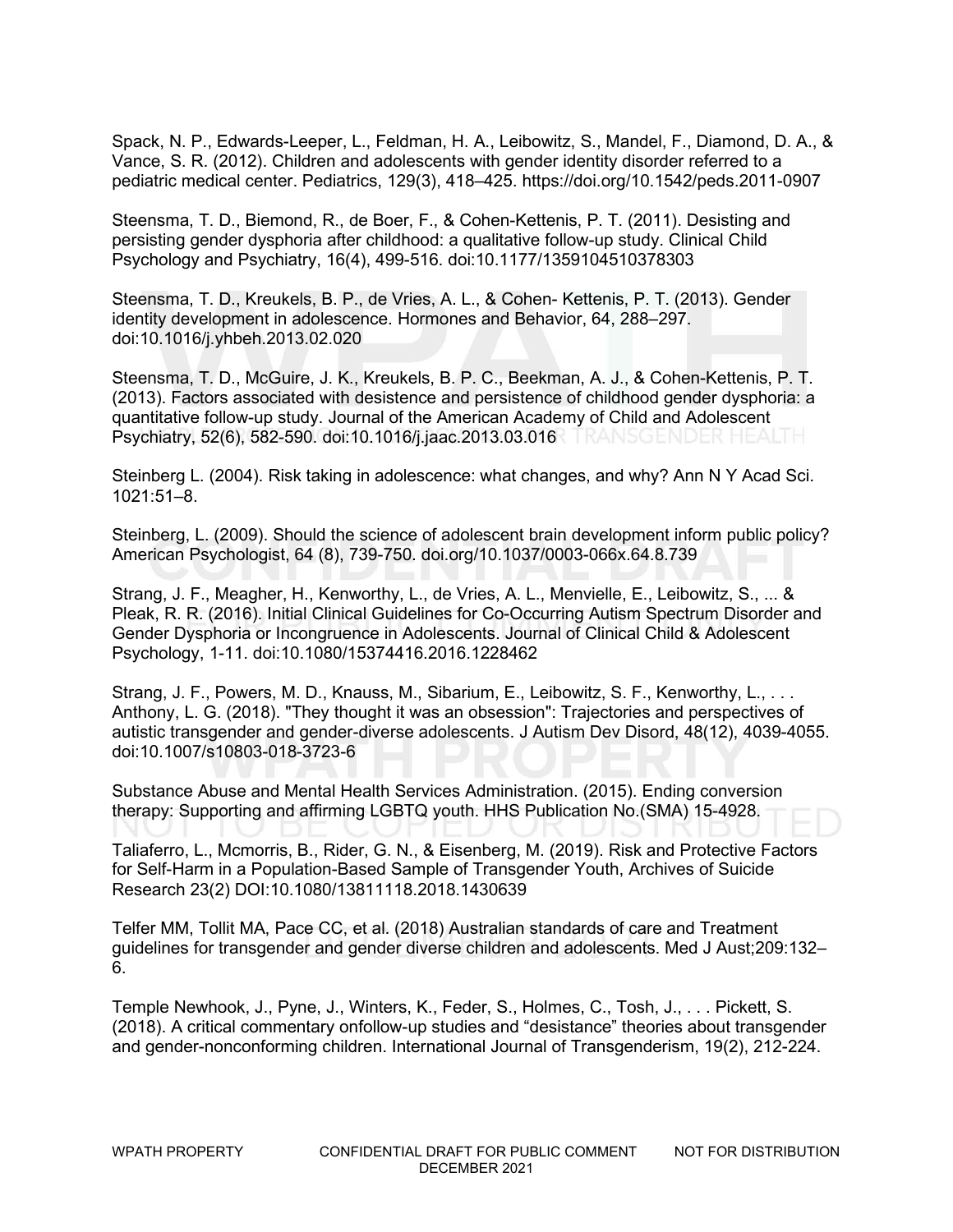Tishelman, A., Kaufman, R., Edwards-Leeper, L., Mandel, F., Shumer, D., & Spack, N. (2015). Serving Transgender Youth: Challenges, Dilemmas, and Clinical Examples. Prof Psychol Res Pr. 46(1): 37-45. Doi:10.1037/a0037490

Tishelman AC, Sutter ME, Chen D, Sampson A, Nahata L, Kolbuck VD, Quinn GP. Health care provider perceptions of fertility preservation barriers and challenges with transgender patients and families: qualitative responses to an international survey. J Assist Reprod Genet. 2019 Mar;36(3):579-588. doi: 10.1007/s10815-018-1395-y. Epub 2019 Jan 3. PMID: 30604136; PMCID: PMC6439053

Tollit MA, Feldman D, McKie G, et al. (2018). Patient and Parent Experiences of Care at a Pediatric Gender Service. Transgender Health. 3:251-256.

Tollit, M., Pace, C., Telfer, M., Hoq, M., Bryson, J., Fulkoski, N., Cooper, C., Pang, K. (2019). What are the health outcomes of trans and gender diverse young people in Australia? Study Protocol for the Trans20 longitudinal cohort study. BMJ Open. 9:e032151. Doi:10.1136/bmjopen-2019-032151ASSOCIATION FOR TRANSGENDER HEALTH

Toomey, R., Ryan, C., Diaz, R. M., Card, N. A., & Russell, S. T. (2010). Gender-Nonconforming Lesbian, Gay, Bisexual, and Transgender Youth: School Victimization and Young Adult Psychosocial Adjustment. Developmental Psychology. 46. 1580-9. 10.1037/a0020705.

Topolewska-Siedzik, E., & Cieciuch, J. (2018). Trajectories of identity formation modes and their personality context in adolescence. Journal of Youth and Adolescence, 47(4), 775-792.

TransCare BC:<http://www.phsa.ca/transcarebc/care-support/transitioning/bind-pack-tuck-pad> Last accessed December 2020 

Travers, R., Bauer, G., Pyne, J., Bradley, K., Gale, L., & Papadimitriou, M. (2012). Impacts of Strong Parental Support for Trans Youth: A Report Prepared for Children's Aid Society of Toronto and Delisle Youth Services. Trans Pulse Project. [https://transpulseproject.ca/wp](https://transpulseproject.ca/wp-content/uploads/2012/10/Impacts-of-Strong-Parental-Support-for-Trans-Youth-vFINAL.pdf)[content/uploads/2012/10/Impacts-of-Strong-Parental-Support-for-Trans-Youth-vFINAL.pdf.](https://transpulseproject.ca/wp-content/uploads/2012/10/Impacts-of-Strong-Parental-Support-for-Trans-Youth-vFINAL.pdf)

Turban, J. L., Carswell, J., & Keuroghlian, A. S. (2018). Understanding Pediatric Patients Who Discontinue Gender-Affirming Hormonal Interventions. JAMA pediatrics, 172(10), 903–904. https://doi.org/10.1001/jamapediatrics.2018.1817

Turban, J.L., Beckwith, N., Reisner, S.L., Keuroghlian, A.S. (2020). Association Between Recalled Exposure to Gender Identity Conversion Efforts and Psychological Distress and Suicide Attempts Among Transgender Adults. JAMA Psychiatry, 77(1), 68–76. doi:10.1001/jamapsychiatry.2019.2285

Twist, J., & de Graaf, N. (2019). Gender diversity and non-binary presentations in young people attending the United Kingdom's National Gender Identity Development Service. Clin Child Psychol Psychiatry. 24(2):277-290. Doi: 10.1177/1359104518804311.

UCSF Transgender Care, Department of Family and Community Medicine, University of California San Francisco. Guidelines for the Primary and Gender-Affirming Care of Transgender and Gender Nonbinary People; 2nd edition. Deutsch MB, ed. June 2016. (https://transcare.ucsf.edu/guidelines) Last Accessed April 2021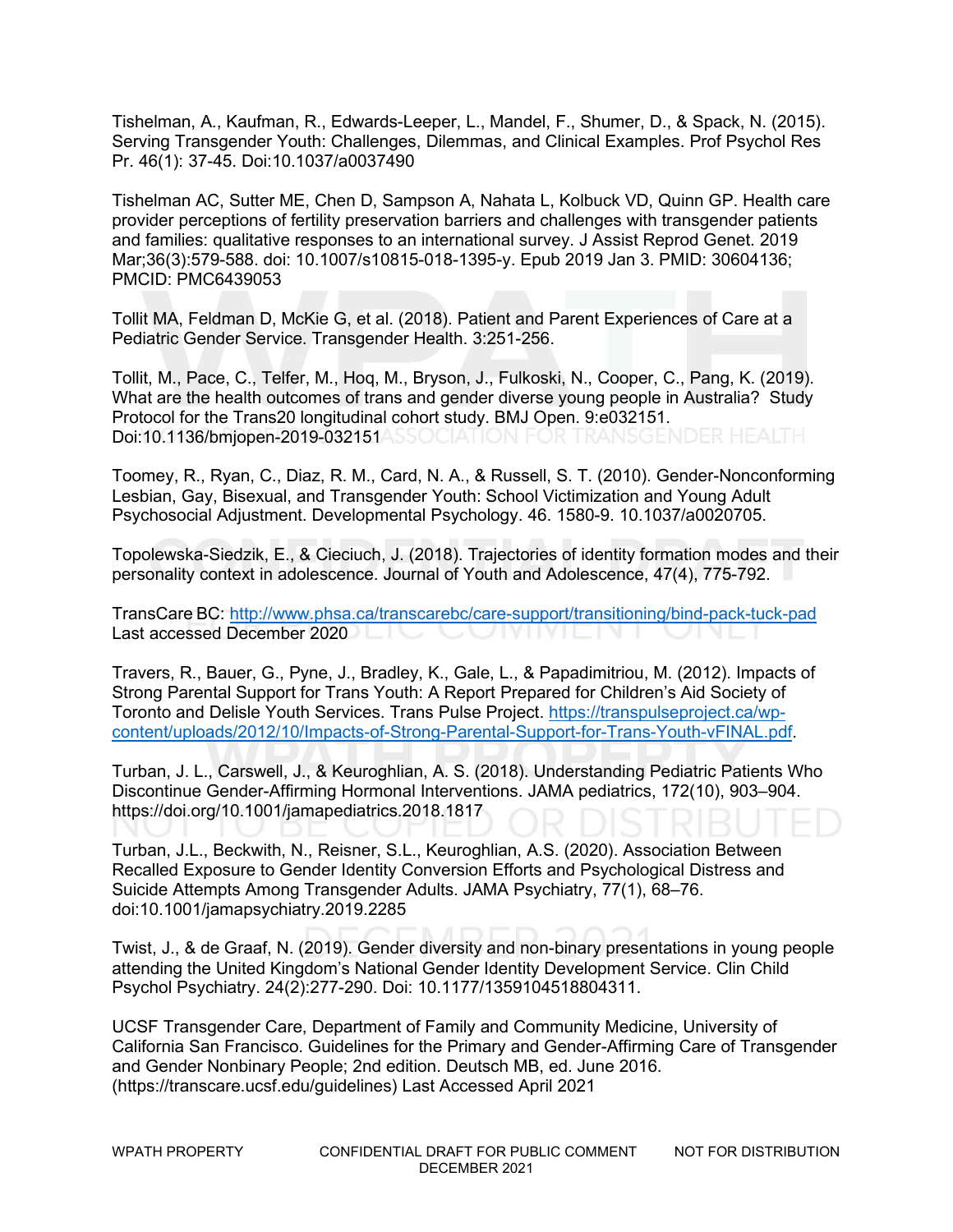Van Leijenhorst L, Zanolie K, Van Meel CS, Westenberg PM, Rombouts SA, Crone EA. (2010). What motivates the adolescent? Brain regions mediating reward sensitivity across adolescence. Cereb Cortex. 20:61–9.

van der Miesen, A., Steensma, T. D., de Vries, A., Bos, H., & Popma, A. (2020). Psychological Functioning in Transgender Adolescents Before and After Gender-Affirmative Care Compared With Cisgender General Population Peers. The Journal of adolescent health : official publication of the Society for Adolescent Medicine, 66(6), 699–704. https://doi.org/10.1016/j.jadohealth.2019.12.018

van de Grift, T., Van Gelder, Z., Mullender, M., Steensma, T., de Vries, ALC., Bouman, M. (2020). Timing of Puberty Suppression and Surgical Options for Transgender Youth. Pediatrics. 146(5):e20193653. doi: https://doi.org/10.1542/peds.2019-3653.

Vandenbussche E. (2021). Detransition-Related Needs and Support: A Cross-Sectional Online Survey. Journal of homosexuality, 1–19. Advance online publication. https://doi.org/10.1080/00918369.2021.1919479 ON FOR TRANSGENDER HEALTH

Vlot, M. C., Klink, D. T., den Heijer, M., Blankenstein, M. A., Rotteveel, J., & Heijboer, A. C. (2017). Effect of pubertal suppression and cross-sex hormone therapy on bone turnover markers and bone mineral apparent density (BMAD) in transgender adolescents. Bone, 95, 11- 19. doi:10.1016/j.bone.2016.11.008

Vrouenraets, L.J.J.J, de Vries, A.L.C., De Vries, M.C., van der Miesen, A.I.R., Hein, I.M. (2021) Assessing medical decision-making competence in transgender youth. Pediatrics. 148(6): e202004963.

Waal, H. A. D. de, & Cohen-Kettenis, P. T. (2006). Clinical management of gender identity disorder in adolescents: A protocol on psychological and paediatric endocrinology aspects. European Journal of Endocrinology, 155(suppl\_1), S131–S137. https://doi.org/10.1530/eje.1.02231

Wagner, S., Panagiotakopoulos, L., Nash, R., et al. (2021) Progression of Gender Dysphoria in Children and Adolescents: A Longitudinal Study. Pediatrics. 148(1):e202002722

Wallien, M. S. C., & Cohen-Kettenis, P. T. (2008). Psychosexual outcome of gender-dysphoric children. Journal of the American Academy of Child and Adolescent Psychiatry, 47(12), 1413– 1423.d <https://doi.org/10.1097/CHI.0b013e31818956b9>

Wang, Y., Yu, H., Yang, Y., Drescher, J., Li, R., Yin, W., Yu, R., Wang, S., Deng, W., Jia, Q., Zucker, K. J., & Chen, R. (2020). Mental Health Status of Cisgender and Gender-Diverse Secondary School Students in China. JAMA network open, 3(10), e2022796. <https://doi.org/10.1001/jamanetworkopen.2020.22796>

Weinhardt, L. S., Stevens, P., Xie, H., Wesp, L. M., John, S. A., Apchemengich, I., Kioko, D., Chavez-Korell, S., Cochran, K. M., Watjen, J. M., & Lambrou, N. H. (2017). Transgender and Gender Nonconforming Youths' Public Facilities Use and Psychological Well-Being: A Mixed-Method Study. Transgender health, 2(1), 140–150.<https://doi.org/10.1089/trgh.2017.0020>

Wiepjes, C. M., Nota, N. M., de Blok, C., Klaver, M., de Vries, A., Wensing-Kruger, S. A., de Jongh, R. T., Bouman, M. B., Steensma, T. D., Cohen-Kettenis, P., Gooren, L., Kreukels, B., &